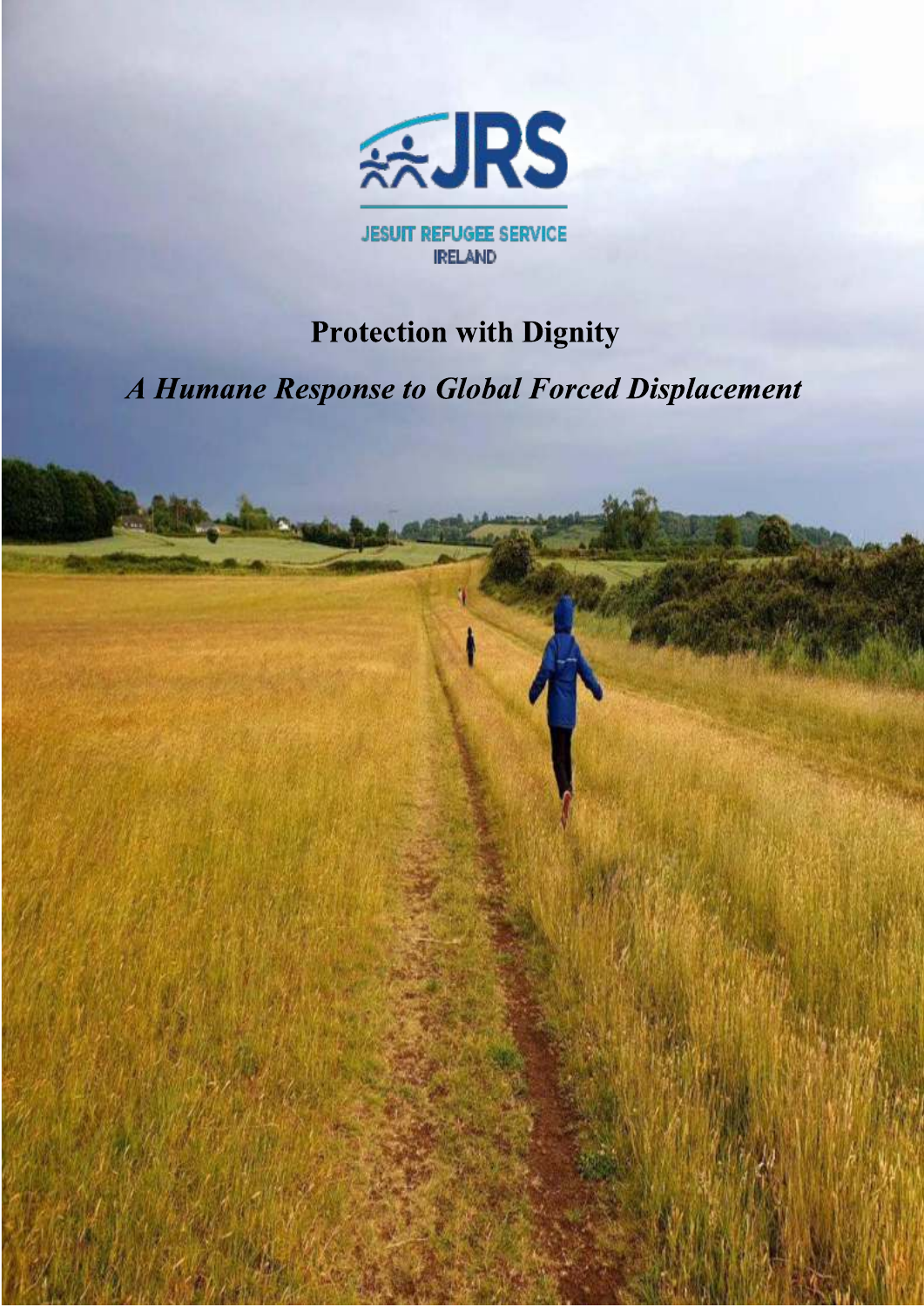**The mission of the Jesuit Refugee Service (JRS) is to accompany, to serve and to advocate the cause of refugees and forcibly displaced persons worldwide. JRS programmes are found in over 50 countries providing assistance to refugees in camps, to people displaced within their own country, to asylum seekers in cities and those held in detention. JRS Ireland works primarily in the areas of asylum seeker support, integration, detention and advocacy.**

**Authors**: Eugene Quinn & David Moriarty **Designed by**: IMAGE PRINT **Printed by**: IMAGE PRINT

© Jesuit Refugee Service (JRS) Ireland 2021

#### **Photography**

Ruben (Winner of the 2020 Balseskin Photo Competition): Cover Image.

#### **Acknowledgments**

*This publication has been developed and published with generous support from Misean Cara's Innovation Fund (Refugees, IDPs and Migrants theme) under the auspices of Irish Jesuits International, to contribute evidence and policy ideas on EU and Irish protection frameworks in the context of the global challenge of forced migration. JRS Ireland would also like to acknowledge the support of the Irish Jesuit Province, the contribution to this research paper made by Beatrice Grasso, Lucy Ray and colleagues throughout the JRS Europe network. In addition, we would like to thank Enda O'Neill, Tony O'Riordan SJ and David Walsh who reviewed early drafts of this paper and whose feedback was invaluable in shaping the final version.*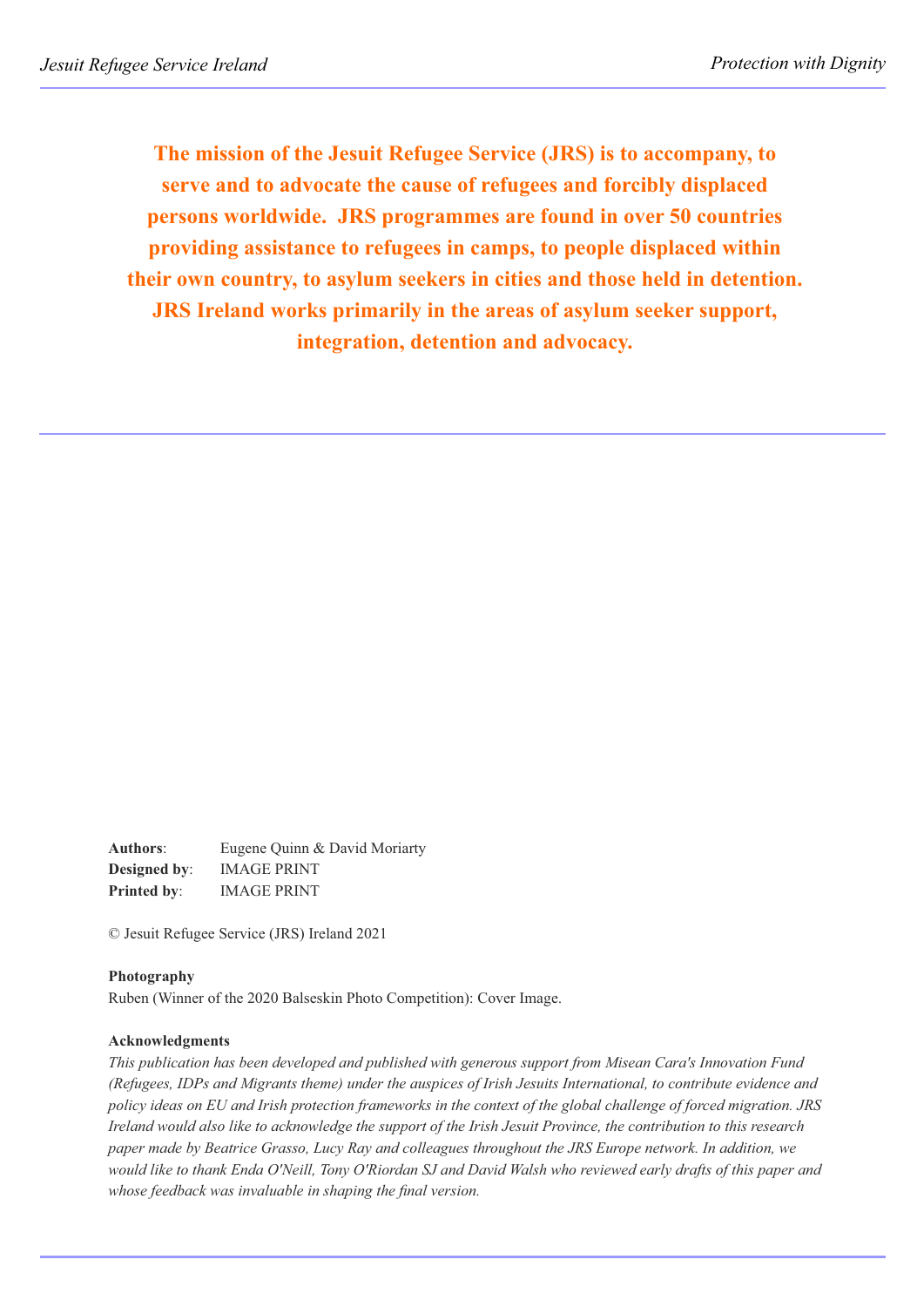## **INDEX**

### *Preface: John Moffett, CEO, Misean Cara*

### *Foreword: Bishop Alan McGuckian SJ, Chairperson, Irish Bishops' Conference Council for Justice and Peace*

#### **1. Introduction**

*1.1 Developing a Humane Response to Global Forced Displacement 1.2 Human Face of Forced Displacement: Dying to Live*

### **2. Growing Global Displacement**

- *2.1 Global Forced Displacement Trends*
- *2.2 Global Responses to Displacement*
- *2.3 Church Response: A Global Call to Action*

### **3. Fortress Europe Returns**

- *3.1 Erosion of Protection*
- *3.2 Regional Forced Migration Data*
- *3.3 Regional Response: EU Pact on Migration and Asylum*
- *3.4 Impact of Covid-19: From Bad to Worse*
- *3.5 Anti-Immigrant Sentiment in Europe*

### **4. Refugee Resettlement in Ireland**

- *4.1 UNHCR Programme Refugees*
- *4.2 Irish Refugee Protection Programme*
- *4.3 Expanded Safe and Legal Pathways to Protection*
- *4.4 IRPP Outcomes Phase 1: 2015-19*
- *4.5 IRPP Phase 2: Enhanced Resettlement*

#### **5. Reframing Response to Global Forced Displacement**

- *5.1 Overview*
- *5.2 Key Findings*
- *5.3 A Humane Response: Recommendations*

#### *References*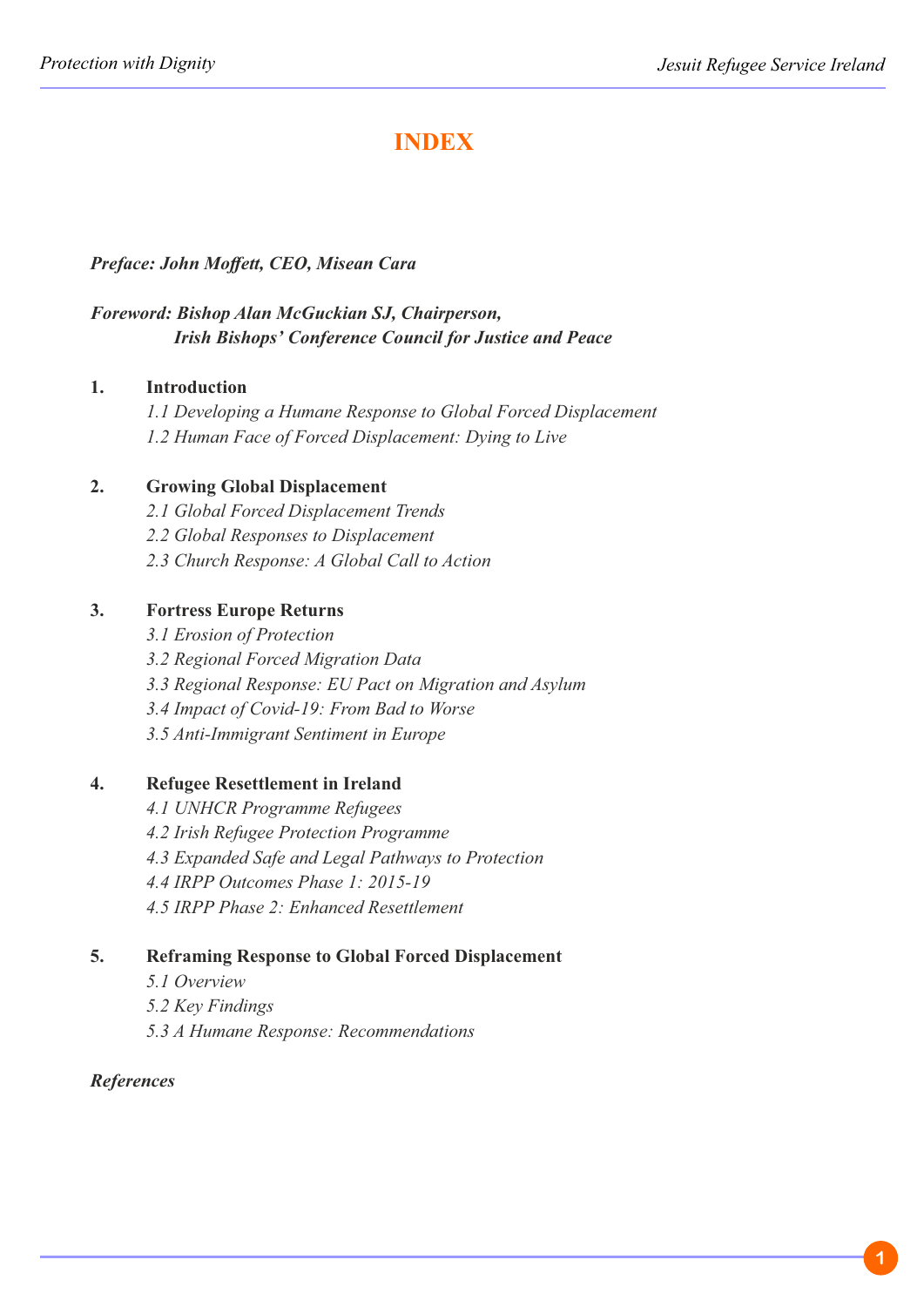# *Preface*

In the world today, an estimated 82 million people – or one in 95 people on earth – are forcibly displaced, with a high concentration located in poor and fragile contexts, and many forced into very vulnerable situations as they flee violence and persecution, chronic poverty and hunger, and the impacts of the climate crisis. The Office of the UN High Commissioner for Refugees (UNHCR) noted in June 2021 that, despite COVID19-related movement restrictions and calls for a global cessation of armed conflict, forced displacement continued to grow and now represents "the new 1%" of the world's population, many of them stranded and exposed to danger.

Girls and boys under the age of 18 account for some 42 percent of all forcibly displaced, and they are particularly vulnerable, especially when crises continue for years, the UN refugee agency noted.

Contrary to a situation where they find a safe haven where they can live and work in peace, however, international politics and border policies (not least in the EU) are tending towards shutting the door on asylum and migration – and shutting out forcibly displaced people. Refugees and internally displaced persons are among the marginalised and particularly vulnerable cohorts identified in Misean Cara's strategic plan 2017-21, as it drew inspiration from the *Leave No One Behind* principle of the Sustainable Development Goals – and their call upon development actors to *Reach the Furthest Behind First*.

From Misean Cara members' development initiatives on the ground across diverse countries, we have come to understand that we need to be alive to human dignity and support 'forced displacement' in its various shapes – including migration, climate-related displacement, and people trafficking, for example – rather than being bound to rigid, legalistic, and sometimes exclusionary definitions of people's status. This also chimes with the Missionary Approach to Development Interventions (MADI) framework, codified by Misean Cara based on research into members' work, through which members reach, in their own words: 'the last, the least and the lost'.

Misean Cara's strategy commits it to leverage members' strengths to contribute to sustainable and transformational change. In 2019, as part of giving effect to this, Misean Cara introduced an Innovation Fund. One of the themes on which we invited member proposals was forced displacement; within that, one strand of work that members could propose was research and advocacy – especially on strategic themes or involving new partners or networks. We put out that call for innovative ideas because of the SDGs' logic of needing to act at all levels (local, national, regional and global) for equitable, sustainable development; our enhanced focus on contributing to systemic change; and the imperative to *Leave No One Behind* – knowing that forcibly displaced people were, and are, in many contexts.

We were convinced by our members' potential, individually and collectively, to harness data and present ideas that support marginalised communities to challenge injustice and realise their rights – which is where Misean Cara's support for this JRS Ireland policy document originates.

Misean Cara, as a member of Dóchas and Irish civil society's Coalition 2030 on the SDGs, has consistently made the case that Ireland and the European Union should honour human rights and Policy Coherence for Development commitments – in relation, for instance, to establishing systems for those seeking international protection, on the one hand, and their international statements, commitments, and human rights obligations on the other.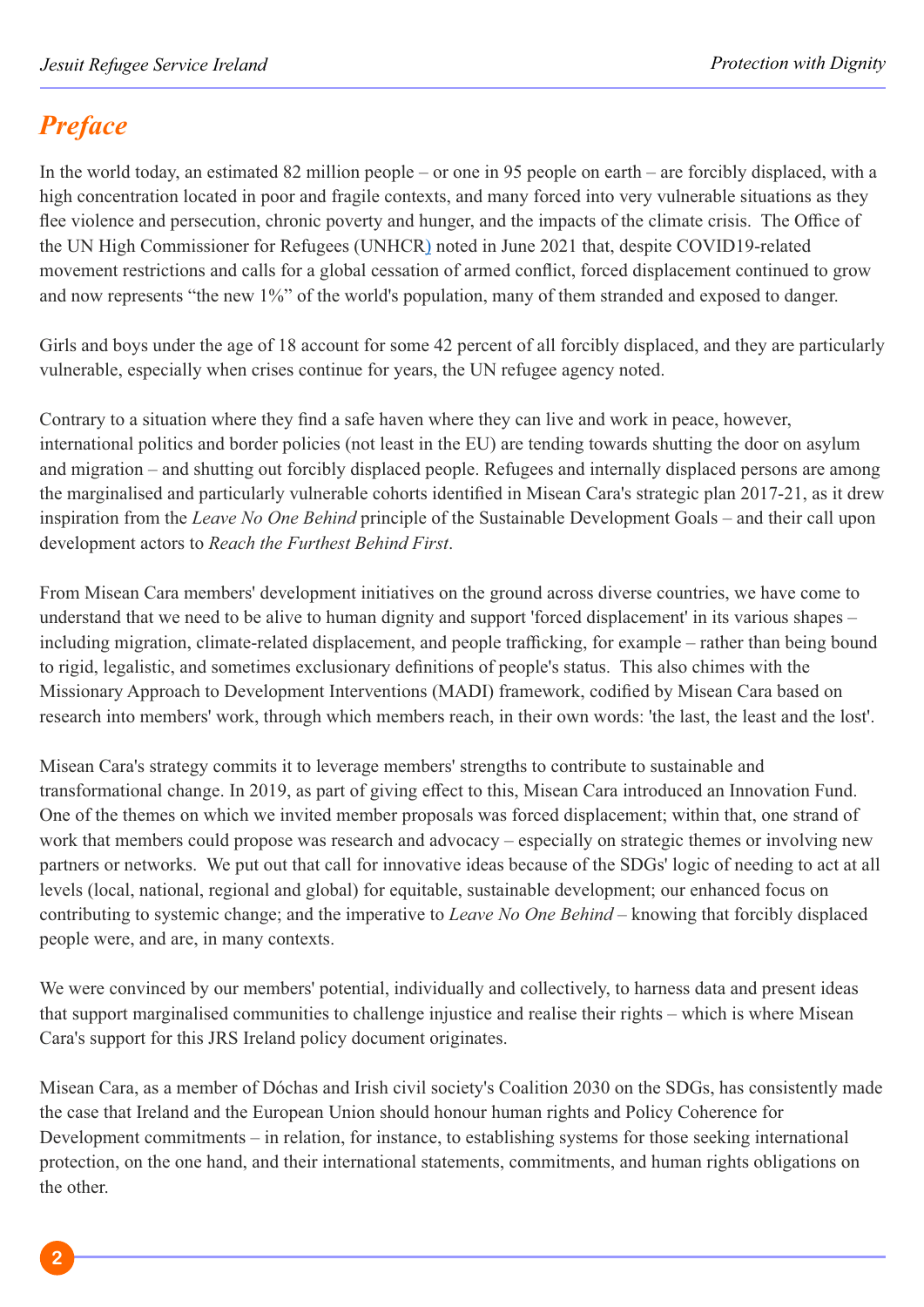Through an initiative brought to us by Irish Jesuits International, JRS Ireland has brought together here research data, powerful human testimony, evidence-based analysis, and advocacy options (rooted in faith and missionary values) to help effect enhanced international protection for forcibly displaced people. This report, which we colaunch with JRS Ireland, weaves together a human rights focus, sustainable development and international protection practice and commitments, faith approaches and the Pope's teaching, in a contemporary and complementary blend combining strong values, analysis, evidence and recommendations.

We believe it contributes usefully to establishing realities, benchmarking achievements versus commitments, capturing trends, and offering principled and pragmatic ways forward on international protection for people forcibly displaced, within the context of human rights and international agreements.

Misean Cara is delighted to support the development of this report, *Protection with Dignity: A Humane Response to Global Forced Displacement*, and endorses its analysis and recommendations to Irish and EU stakeholders.

*John Moffett, CEO, Misean Cara*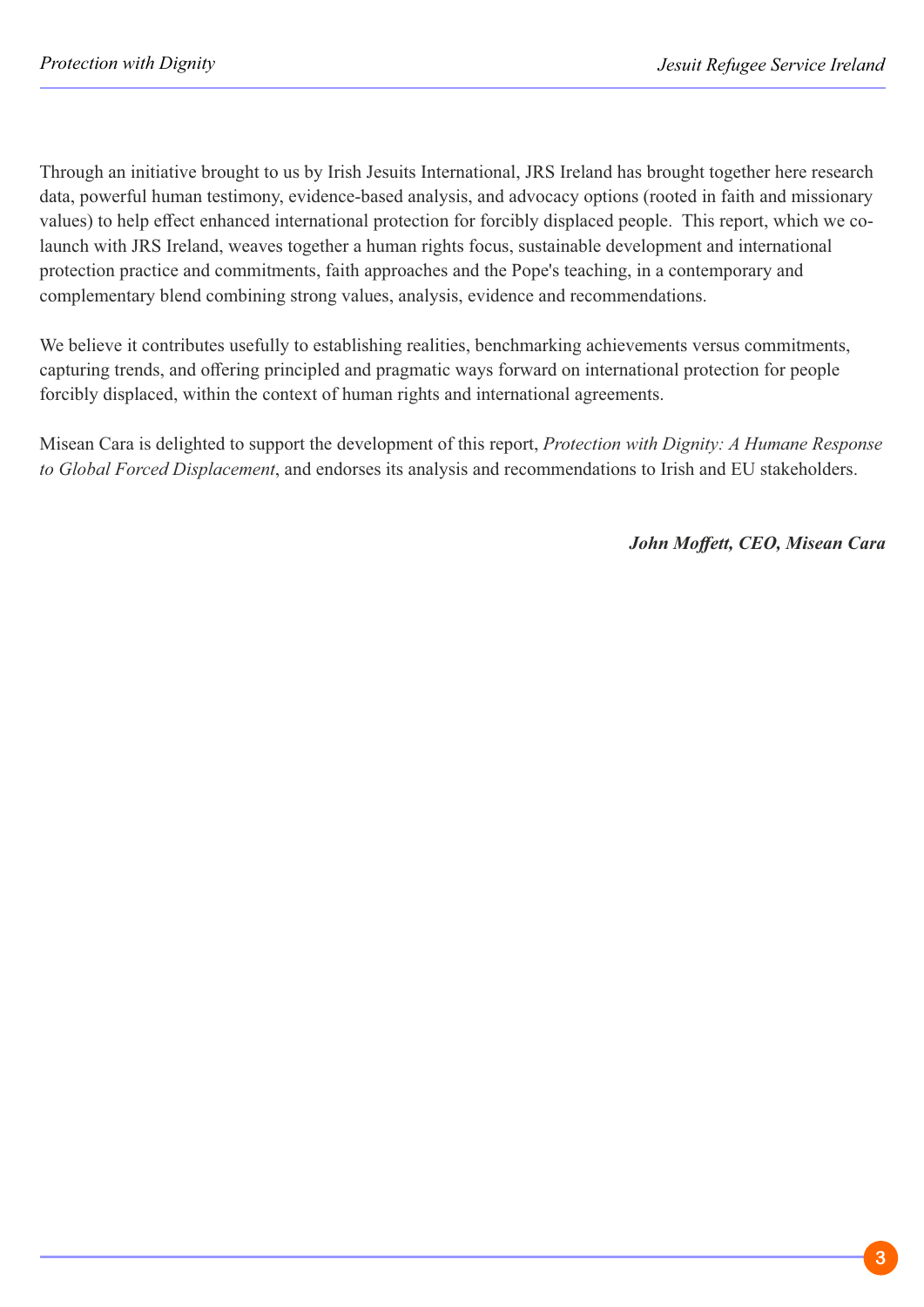# *Foreword*

Pope Francis used shock tactics when he said that "*the Mediterranean has become Europe's largest cemetery*". He was speaking at a recent ceremony in Sicily to mark the tragic deaths of an estimated 800 migrants in April 2015 who drowned en route from Libya to Italy after their boat capsized.

It was significant the first visit of Francis's papacy in 2013 was to the island of Lampedusa, to commemorate the thousands of migrants and refugees who have died trying to cross the Mediterranean in overcrowded and unsafe boats. Throughout his papacy he has condemned the "globalisation of indifference" to the fate of people fleeing violence and poverty. "*This symbol of so many tragedies of the Mediterranean Sea will continue to challenge the conscience of all and encourage the growth of a more united humanity*".

Three years after the publication of *Sharing Responsibility, Saving Lives* the unnecessary loss of human life has tragically continued unabated. So too has the inadequacy of responses at global, regional and national level to the needs of forcibly displaced individuals, families and children arriving on our shores in search of refuge and protection. This week another 57 migrants died at sea trying to enter Europe. Each person who died had a name, a face and a story. Each had hopes and dreams for a better future when they reached a safe destination. Tragically they never did. Their deaths call out to each of us; they are unnecessary and avoidable.

According to the UNHCR there are now 82.4 million people forcibly displaced globally by conflict, persecution, environmental degradation and human rights abuses. The vast majority of the world's refugees, a full 86%, are hosted in developing or least developed countries. By contrast, the world's wealthiest nations, including Ireland have welcomed less than 15%. On the 70th anniversary of the 1951 Refugee Convention, former UN Secretary General, Ban Ki Moon, himself a former child refugee, urged wealthy states including the UK, Denmark and Australia to rethink what he called their 'punitive approach' when it comes to offering refugee protection. He rightly compared the 'regressive asylum policies' of the Global North with the generosity of developing nations.

In 2015 Pope Francis called on every parish, religious community, monastery and sanctuary in Europe to host a refugee family. The Jesuit Refugee Service (JRS) established 'communities of hospitality' as a consequence in several countries to provide short term accommodation solutions for forced migrants. Local families and religious congregations welcomed and hosted forced migrants in their homes as an alternative to poor living conditions in state reception centres or the threat of destitution. The experience of JRS's Communities of Hospitality project was of connecting local and forced migrant communities, creating positive opportunities for encounter, friendship and mutual understanding.

*Fratelli Tutti* is a call to action for each of us to open our hearts and to welcome the stranger. Pope Francis speaks of rights without borders. Rights are derived by virtue of our shared humanity and not our place of birth. He argues it is *"unacceptable that the mere place of one's birth or residence should result in his or her possessing fewer opportunities for a developed and dignified life. Development must not aim at the amassing of wealth by a few but must ensure human rights"* for all.

*Protection with Dignity* offers a policy and practical framework for a more humane response to forced displacement, globally and locally, prioritising at all times the preservation of life and the fair sharing of responsibility between countries for receiving and welcoming forced migrants with generosity and dignity. It amplifies the Gospel call to each of us as individuals, as communities, as parishes and as states to be hospitality in action, to respond with openness and generosity to people fleeing life threatening humanitarian crises.

+Alan ele Guchiain 53.

*Bishop Alan Mc Guckian SJ, Chairperson, Irish Bishops Conference Council for Justice and Peace*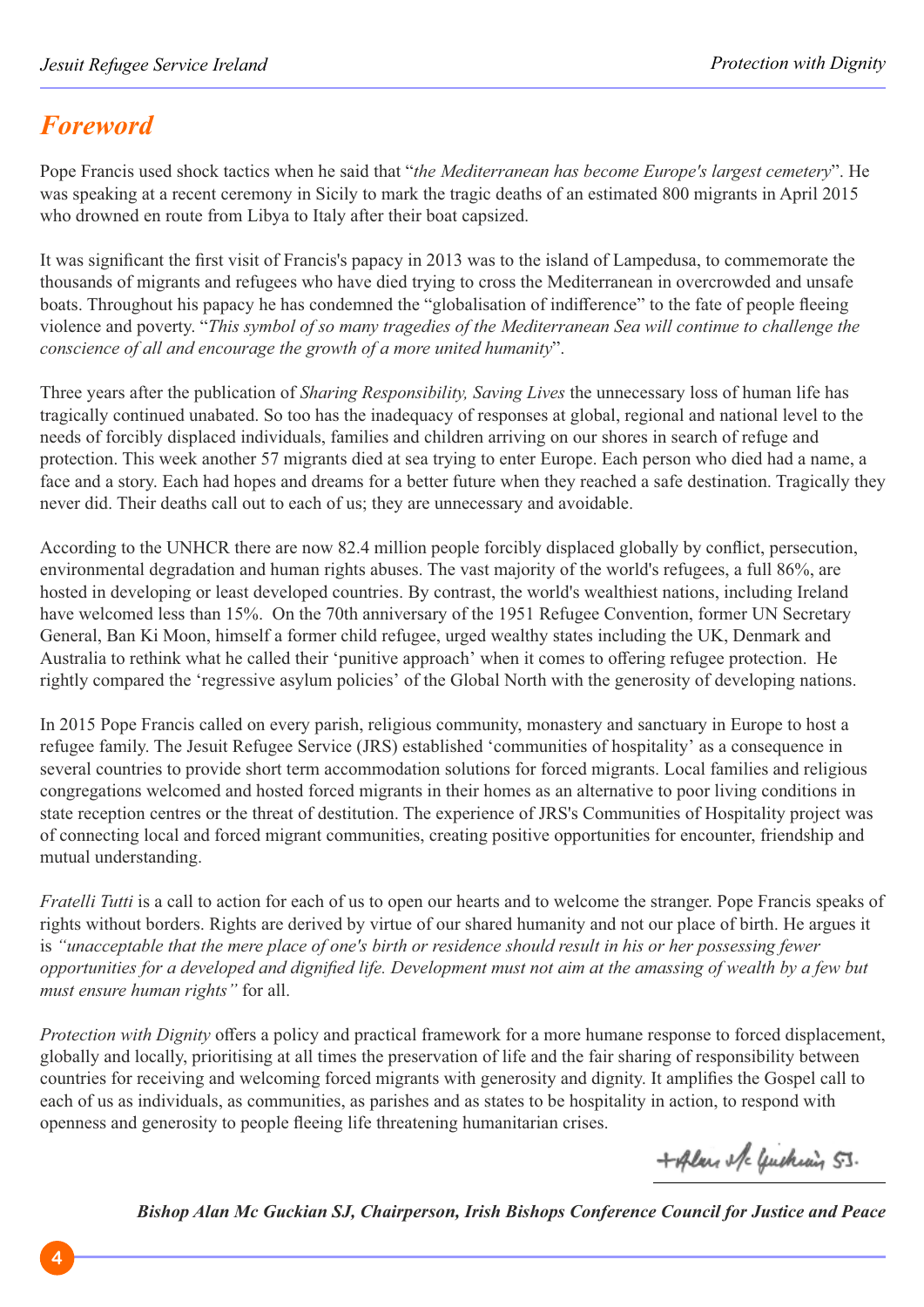## **1. Introduction**

## **I wouldn't leave my country if I were not desperate. I had my life and I had everything. But I didn't feel safe anymore. I was about to lose my life. You need to hear that; you need to listen to that voice -** *Waleed*

#### **1.1 Developing a Humane Response to Forced Displacement**

Forced displacement or migration refers to asylum seekers, refugees and other internally displaced persons, who have been forced to leave their homes due to war, conflict, poverty, political instability, human rights violations and environmental factors. In a year that marks the 70th anniversary of the 1951 Refugee Convention, known as the Geneva Convention, UNHCR have reported record numbers of forcibly displaced persons worldwide. The inherent vulnerabilities and challenges for this population requires a generous and humane response to their needs from receiving countries and regions.

*Protection with Dignity: A Humane Response to Global Forced Displacement* aims:

- To analyse global, regional and national forced displacement data and trends.  $\bullet$
- To explore the impact of the Global Compact on Refugees and EU Pact on Migration and Asylum in addressing the needs of forcibly displaced persons seeking protection across the world and in Europe.
- $\bullet$ To assess the effectiveness of the Irish Refugee Protection Programme (IRPP) in terms of quantitative and qualitative outcomes.
- $\bullet$ To consider the barriers to delivery of protection with dignity in Irish resettlement programmes.
- $\bullet$ To offer evidence-based recommendations to inform responses to the global resettlement need.

The research is informed by JRS's experience of accompanying, advocating and serving refugees and forcibly displaced persons across the globe. It builds on and draws on the insights of developing Church Social Teaching. The emerging recommendations will seek to inform policy and practice going forward in developing a more humane response to forced displacement, nationally and regionally, prioritising at all times the preservation of life, the fair sharing of responsibility between receiving countries and ensuring people seeking refuge and protection are received with generosity and dignity.

#### **1.2 Human Face of Forced Displacement: Dying to Live**

In his recent social encyclical, *Fratelli Tutti,* Pope Francis challenged us, individually and collectively, to see the human dimension of forced displacement and migration. *"Migrants are not seen as entitled like others to participate in the life of society, and it is forgotten that they possess the same intrinsic dignity as any person...No one will ever openly deny that they are human beings, yet in practice, by our decisions and the way we treat them, we can show that we consider them less worthy, less important, less human."<sup>1</sup>*

Behind the labels of asylum seeker, refugee, forced or economic migrant are people, each with a name, a face and an individual story of displacement. In *Sharing Responsibility, Saving Lives*, JRS Ireland sought to offer the human face of those who make the perilous journey to Europe through testimonies in *Journeys of Hope*. *<sup>2</sup>*

Similarly, each section of this paper will open with the voice of a forcibly displaced person from Syria, Afghanistan, Eritrea or South Sudan to bear witness to their journeys, losses, resilience and hopes. Drawn from interviews collated by Danielle Vella - Director of International Reconciliation Programs for the Jesuit Refugee Service – their full stories are published in *Dying to Live: Stories from Refugees on the Road to Freedom*. *3*

<sup>1</sup> Pope Francis (2020), Fratelli Tutti, Dicastero per la Comunicazione - Libreria Editrice Vaticana.

<sup>2</sup> Vella, D., (2016) 'Journeys of Hope', Brussels: Jesuit Refugee Service (JRS) Europe

<sup>3</sup> Vella, D., (2020) 'Dying to Live: Stories from Refugees on the Road to Freedom', Rowman & Littlefield.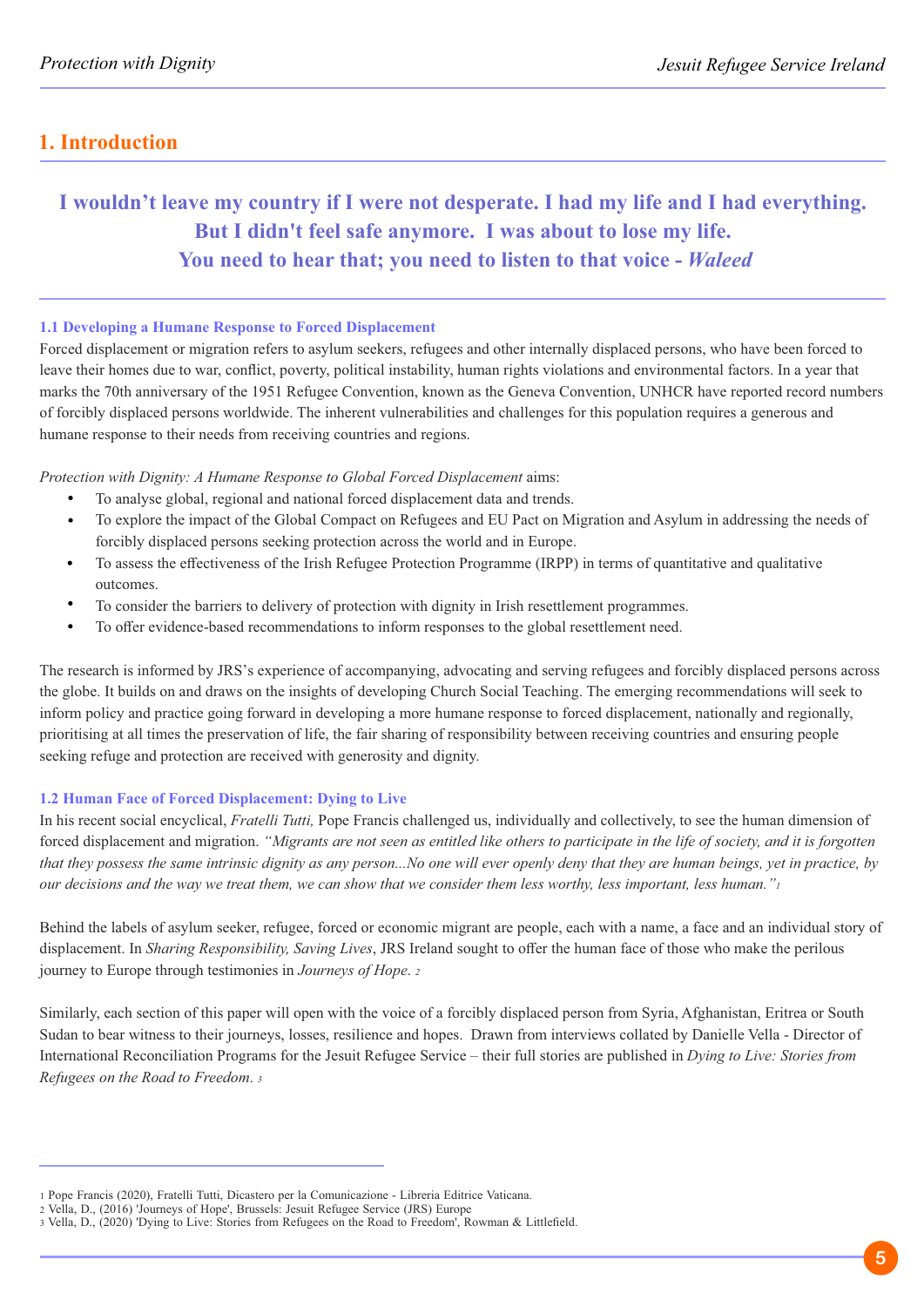*Dying to Live* is a platform for people forced to flee their homes to tell their own stories in their own words. It is an effort to once again give voice to the men, women and children categorised by asylum and immigration systems and defined by the labels of asylum seekers, refugees, forced or economic migrants. These are the stories of Anwar and Hibah.

### **Anwar's Story**

Anwar founded the *Bright Future School* in Pakistan, providing education to local Christian and Muslim children. He fondly remembers "*We had three hundred pupils, all studying together, and we welcomed those who were poor as well as those whose parents could afford to pay, because everyone is equal"*.

All was going well until "*a famous and powerful*" member of the Pakistan Taliban, named Abdullah, contacted Anwar and demanded he "*send the Christian children away"*. When Anwar refused, threats were made to set fire to the school. Yet Anwar refused to give in.

One night, Anwar was woken by someone banging on his door saying the school was ablaze. With two friends, he struggled for hours but could not quell the flames that had engulfed the school desks, which had been dragged outside and set on fire. When Anwar reported everything to the police, they did nothing. He says simply "*They were afraid*".

Anwar eventually reopened the school but two weeks later, sitting at home with his wife and their four children, he heard shooting outside. Anwar's dog was shot and killed. Barely an hour later, Abdullah called and warned "*This time, we didn't kill you. The next time we come, we will kill you all*". Anwar was afraid now.

The very next morning, a friend helped them to move far away to a city near Islamabad. The family stayed indoors and the children did not even leave to go to school. Even though Anwar's family had fled, their ordeal was not over. One day, while driving a motorbike with his fried riding pillion, three people walked into the middle of the road. In a split second, Anwar saw guns and tried to accelerate. He recalls "*One bullet came here*" – and touches his head behind his right ear. Anwar survived but "*my friend was shot in the back. He was my close friend, he was like my brother*".

## **Hibah's Story**

"*My daughter kept saying, 'Bomb, bomb, bomb', until she was three years old*" explains Hibah, who is originally from Aleppo, Syria.

This was after a bomb hit the mosque right behind the apartment where she lived with her husband and daughter. Hibah recalls her daughter was only "*a year and a half when it happened"* and that the couple spent the night huddled with their baby in the corner of a bedroom.

"*Before, we used to hear the sounds of war in the city, yes, but never so close "* says Hibah, *"When it happened, my bigger fear was that something would happen to my husband or my daughter, and then what would I do. That's what I kept thinking: 'If something happens to them, what will I do?"* 

In the morning, they left their home at dawn, never to return.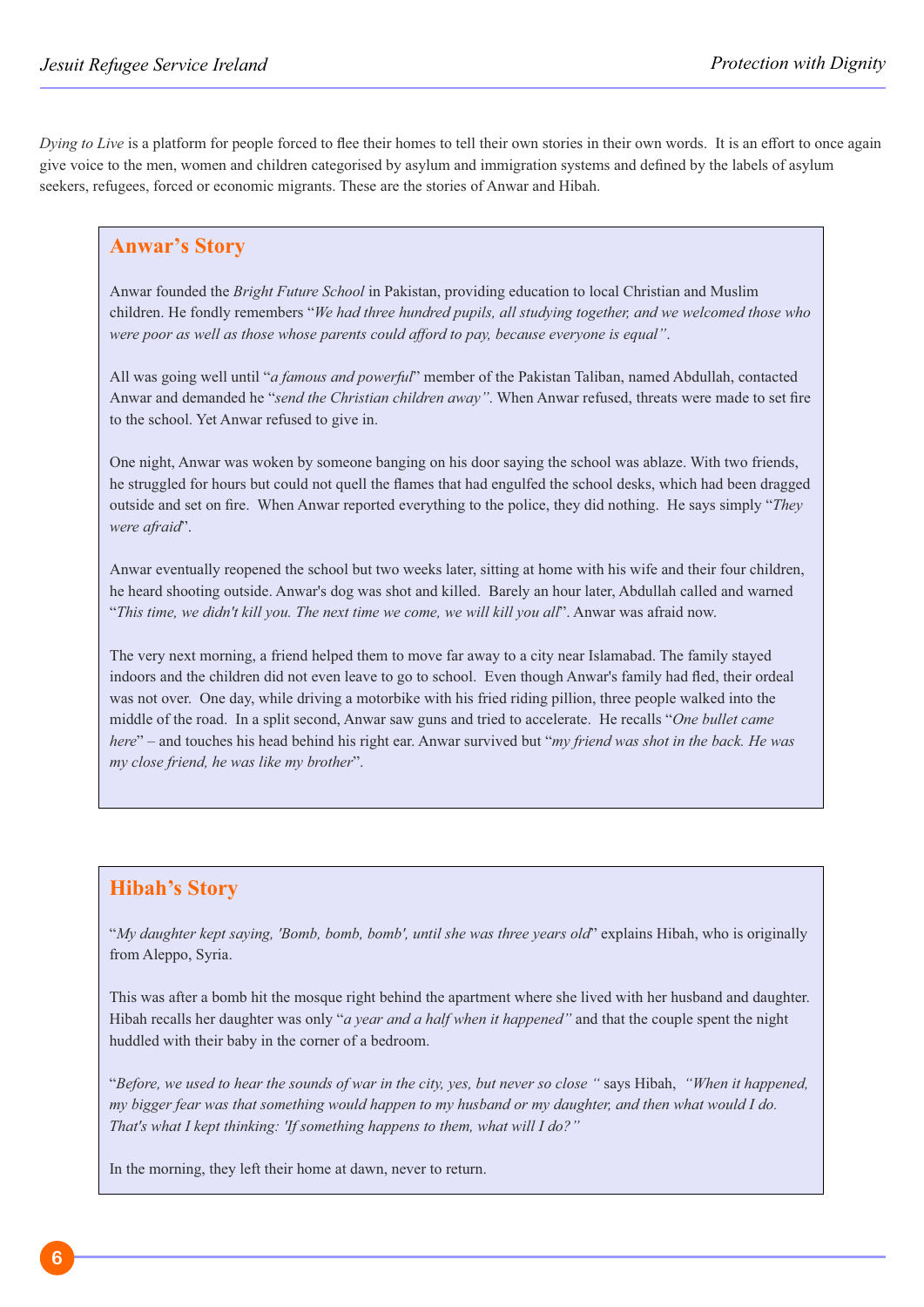## **2. Growing Global Displacement**

## **I am not afraid. I know that when I leave this town, I'll do something better. I trust myself. I know all is not lost -** *Jospin*

#### **2.1 Global Forced Displacement Trends**

#### *2.1.1 Record Levels of Forced Displacement*

At the end of 2020, 82.4 million people worldwide found themselves displaced by a combination of oppression, war, generalised violence and human rights abuses. In the course of the past ten years the levels of forced displacement have increased dramatically, now more than double the level of a decade ago (41 million in 2010). The 2020 level represents a four per cent increase on the 2019 total of 79.5 million. As a result, more than one per cent of the world's population – or 1 in 95 people – is forcibly displaced, compared with 1 in 159 in 20104.

| Table 1: UNHCR Global Forcibly Displaced Figures 2015-2020 (millions) <sup>5</sup> |                                              |      |      |      |      |      |  |  |  |
|------------------------------------------------------------------------------------|----------------------------------------------|------|------|------|------|------|--|--|--|
|                                                                                    | 2015<br>2016<br>2017<br>2018<br>2019<br>2020 |      |      |      |      |      |  |  |  |
| Displaced persons                                                                  | 65.3                                         | 65.6 | 68.5 | 70.8 | 79.5 | 82.4 |  |  |  |
| worldwide                                                                          |                                              |      |      |      |      |      |  |  |  |
| Refugees worldwide                                                                 | 21.3                                         | 22.5 | 25.4 | 25.9 | 26   | 26.4 |  |  |  |
| Refugees in Europe                                                                 | 4.3                                          | 5.1  | 6.1  | 6.5  | 6.5  | 6.7  |  |  |  |
| % of refugees in Europe                                                            | 20%                                          | 23%  | 24%  | 25%  | 25%  | 25%  |  |  |  |

Breaking down the headline number of 82.4 million forcibly displaced persons globally: 26.4 million were refugees, 48 million were internally displaced (IDPs), 3.9 million Venezuelans are displaced abroad and 4.2 million were asylum seekers. It is important to note that excluded from these figures are potentially millions of forcibly displaced people who have not registered claims for protection or who have travelled through irregular channels and *de facto* refugees fleeing life-threatening economic conditions and those displaced by natural disasters and environmental degradation who fall outside existing protection instruments.

It has been highlighted that ninety five percent of displacement occurs in the Global South. While the majority will stay in their own or neighbouring countries, forced migrants are '*demonstrating increased mobility, settling at greater distances both regionally and globally in attempts to access safety and livelihoods*'.6 In 2020, 86 percent of the world's refugees were hosted in developing countries; with only 14 percent hosted in wealthier nations in the Global North.<sup>7</sup>

#### *2.1.2 Global Resettlement Need*

| Table 2: Projected Global Resettlement Need 2022 (2021 comparative figures) |         |                                   |                                   |             |  |
|-----------------------------------------------------------------------------|---------|-----------------------------------|-----------------------------------|-------------|--|
| <b>Region of Asylum</b>                                                     |         | <b>Total Projected Need 20228</b> | <b>Total Projected Need 20219</b> |             |  |
|                                                                             | Cases   | Persons                           | Cases                             | Persons     |  |
| Africa                                                                      | 162,948 | 593,598                           | (166, 692)                        | (616, 598)  |  |
| Asia and the Pacific                                                        | 39,286  | 106,400                           | (29, 034)                         | (59, 470)   |  |
| Europe                                                                      | 106,700 | 401,740                           | (107, 500)                        | (423,600)   |  |
| Middle East and North Africa                                                | 91,857  | 315,778                           | (94, 564)                         | (275,981)   |  |
| The Americas                                                                | 17,662  | 55,640                            | (15, 597)                         | (29, 374)   |  |
| <b>Grand Total</b>                                                          | 418,453 | 1,473,156                         | (403, 287)                        | (1,445,383) |  |

<sup>4</sup> UNHCR (2021), 'Global Trends: Forced Displacement in 2020', Geneva: UNHCR.

- 6 Zetter, R. (2015) Protection in Crisis: Forced Migration and Protection in a Global Era. Washington, DC: Migration Policy Institute.
- 7 UNHCR (2021) Figures at a Glance. The UN Refugee Agency. Available online at: https://www.unhcr.org/uk/figures-at-a-glance.html (accessed 18
- June 2021).
- 8 UNHCR (2021), UNHCR Project Global Resettlement Need 2022, Geneva: UNHCR
- 9 UNHCR (2020), UNHCR Project Global Resettlement Need 2021, Geneva: UNHCR

<sup>5</sup> UNHCR (Editions 2015 – 2020), 'Global Trends', Geneva: UNHCR.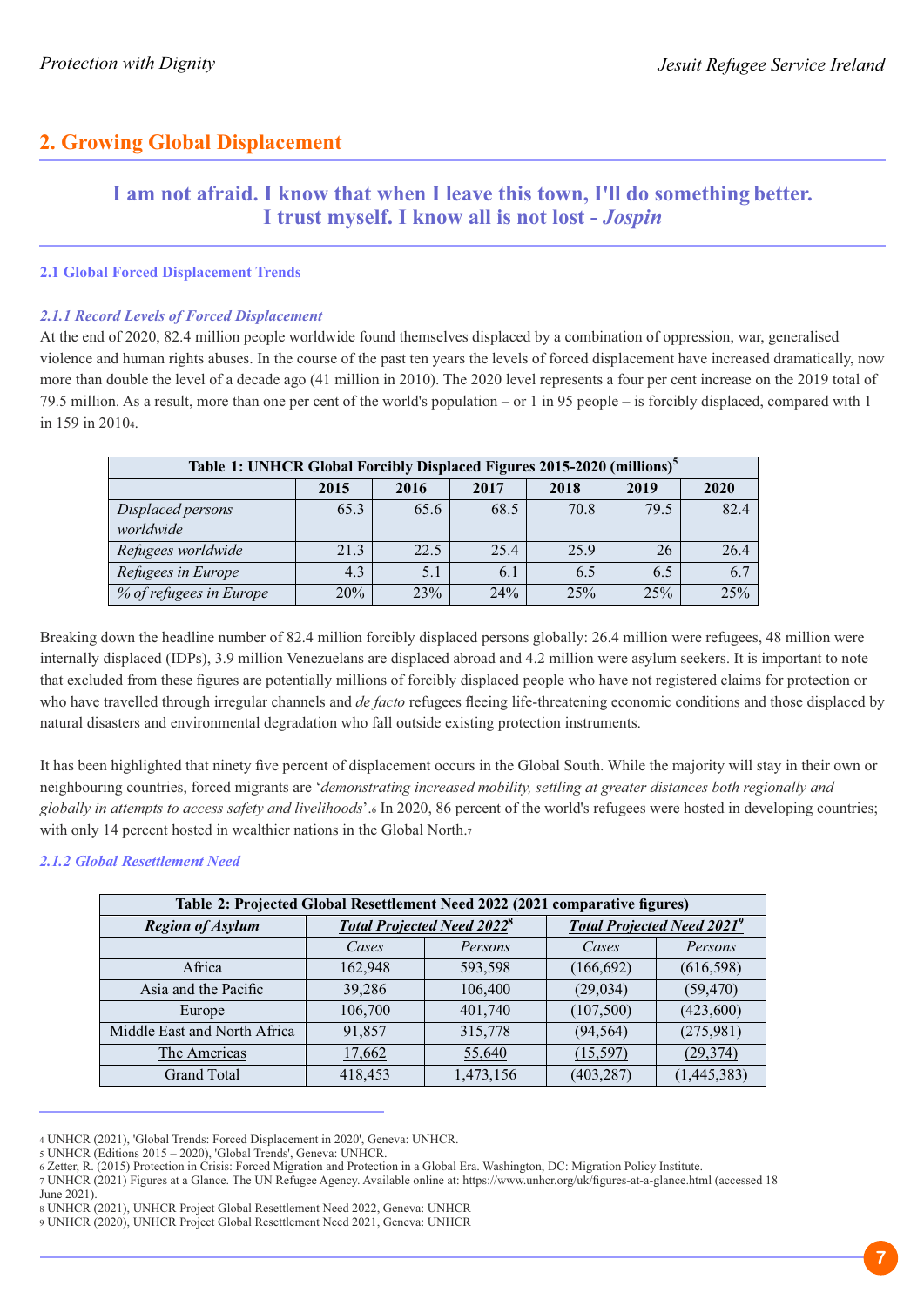UNHCR has a role in resettling refugees to a third country due to identified risks and vulnerabilities that cannot be addressed in the country where they have sought protection. Resettlement involves the transfer of refugees from the first country of refuge (often camps in neighbouring countries to ongoing conflict and violence) to another state, which has agreed to receive and grant them permanent residence and protection.

Annually the total global resettlement need is based on regional estimates by UNHCR national offices. The total Projected Global Resettlement Need for 2022 is for 1,473,156 displaced persons. Resettlement offers a durable solution for some of the world's most vulnerable and at-risk refugees. It offers an opportunity for wealthy and more developed states to demonstrate solidarity and responsibility-sharing in responding to the needs of forcibly displaced persons worldwide.

| Table 3: Global Resettlement Need Trends 2018-2022 <sup>10</sup>        |           |           |           |           |           |  |  |
|-------------------------------------------------------------------------|-----------|-----------|-----------|-----------|-----------|--|--|
| 2019<br>2018<br>2022<br>2020<br>2021                                    |           |           |           |           |           |  |  |
| Projected Global Resettlement Need                                      | 1,195,349 | 1,428,011 | 1,440,408 | 1,445,383 | 1,473,156 |  |  |
| <b>Increased Global Resettlement Need</b><br>4.830<br>232,662<br>12.397 |           |           |           |           | 27,773    |  |  |
| Increase in Global Resettlement Need 2018 – 2022                        |           |           |           |           | 277,807   |  |  |
| <b>Average Annual Increase in Global Resettlement Need</b>              |           |           |           |           | 55,561    |  |  |

The UNHCR 2022 Projected Global Resettlement Need does not reflect the impact of the recent crisis and change of regime in Afghanistan, thus, the actual resettlement need next year is likely to be higher. Nevertheless, the has been a strong upward trend in the projected resettlement need over the past five years, Table 3 shows an increase in the global resettlement need of additional 277,807 persons in the period 2018-22.

Despite a projected need of resettlement places for 1.44 million refugees, only 22,700 were resettled in 2020, the lowest figure in nearly 20 years. While the outbreak of the Covid-19 pandemic has had an undeniably negative impact on the resettlement programme, the low quotas proposed by states have also been identified as a contributory factor. <sup>11</sup>

#### *2.1.3 Refugee Producing and Hosting Regions*

More than two-thirds of refugees worldwide (68%) come from five countries: the Syrian Arab Republic (6.6 million), Venezuela (4.0 million), Afghanistan (2.7 million), South Sudan (2.2 million) and Myanmar (1.1 million).

| Table 4: Top 5 Countries of Origin and Destination by Refugee Population <sup>12</sup> |                        |                 |                      |                 |  |
|----------------------------------------------------------------------------------------|------------------------|-----------------|----------------------|-----------------|--|
|                                                                                        |                        |                 |                      |                 |  |
| Ranking                                                                                | <b>Top 5 Countries</b> | <b>Refugees</b> | <b>Top 5 Hosting</b> | <b>Refugees</b> |  |
|                                                                                        | of Origin              | <b>Overseas</b> | <b>Countries</b>     | <b>Hosted</b>   |  |
|                                                                                        | Syria                  | 6.7 million     | Turkey               | 3.7 million     |  |
| $\overline{c}$                                                                         | Venezuela              | 4.0 million     | Colombia             | 1.7 million     |  |
| 3                                                                                      | Afghanistan            | 2.7million      | Pakistan             | 1.4 million     |  |
|                                                                                        | South Sudan            | 2.2 million     | Uganda               | 1.2 million     |  |
|                                                                                        | Myanmar                | 1.1 million     | Germany              | 1.1 million     |  |

Several crises – some new, some resurfacing after years – forced people to flee within or beyond the borders of their country. Afghanistan, Somalia and Yemen continued to be hotspots, while conflict in the Syria stretched into its tenth year.

<sup>10</sup> UNHCR (Editions 2018 – 2021), 'Projected Global Resettlement Needs', Geneva: UNHCR.

<sup>11</sup> UNHCR(2021) 'With refugee resettlement at a record low in 2020, UNHCR calls on States to offer places and save lives', available at

https://www.unhcr.org/en-ie/news/press/2021/1/600e79ea4/refugee-resettlement-record-low-following 2020-unhcr-calls-states-offer-places-save.html [accessed 30 July 2021].

<sup>12</sup>UNHCR (2021), 'Global Trends: Forced Displacement in 2020', Geneva: UNHCR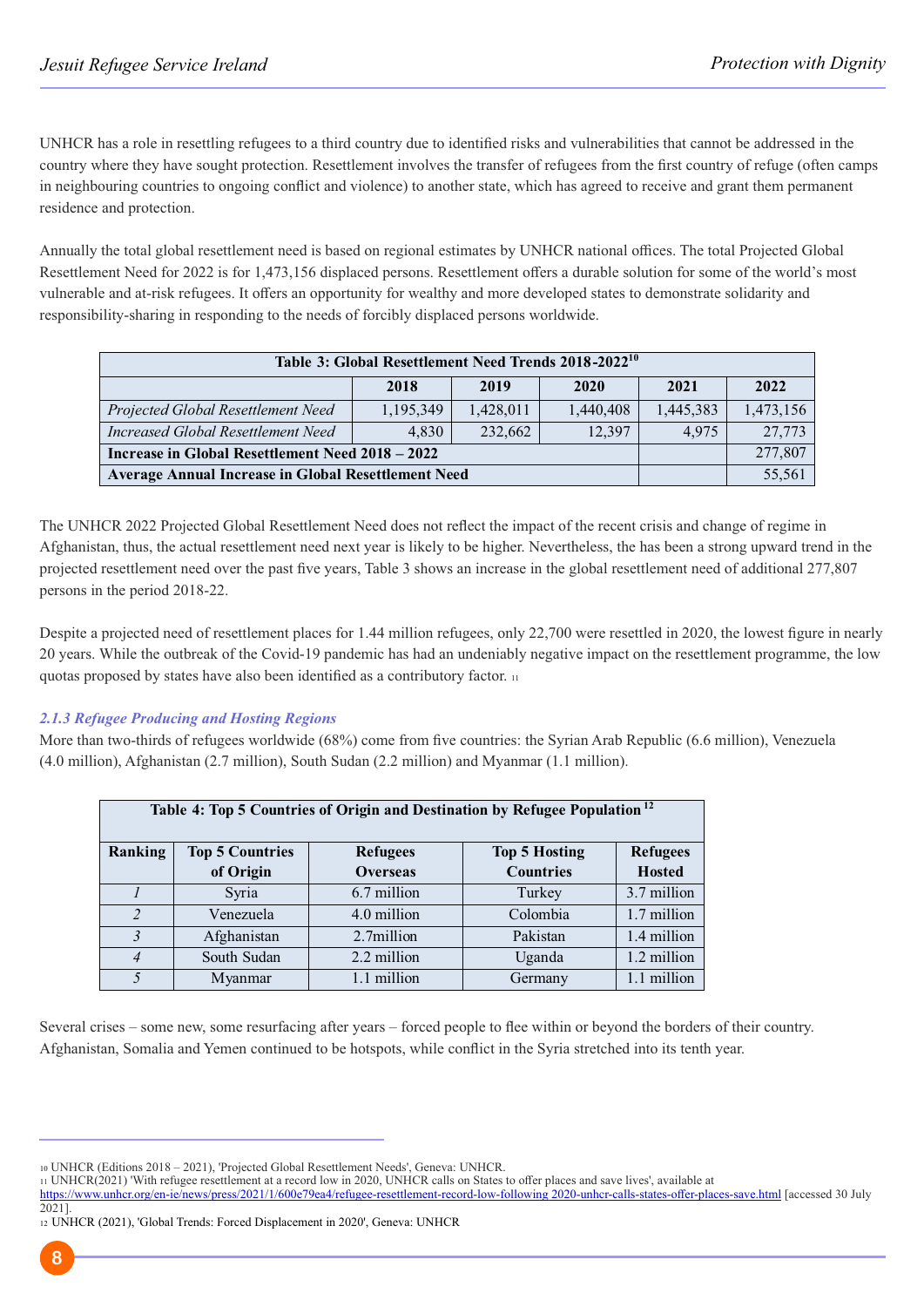In Ethiopia, more than one million people were displaced within the country during the year, while more than 54,000 fled the Tigray region into eastern Sudan. In northern Mozambique, hundreds of thousands escaped deadly violence, with civilians witnessing massacres by non-state armed groups in several villages, including beheadings and abductions of women and children. The outbreak of hostilities between Armenia and Azerbaijan left a devastating impact on civilians in both countries and displaced tens of thousands of people.

#### *2.1.4 Impact of Covid-19*

While the full impact of the COVID-19 pandemic on wider cross-border migration and displacement globally is not yet fully recorded, UNHCR data shows that in 2020 arrivals of new refugees and asylum-seekers were sharply down in most regions – about 1.5 million. Border closures and travel restrictions necessitated the temporary hold on many resettlement movements during the year. Many states, including Ireland, had to cancel resettlement selection missions.

Despite the many challenges in 2020, seventy five UNHCR operations still managed to jointly submit 39,534 refugees to twenty five countries. Keeping in mind a three-month hold on resettlement departures and other travel restrictions, a total of 22,770 refugees still departed to twenty two states. In 2021, the impact of COVID-19 remains significant as all resettlement actors struggle to regain their previous capacity.<sup>13</sup>

#### **Global Forced Displacement: Key Facts and Figures**

The key facts and figures from UNHCR on forced displacement globally, include:

- More than 1% of the world's population, 1 in 95 people, are forcibly displaced.
- 42% of the world's refugees are children. 1 million children were born as refugees in 2020.
- 86% of refugees are hosted in developing countries.
- 68% came from just five countries: Syria; Venezuela; Afghanistan; South Sudan; and Myanmar.
- The top five hosting countries are Turkey. Columbia, Germany, Pakistan and Uganda
- The Projected Global Resettlement Need in 2022 is 1.473million people. l,
- In the Covid-19 impacted year of 2020 a mere 22,770 refugees were resettled globally.

#### **2.2 Global Responses to Displacement**

#### *2.2.1 International Legal Protection Framework*

In the aftermath of World War II, the 1951 Convention Relating to the Status of Refugees established the international legal basis for people seeking protection: "*To be recognised legally as a refugee, an individual must be fleeing persecution on the basis of religion, race, political opinion, nationality, or membership in a particular social group, and must be outside the country of nationality*" <sup>14</sup>. The 1967 Protocol Relating to the Status of Refugees extended the scope of 1951 Refugee Convention, eliminating geographical restrictions to make the Convention 'truly global'.

In the face of rising global displacement, seventy years after it signed the 1951 Refugee Convention (and the 1967 Protocol) remain the cornerstone of refugee protection. The fact there are 149 States parties to the 1951 Convention and/or its 1967 Protocol at the present time is evidence of its enduring relevance.

One of the major criticisms of the 1951 Convention is in relation to the definition of who is and is not a refugee; this definition reflected the experience of the preceding thirty years and especially the Second World War. Despite improvements by the 1967 Protocol, the definition remains relatively narrow, covering only people fleeing individual persecution by their governments.

<sup>13</sup> UNCHR (2021), 'UNHCR Projected Global Resettlement Need 2022', Geneva: UNHCR

<sup>14</sup> UN General Assembly (1951) Convention Relating to the Status of Refugees, 28 July. United Nations, Treaty Series, vol. 189, p. 137. Available online at: http://www.refworld.org/docid/3be01b964.html (accessed 19 June 2021).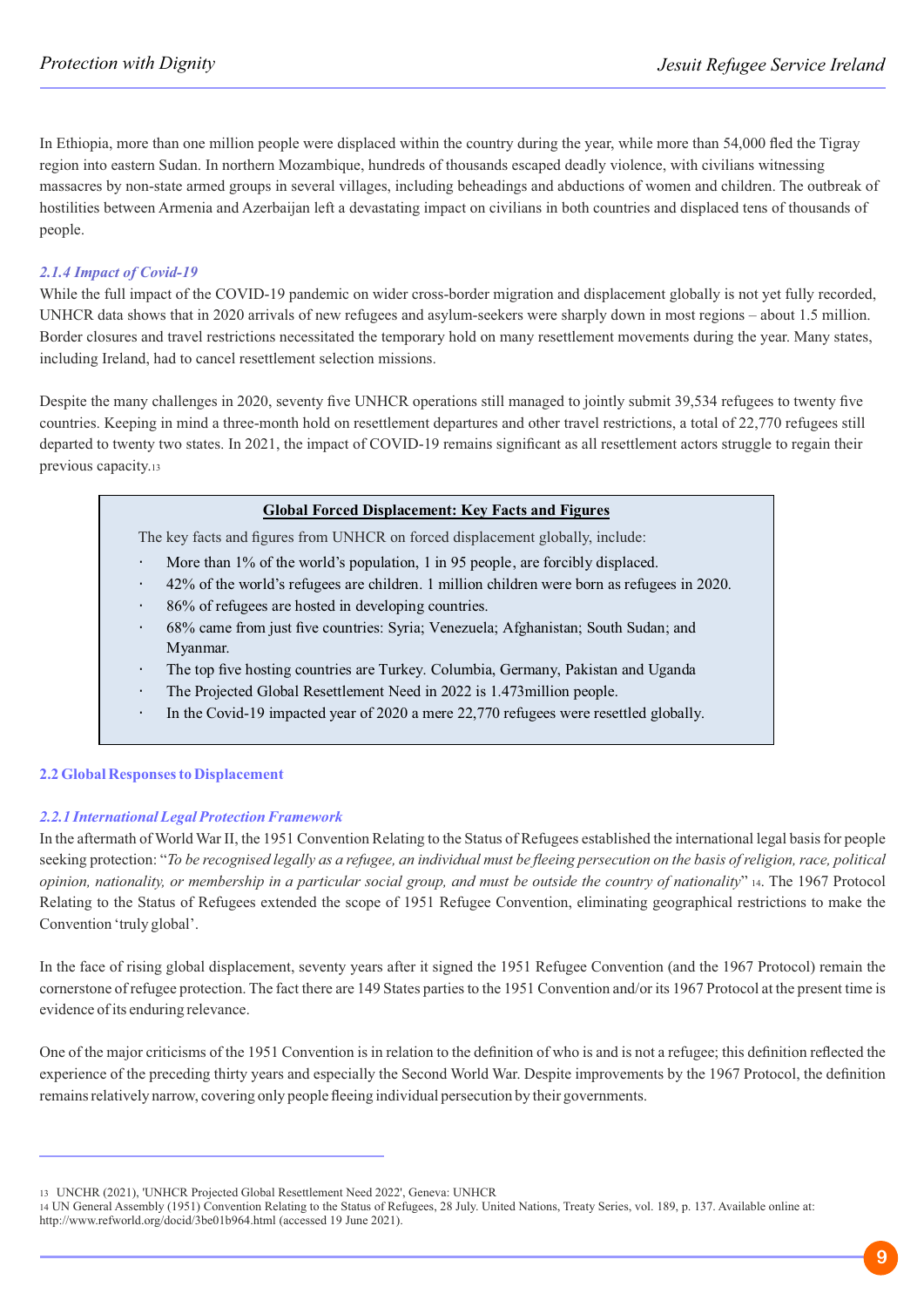Emerging drivers of global forced migration have moved beyond traditionally defined persecution, including poor governance and political instability, intra-state conflict, and environmental change and resource scarcity. "*Lack of resources drives global forced migration by means of water shortages, unreliable food supplies, pollution, famine and climate change. These factors may not directly displace populations, but when combined with other elements, including generalised poverty, they do.*"<sup>15</sup>

#### **Protection Gap: Climate Refugees**

Climate change is the defining crisis of our time and displacement one of its most devastating consequences. On 9 August 2021, UN Secretary-General António Guterres said the Intergovernmental Panel on Climate Change (IPCC) Report is a "code red for humanity". The UN Secretary General warned "*The alarm bells are deafening, and the evidence is irrefutable: greenhouse gas emissions from fossil fuel burning and deforestation are choking our planet and putting billions of people at immediate risk*".

The impact of climate change may both trigger displacement and worsen living conditions or hamper return for those who have already been displaced. Limited natural resources, such as drinking water, are becoming even scarcer in many parts of the world that host refugees. Crops and livestock struggle to survive where conditions become too hot and dry, or too cold and wet, threatening livelihoods. In such conditions, climate change can exacerbate existing tensions and adding to the potential for conflicts.

UNHCR has highlighted "*hazards resulting from the increasing intensity and frequency of extreme weather events, such as abnormally heavy rainfall, prolonged droughts, desertification, environmental degradation, or sea-level rise and cyclones are already causing an average of more than 20 million people to leave their homes and move to other areas in their countries each*  1 *year*" .

There remains a major protection gap for people displaced across international borders by environmental factors. Environmentally displaced persons are not covered by the 1951 Refugee Convention or the 1967 Protocol. This urgently needs to be addressed. A positive development was the launch in 2012 by Switzerland and Norway of the Nansen Initiative, a state-led consultative process to build consensus on a Protection Agenda addressing the needs of people displaced across borders in the context of disasters and climate change.

The World Bank estimates 200 million people could be displaced globally by 2050 because of climate change. A 2019 Council of Europe PACE Resolution on the 'A Legal Status for Climate Refugees' calls on Member States to take "*a more proactive approach to the protection of victims of natural and man-made disasters*" and improve disaster preparedness mechanisms, both in Europe and in other regions.

<sup>1</sup>https://www.unhcr.org/en-ie/climate-change-and-disasters.html

#### *2.2.2 Global Compact on Refugees*

In light of the complex nature of contemporary drivers of displacement and the changing nature of protection needs, a coordinated global response is necessary. On 17 December 2018, the UN General Assembly affirmed the *Global Compact on Refugees* (GCR).<sup>16</sup> The main objectives of the GCR are to: ease pressures on countries that welcome and host refugees; build self-reliance of refugees; expand access to resettlement in third countries and other complementary pathways to protection; and support conditions in countries of origin for safe return.

After two years of consultation and negotiation, the GCR, along with the accompanying *Global Compact for Safe, Orderly and Regular Migration*, marked a significant achievement<sub>17</sub> for the international community and represented a positive recommitment to upholding and implementing international refugee law.18

<sup>18</sup> Danish Refugee Council, (2020) 'Exploring the impact of COVID-19 on the Global Compact on Refugees', Copenhagen: DRC.



<sup>15</sup> Palattiyil G, Sidhva D, Seraphia Derr A, Macgowan M., (2021), 'Global trends in forced migration: Policy, practice and research imperatives for social work'. *International Social Work. July 2021*. doi:10.1177/00208728211022791 (accessed 2 August 2021)

<sup>16</sup> United Nations, (2018) 'Global Compact on Refugees', A/73/12 (Part II).

<sup>17</sup> Grandi, F. (2019) 'The Global Compact on Refugees: A Historic Achievement', International Migration vol. 57, IOM.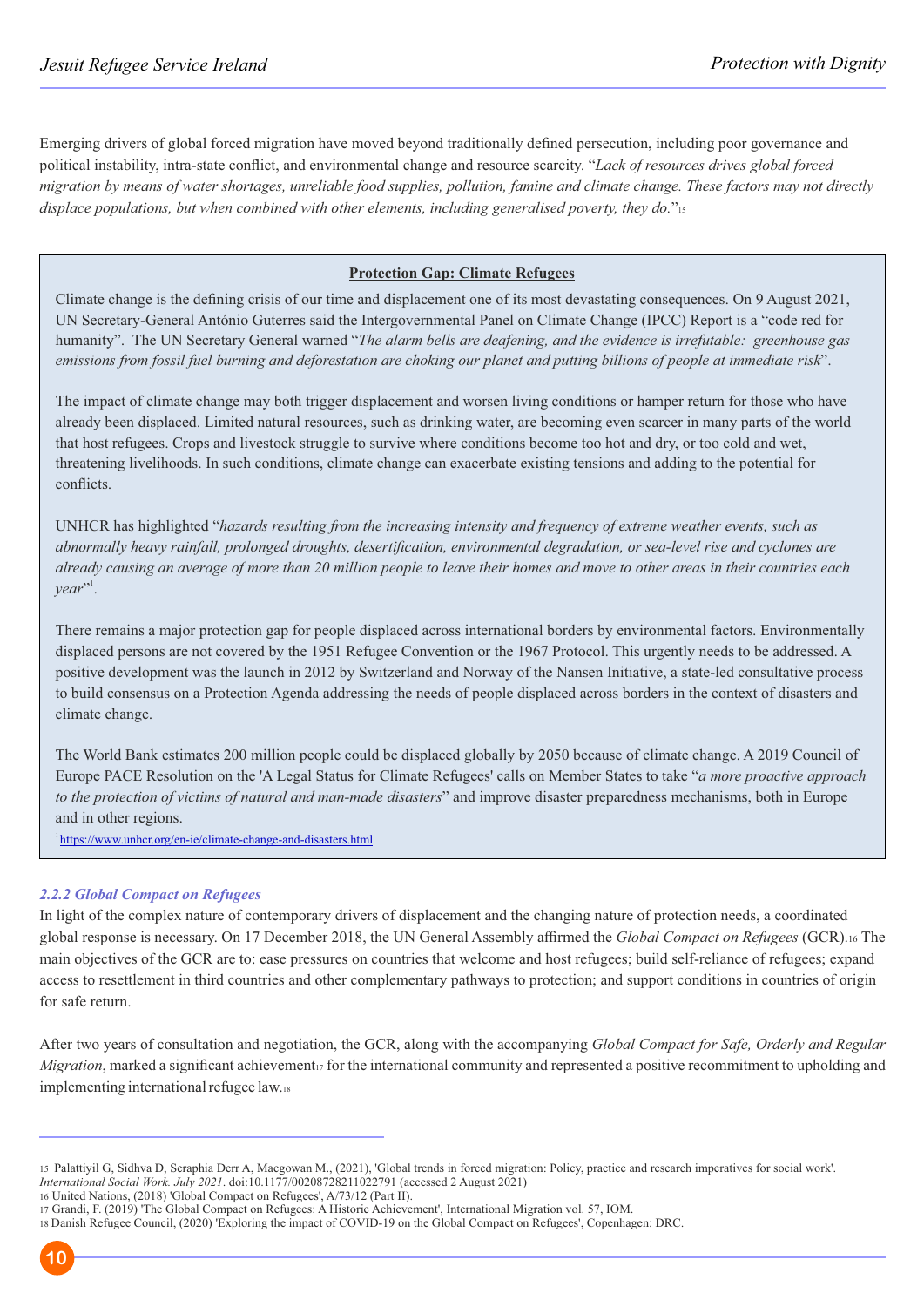The introduction of a Global Refugee Forum every four years was welcomed as a unique opportunity to bring together different actors (States, NGOs, donors and private sector) to make pledges, share good practices and report back on progress in implementation. The inaugural Global Refugee Forum was held in December 2019 and seen as an opportunity for the EU to demonstrate its commitment to implementation of the GCR19. Significant pledges were made (including by Ireland), but comprehensive data is not available yet on the impact of Covid-19 on delivery. However, headline statistics highlight that 48% of pledges are in progress. 20

Potential limitations of the Global Compact include: its non-legally binding status; and the absence of new or additional standards. The fact it was a compromise text, negotiated in the knowledge some nation states were disinclined to actively increase their share of responsibility for refugees, were known prior to affirmation of the GCR21 but warrant additional reflection.

#### **<sup>1</sup> Overview: Global Resettlement Forum Pledges by Ireland**

- *Education*: To scale up funding with a focus on girls education and education in emergencies and protracted crisis. €250m in funding pledged over the next 5 years.
- *Resettlement*: To increase by one-third by 2023 the number of UNHCR refugees resettled annually.
- *Peacebuilding*: To support UN peacebuilding by funding the UN Peacebuilding Fund (PBF) with a commitment of at least €4.5m up until at least 2022.
- *Funding*: In line with Ireland's new development policy, *A Better World*, to provide 0.7% of GNI by 2030 in official development assistance and target that assistance towards the furthest behind first.

1) UNHCR Ireland, (2019) 'Ireland pledges support for refugees at Global Refugee Forum', available at https://www.unhcr.org/en-ie/news/latest/2019/12/5dfa3c8d4/ireland-pledges-support-for-refugees-at-global-refugee-forum.html and Department of Justice, (2019) 'Ireland commits to a new Refugee Protection Programme', available at https://www.gov.ie/en/press-release/d4389b-ireland-commits-to-a-new-refugee-protection-programme/ [accessed 4 April 2021].

#### *Legal Status*

The GCR represents the political will and ambition of the international community 22 and it acknowledges the relevance of international law, including human rights instruments and refugee law. 23 Provisions within the GCR also reflect pre-existing legal standards from international conventions and treaty law, which in themselves would be binding on States who ratified them.

However, the references to being guided by international human rights law rather than explicitly recognising that such law is directly applicable to refugees have been criticised. 24 Other commentators have also expressed disappointment at the voluntary nature of the GCR, noting in particular that the EU and its institutions clearly adopted a position advocating for such a non-binding status. 25

The GCR creates no new legal obligations, nor does it alter the mandate of UNHCR. 26 As was noted by the delegation of the European Union to the United Nations, the GCR is not about imposing additional burdens but rather is a reaffirmation 27 of the standards and principles contained within the UN Refugee Convention. <sup>28</sup>

Despite this assertion, the depth of political division even at a regional level, 29 in terms of values and approach to forced migration, cannot be underestimated. In such a context it is notable that 181 states voted in favour of affirmation (and only 2 states - Hungary and the United States - ultimately opted to vote against).

<sup>19</sup> European Council on Refugees and Exiles, (2019) 'Time to Commit: Using the Global Refugee Forum. Brussels: ECRE.

<sup>20</sup> UNHCR 'Pledges & Contributions Dashboard', available at https://globalcompactrefugees.org/channel/pledges-contributions [accessed 30 July 2021].

<sup>21</sup> European Council on Refugees and Exiles, (2018) 'Global Means Global: Europe and the Global Compact on Refugees'. Brussels: ECRE.

<sup>22</sup> See above: United Nations, 'Global Compact on Refugees', A/73/12 (Part II).

<sup>23</sup> Guild, E. & Allinson, K. 'The impact of the Global Compact on Refugees on the legal protection of refugee rights: What now for the 1951 Refugee Convention?', available at https://protectproject.w.uib.no/what-now-for-the-1951-refugee-convention/ [accessed 30th July 2021].

<sup>24</sup> Pijnenburg, A. (2019) 'The Global Compact on Refugees and International Law: A Missed Opportunity?', Refugee Law Initiative, London: School of Advanced Study University of London.

<sup>25</sup> Boucher, F. & Gordemann, J. (2020) 'The European Union and the Global on Refugees and Migration: A Philosophical Critique', International Journal of Postcolonial Compacts Studies.

<sup>26</sup> Turk, V. (2019) 'The Promise and Potential of the Global Compact on Refugees', International Journal of Refugee Law, Volume 30, Issue 4, Oxford University Press. 27 UNHCR, (2018) 'Media Fact Sheet: Global Compact on Refugees', Geneva: UNHCR.

<sup>28</sup> UN General Assembly, Convention Relating to the Status of Refugees, 28 July 1951, United Nations, Treaty Series, vol. 189.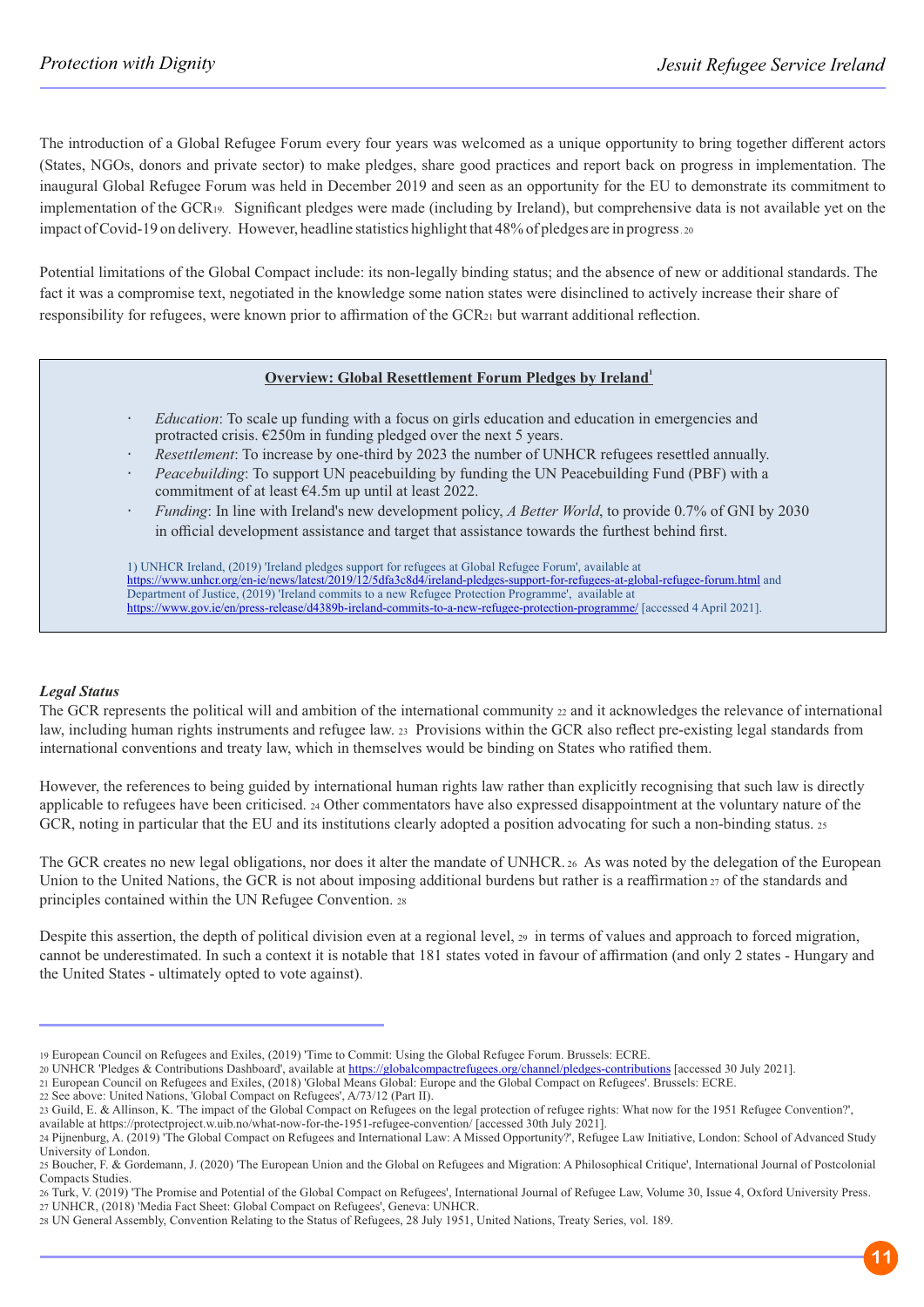#### *Responsibility Sharing*

A laudable aim of the GCR is seeking to provide a basis for predictable and equitable burden- and responsibility-sharing of refugees between states.30 It is worth noting that responsibility-sharing within the international refugee regime has long proven a contentious and challenging concept in terms of definition and agreed scope <sup>31</sup> to achieve consensus on.

A paucity of mechanisms exist to effectively operationalise responsibility-sharing and it is largely determined by politics rather than established law. <sup>32</sup> The GCR had envisaged development of a Three-Year Strategy 2019–21 on resettlement and complementary pathways in order to increase the actual number of global resettlement places and the availability of safe and legal pathways to protection. <sup>33</sup>

Clearly though, given the inequitable distribution of refugees and forcibly displaced persons that exists today, ambitions must extend beyond mere financial support for States.34 Otherwise, the world will remain one "*in which responsibility-sharing means some states keep all the refugees and some states pay all the money*". 35 Notably in this regard, of the 285 financial pledges made at the end of 2019, responsibility-sharing attracted the second-highest number of commitments, a preference which was not mirrored in the non-financial pledges. <sup>36</sup>

#### *Climate Refugees*

It is the Global Compact on Safe, Orderly and Regular Migration, rather than the GCR, that addresses "*the adverse impacts of climate change and environmental degradation,"* <sup>37</sup>which includes natural disasters, desertification, land degradation, drought and rising sea levels. For migrants who are forced to leave their countries of origin due to environmental degradation, the compact clearly states that governments should work to protect climate refugees in the countries of their arrival by devising planned relocation and visa options if adaptation and return is not possible in their countries of origin.

In March 2018, the UN Human Rights Council adopted an outcome document that discussed the issue of cross-border movement of people brought about by climate crises from the perspective of human rights protection.

The document highlighted there are many people who do not fit the definition of "refugees" among those who are forced to migrate long distances and cross borders due to climate impacts. The legal system to protect their human rights is inadequate, as the "nonrefoulement principle", which states that people who have crossed borders should not be deported or repatriated to their original countries against their will, is not applied. <sup>38</sup>

Governments are urged to "*incorporate the concept of human rights protection into the planning and implementation of climate change measures*"39 including preventing large-scale displacement by allowing people to live in conditions that protect their human rights and promoting human rights-conscious planned relocation as a means of adapting to climate change. It is important that the cross-cutting challenge of climate change - and consequential increased displacement - is on the agenda for both global compacts.

*"There are many people who do not fit the definition of "refugees" among those who are forced to migrate long distances and cross borders due to climate impacts"*

33 UNHCR (2019), 'The Three-Year Strategy (2019-2021) on Resettlement and Complementary Pathways', Geneva: UNHCR. 34 Statement of H.E. Archbishop Ivan Jurkovič, Permanent Observer of the Holy See to the United Nations (2019), available at

https://www.reuters.com/article/us-un-refugees-idUSKBN1YM2GT [accessed 26 April 2021].

<sup>38</sup> Human Rights Council (2018) 'The slow onset effects of climate change and human rights protection for cross-border migrants', A/HRC/37/CRP.4, OHCHR: Geneva 39 Ibid



<sup>29</sup> Jesuit Refugee Service (JRS) Ireland (2018) 'Sharing Responsibility, Saving Lives: Reframing Ireland's Response to the EU Refugee Crisis and Beyond', Dublin: JRS Ireland.

<sup>30</sup> See above: United Nations, 'Global Compact on Refugees', A/73/12 (Part II).

<sup>31</sup> Deardorff Miller, S. (2019) 'High Hopes: The Global Compact for Refugees and Improving Responsibility Sharing', Refugee Law Initiative, London: School of Advanced Study University of London.

<sup>32</sup> Betts, A. and Costello, C. and Zaun, N. (2017) 'A Fair Share: Refugees and Responsibility-Sharing', The Migration Studies Delegation, Stockholm: Delmi.

https://migrants-refugees.va/wp-content/uploads/2019/12/Statement-Ivan-Jurkovi%C4%8D-Permanent-Observer.pdf [accessed 30July 2021].

<sup>35</sup> Nebehay, S. (2019) 'States pledge more than \$3 billion for refugees, asylum rights 'under threat': U.N', available at

<sup>36</sup> Kainz, L. and Banulescu-Bogdan, N. and Newland, K. (2020) 'The Divergent Trajectories of the Global Migration and Refugee Compacts', Migration Policy Institute, Washington: MPI.

<sup>37</sup> United Nations, (2018) 'Global Compact on Safe and Orderly Migration', A/73/195.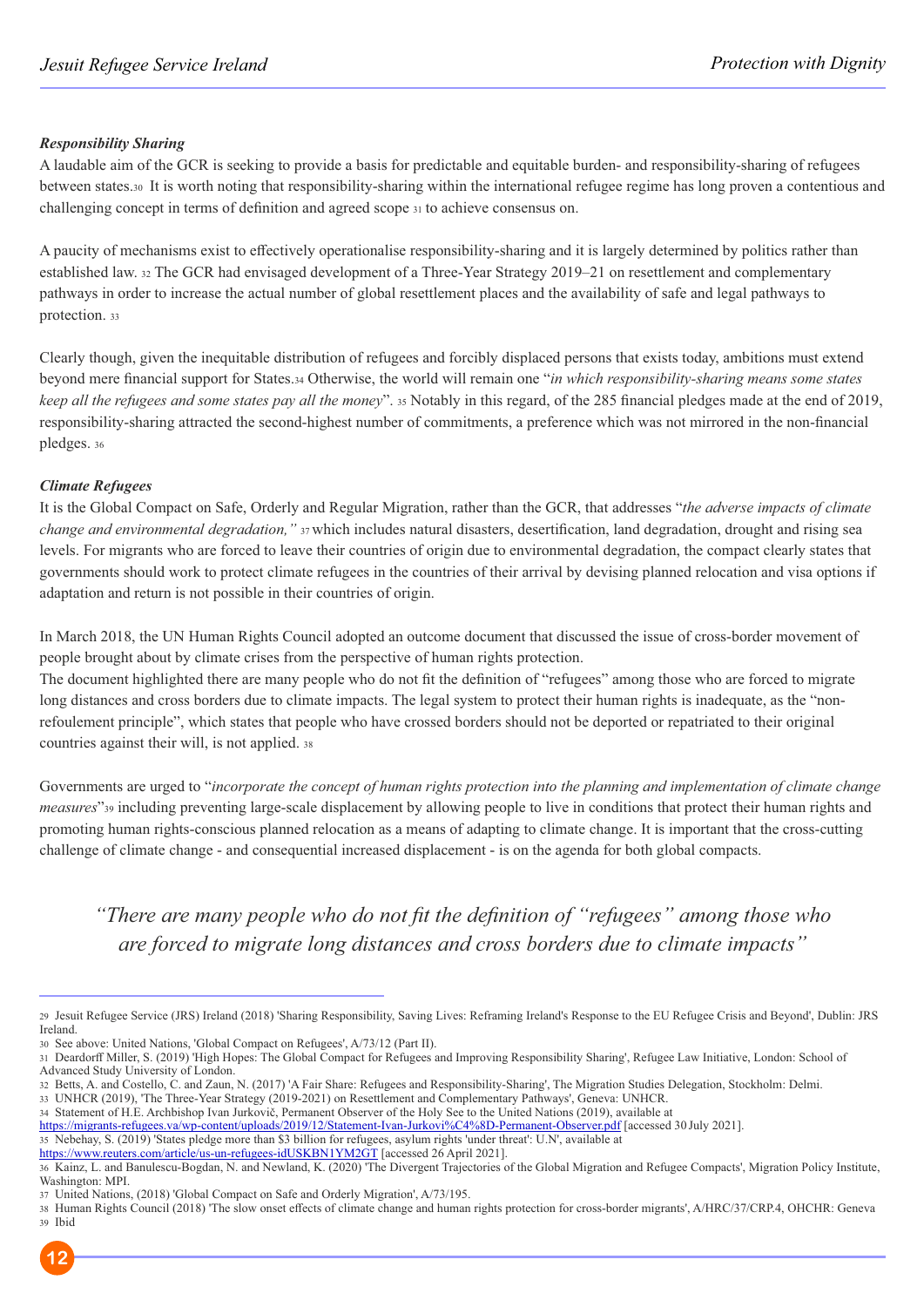#### *Assessing Impact of Global Compact*

Undoubtedly, the Global Compact on Refugees has admirable goals and vision to affect positive change for refugees and forcibly displaced persons worldwide. The challenge is to ensure the high-level commitments translate into actions that address the needs on the ground and impact positively on the lives of forced migrants and their families.

It is too early to fairly assess the impact which the GCR might have as a global response to growing forced displacement worldwide. At the end of 2021, the first High Level Officials meeting will be convened by UNHCR to review and monitor progress. UNHCR have argued that the Global Refugee Forum offered a starting point - creating the foundations for an enhanced response to forced migration – but also stressed the need for the implementation of pledges to realise the objectives of the GCR. <sup>40</sup>

The outbreak of the COVID-19 pandemic put the GCR to its first severe test, highlighting gaps in implementation plans and accountability mechanisms 41 and also negatively impacting on pledge fulfilment. 42 Nevertheless, the GCR still represents a positive step forward, at the very least through the near universal recommitment of nation states to the international refugee protection regime. <sup>43</sup>

#### *2.2.3 Coherent Global ODAApproach*

Aid has a key role in supporting authentic development, conflict resolution and creating the conditions for peace when directed towards promoting the economic development and welfare of developing nations. Narrowing the focus to the issue of migration and agreements reached between donor States and recipients of assistance, it is important that aid is not tied to conditions that outsource protection obligations and undermine the right to seek protection in countries/ regions of destination. This buying out of protection obligations breaks down solidarity and allows wealthy nations to sidestep sharing responsibility for receiving people with a protection need.

Equally, richer countries have a role in resolving conflict and building peace in war-torn regions of the world. Too often, we witness "*outbreaks of tension and a build-up of arms and ammunition in a global context dominated by uncertainty, disillusionment, fear of the future, and controlled by narrow economic interests*". <sup>44</sup>

In Ireland, the stated aim of its Official Development Assistance (ODA) programme is to reduce poverty, support long-term development and provide humanitarian assistance. The Irish Government's 2018 policy for international development, *A Better World,*<sup>45</sup> places a significant emphasis on contributing to the UN Sustainable Development Goals, in particular, by prioritising efforts and directing resources towards those "furthest behind". This includes prioritising gender equality, reducing humanitarian need, climate action and strengthening governance.

Ireland also reaffirmed its commitment to achieving the long-standing goal of allocating 0.7% of Gross National Income (GNI) to Official Development Assistance. The new deadline for realising this target is now 2030, and prior to the economic shock of Covid-19, the Irish Government had outlined an indicative phased path towards achievement, as shown in Table 5.

| Table 5: Official Development Aid Target 2030 <sup>46</sup> |                       |         |  |  |
|-------------------------------------------------------------|-----------------------|---------|--|--|
| Year                                                        | <b>ODA</b> (Millions) | ODA (%) |  |  |
| 2023                                                        | 1,400                 | 0.5     |  |  |
| 2025                                                        | 1,800                 | 0.57    |  |  |
| 2027                                                        | 2,100                 | 0.62    |  |  |
| 2030                                                        | 2,500                 | 0.7     |  |  |

<sup>40</sup> UNHCR (2020). 'Outcomes of the Global Refugee Forum 2019', Geneva: UNHCR.

<sup>41</sup> Danish Refugee Council, (2020) 'Exploring the impact of COVID-19 on the Global Compact on Refugees', Copenhagen: DRC.

<sup>42</sup> Save the Children (2021), 'Refugee education one year on from the Global Refugee Forum and the impact of COVID-19', London: Save the Children. 43 See above: Deardorff Miller, S. (2019) 'High Hopes: The Global Compact for Refugees and Improving Responsibility Sharing', Refugee Law Initiative, London: School of Advanced Study University of London.

<sup>44</sup> Document on Human Fraternity for World Peace and Living Together, Abu Dhabi (4 February 2019): L'Osservatore Romano, 3-5 February 2019.

<sup>45</sup> Government of Ireland (2019) 'A Better World – Ireland's Policy for International Development'.

<sup>46</sup> Written answers to Parliamentary Question (PQ 21963/19) by Seán Crowe T.D., Tuesday, 21 May 2019, Dáil Éireann Debates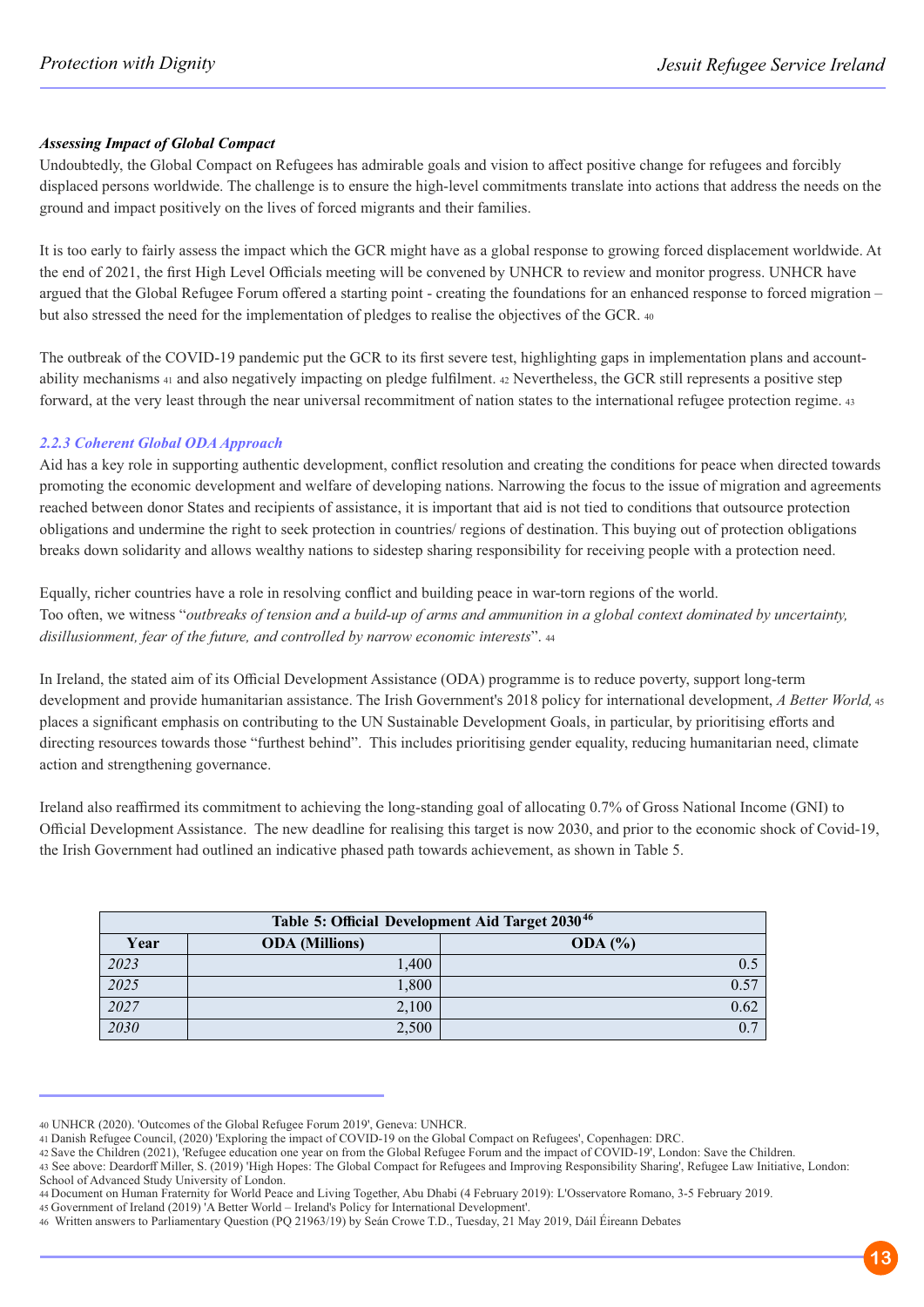While Ireland has been commended on numerous occasions for the quality and effectiveness of its overseas aid and its performance as a donor, the 2008 peak of 0.59% 47 was followed by a trend of decreasing annual ODA budgets as a result of the severe national and global recession. Furthermore, although Ireland's ODA has experienced growth in volume since 2015, this has not translated into progress towards the 0.7% target as the budget allocation has stagnated relative to GNI. 48 A positive increase in 2021 brought Ireland's ODA allocation to approximately 0.32% of GNI but the corollary of this is that a tripling of the budget will be required by the end of the decade to finally meet its target. <sup>49</sup>

The commitment to increasing ODA to 0.7% of GNI by 2030 was one of the pledges made by Ireland to the Global Refugee Forum. ODA will have an important role in Ireland's response to forced displacement and its impact globally. Thus, it will require sustained political will and bravery to remain true to this pledge, especially as although the long-term economic implications of Covid-19 are unknown, it is certain the costs will be significant.

#### **2.3. Church Response: A Global Call to Action**

#### *2.3.1 Church Social Teaching: Migration and Development*

People like Anwar and Hibah should have the opportunity to remain in their homeland, support themselves and their families and lead fulfilling lives. Their decision to emigrate should be voluntary not forced by fear, violence, persecution or deprivation. Creating conditions for peace requires authentic and sustainable development. Pope Francis warns "*some economic rules have proved effective for growth, but not for integral human development*".<sup>50</sup> Global inequality in wealth, power and resources and unjust economic rules fuel conflict and forced displacement.

Pope Francis in his 2021 Message for the World Day of Refugee and Migrants makes an appeal "*to journey together towards an ever*  wider "we" to all men and women, for the sake of renewing the human family, building together a future of justice and peace, and *ensuring that no one is left behind.*" Francis calls for a more inclusive response to refugees, asylum seekers and forced migrants among us not as *other* but as a wider 'we'. We are offered the opportunity "*to break down the walls that separate us" and "to build bridges that encourage a culture of encounter" and welcome.* <sup>51</sup>

*Populorum Progressio* proposed 'peace was the new name for development'. The absence of peace – conflict, leads to forced displacement. But Pope Francis warns at the present time that situations of violence across the world *"have become so common as to constitute a real 'third world war' fought piecemeal".*<sup>52</sup> This has led with record numbers, more than 82 million men, women and children, forced to flee their homes.

The Vatican has sought to inform the development of a global response through the publication of a 20-point action plan for governments entitled: *Responding to Refugees and Migrants: Twenty Action Points.* <sup>53</sup>

This action plan incorporates the key papal calls:

- *To Welcome*: Enhancing safe and legal channels for migrants and refugees. Migration should be safe, legal and orderly, and the decision to migrate voluntary.
- *To Protect*: Ensuring migrant and refugee rights and dignity.
- *To Promote*: Advancing integral human development of migrants and refugees.
- l, *To Integrate*: Enriching communities through wider participation of migrants and refugees.

50 See above: Francis, (2020) Fratelli Tutti, Dicastero per la Comunicazione - Libreria Editrice Vaticana.

<sup>47</sup> OECD (2014) 'OECD Development Co-operation Peer Reviews: Ireland 2014', OECD Publishing.

<sup>48</sup> OECD (2020) 'OECD Development Co-operation Peer Reviews: Ireland 2020', OECD Publishing.

<sup>49</sup> Department of Foreign Affairs (2020) 'Ministers welcome increased allocation for Overseas Aid', available at https://www.dfa.ie/news-and-media/press-releases/pressrelease-archive/2020/october/ministers-welcome-increased-allocation-for-overseas-

aid.php#:~:text=1%20%2D%20The%20allocation%20to%20overseas,of%200.31%25%20GNI%20this%20year [accessed 30 July 2021].

<sup>51</sup> Message for 2021 World Day of Refugees and Migrants 52 See above: Francis, (2020) Fratelli Tutti, Dicastero per la Comunicazione - Libreria Editrice Vaticana.

<sup>53</sup> Migrants and Refugees Section, (2017) '*Responding to Refugees and Migrants: Twenty Action Points the Global Compacts*', Vatican City: Integral Human Development.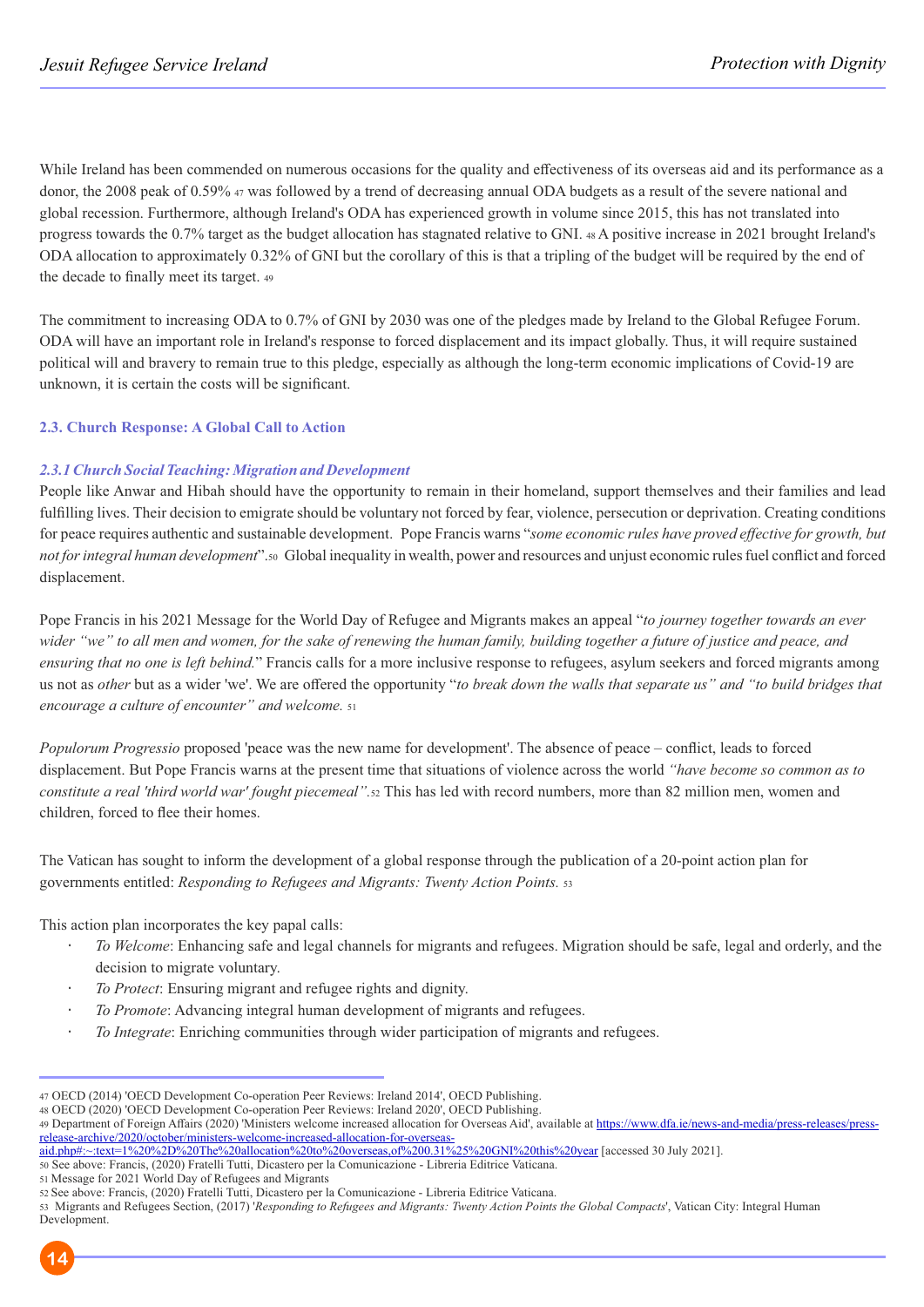*"It is unacceptable that the mere place of one's birth or residence should result in his or her possessing fewer opportunities for a developed and dignified life. Development must not aim at the amassing of wealth by a few but must ensure human rights for all"*

#### **Contribution of the Catholic Church to the Global Compacts**

The Vatican actively sought to inform the development of the Global Compacts as part of the mission of the Dicastery for Promoting Integral Human Development and its Migrants and Refugees Section.

The work of the Migrants and Refugees Section is strategically carried out in collaboration with Catholic organisations in the field – including the International Catholic Migration Commission, Caritas and JRS. In 2017, it published its 20-point action plan for governments entitled: *Responding to Refugees and Migrants: Twenty Action Points*.<sup>2</sup> Grouped under four key headings *to welcome, to protect, to promote, and to integrate* – the action plan was directed towards both compacts in recognition of the reality of mixed migration and the inherent dignity of the person, regardless of the immigration label attached.<sup>3</sup>

Some of the key actions points of relevance to the Global Compact on Refugees included the calls:

- To ban arbitrary and collective expulsions.
- To expand the number and range of alternative legal pathways for safe and voluntary migration and resettlement and to increase the scale to meet the UNHCR Annual Global Resettlement Need.
- To adopt national policies that provide equal access to education for migrant, asylum seeker and refugee learners of all levels.
- To adopt national policies which enable migrants, asylum seekers, and refugees to make the best use of their skills and capacities.
- To adopt laws, policies and practices which facilitate the local integration of migrants, asylum seekers and refugee populations.

The final texts of both the GCR and GCM were warmly endorsed by the Migrants and Refugees Section<sup>4</sup> and reflective of the calls made. In particular, the structure of the GCM allowed for 15 of the Twenty Action Points to be identified within the 23 stated objectives.<sup>5</sup>

Recently, at the December 2019 Global Refugee Forum, the Permanent Observer of the Holy See to the United Nations - Archbishop Ivan Jurkovič – sought to reaffirm the centrality of the human person by calling on attendees to undertake the task of putting faces to the numbers and statistics used to categorise persons seeking refuge and also to pursue concrete solutions though burden and responsibility sharing.<sup>6</sup>

https://www.icmc.net/2018/03/06/the-global-compacts-and-the-role-of-the-church/ [accessed 30 July 2021].

<sup>1)</sup> International Catholic Migration Commission, (2018) 'The Global Compacts and the Role of the Church', available at

<sup>2)</sup> Migrants and Refugees Section, (2017) 'Responding to Refugees and Migrants: Twenty Action Points the Global Compacts', Vatican City: Integral Human Development.

<sup>3)</sup> Baggio, F. (2018), 'The Church's commitment towards the Global Compacts', Statement at the The Holy See in the Preparatory Processes of the Global Compact for Safe, Orderly and Regular Migration and of the Global Compact on Refugees'.

<sup>4)</sup> Migrant and Refugees Section (2018) 'Adoption of the Global Compact on Migration', Prot. N.: MR0307/2018.

<sup>5)</sup> Czerny SJ, M. (2019), 'The Church contributing to the GCM and its implementation', Consultation on Implementing the Global Compacts, Berlin, 26 June 2019.

<sup>6)</sup> Statement of H.E. Archbishop Ivan Jurkovič, Permanent Observer of the Holy See to the United Nations (2019), available at https://migrants-refugees.va/wp-content/uploads/2019/12/Statement-Ivan-Jurkovi%C4%8D-Permanent-Observer.pdf [accessed 30 July 2021].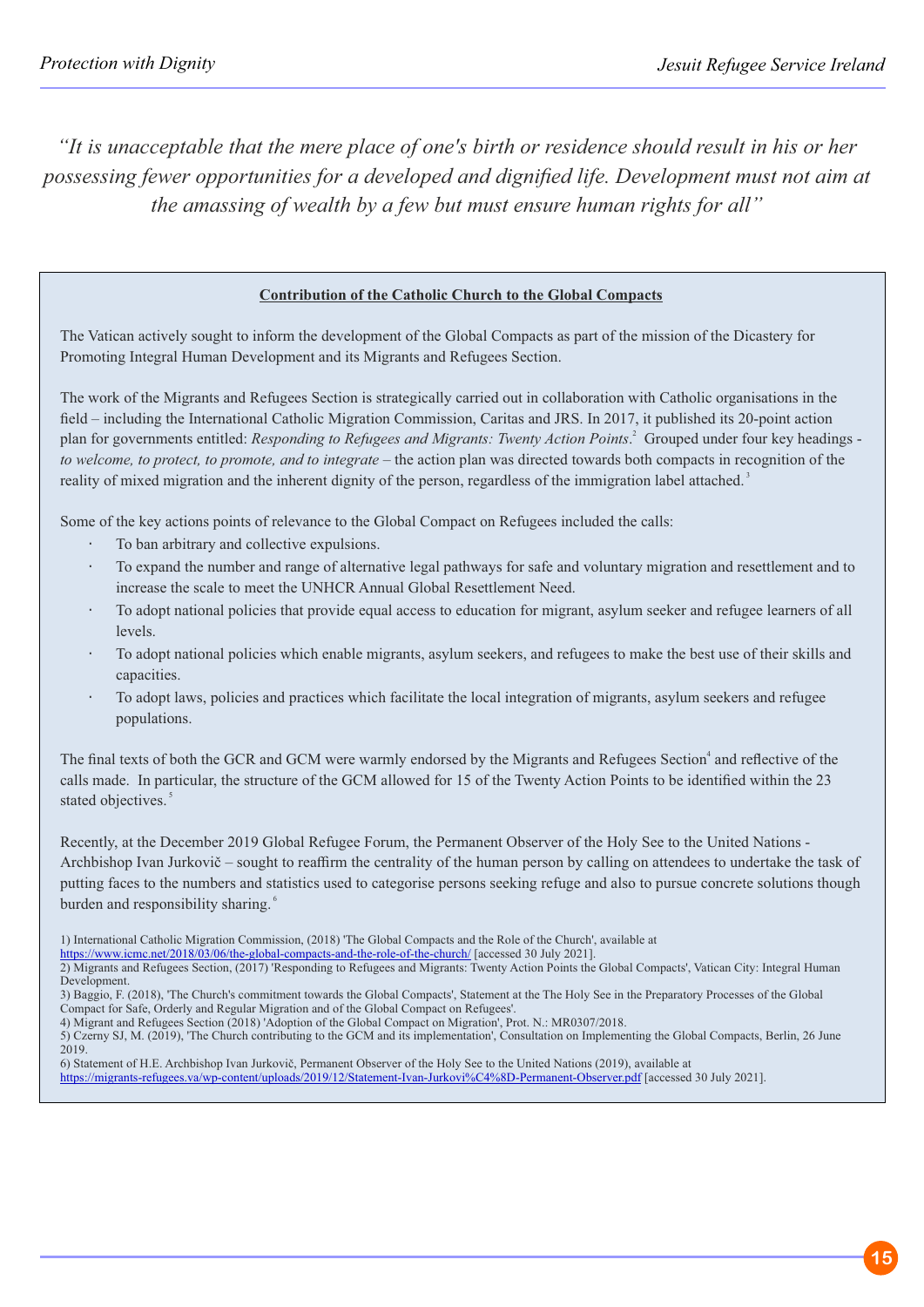#### *2.3.2 Rights without Borders*

The recent papal encyclical *Fratelli Tutti* calls each of us to open our hearts and to welcome the stranger in our midst. Pope Francis speaks of rights without borders. Rights are derived by virtue of our shared humanity and not our place of birth. He argues it is *"unacceptable that the mere place of one's birth or residence should result in his or her possessing fewer opportunities for a developed and dignified life. Development must not aim at the amassing of wealth by a few but must ensure human rights"* for all.

Francis refers to the nexus between development and forced migration. "*Ideally, unnecessary migration ought to be avoided; this entails creating in countries of origin the conditions needed for a dignified life and integral development.*" 54 He urges all to respond with openness and generosity to situations of forced migration.

The encyclical identifies concrete steps required in response to those who are fleeing grave humanitarian crises. Many of the steps are consistent with calls for positive policy change from refugee and migrant support NGOs advocating for more just and human asylum and immigration systems in Ireland and across the world.

These priority actions include: "*increasing and simplifying the granting of visas; adopting programmes of individual and community sponsorship; opening humanitarian corridors for the most vulnerable refugees; providing suitable and dignified housing; guaranteeing personal security and access to basic services; ensuring adequate consular assistance and the right to retain personal identity documents; equitable access to the justice system; the possibility of opening bank accounts and the guarantee of the minimum needed to survive; freedom of movement and the possibility of employment; protecting minors and ensuring their regular access to education; providing for programmes of temporary guardianship or shelter; guaranteeing religious freedom; promoting integration into society; supporting the reuniting of families; and preparing local communities for the process of integration.*" <sup>55</sup>

But the Pope warns "*in some host countries, migration causes fear and alarm, often fomented and exploited for political purposes. This can lead to a xenophobic mentality, as people close in on themselves, and it needs to be addressed decisively*".<sup>56</sup> These attitudes leading to the 'virus of racism' need to be challenged through intercultural dialogue and encounter.

Integration is a two-way process: "*For the communities and societies to which they come, migrants bring an opportunity for enrichment and the integral human development of all*". 57 Newly arrived migrants also needs to be open to and respectful of the communities and cultures to which they have arrived. Pope Francis concludes that is why *"we need to communicate with each other, to discover the gifts of each person, to promote that which unites us, and to regard our differences as an opportunity to grow in mutual respect*". <sup>58</sup>

There is a Gospel call to local and global action in response to the emerging forced displacement needs across the world. For example, in an Irish Bishop's Conference Statement on 17 August 2021, Bishop Alan McGuckian SJ, responding to the crisis in Afghanistan urged that the speedier processing of asylum claims for Afghan applicants and the acceptance of additional refugees in Ireland as a policy priority.

Furthermore, Bishop McGuckian SJ encouraged ongoing and proactive interventions, stating "*Ireland, as one of the wealthier nations of the world, must do more for forcibly displaced people in terms of welcome and integration through State and community supports. Yes, our hearts are deeply moved by the panicked scenes of people fleeing, but it should not take such scenes and circumstances to force governments to act.*" <sup>59</sup>

> *"For the communities and societies to which they come, migrants bring an opportunity for enrichment and the integral human development of all"*

https://www.catholicbishops.ie/2021/08/18/bishop-mcguckian-pray-for-afghanistan-ireland-must-do-more-for-forcibly-displaced-people (Accessed 19 August 2021)

<sup>54</sup> See above: Francis, (2020) 'Fratelli Tutti', Dicastero per la Comunicazione - Libreria Editrice Vaticana.

<sup>55</sup> See above: Francis, (2020) 'Fratelli Tutti', Dicastero per la Comunicazione - Libreria Editrice Vaticana.

<sup>56</sup> See above: Francis, (2020) 'Fratelli Tutti', Dicastero per la Comunicazione - Libreria Editrice Vaticana. 57 See above: Francis, (2020) 'Fratelli Tutti', Dicastero per la Comunicazione - Libreria Editrice Vaticana.

<sup>58</sup> See above: Francis, (2020) 'Fratelli Tutti', Dicastero per la Comunicazione - Libreria Editrice Vaticana.

<sup>59</sup> Irish Bishops Conference Statement, 17 August 2021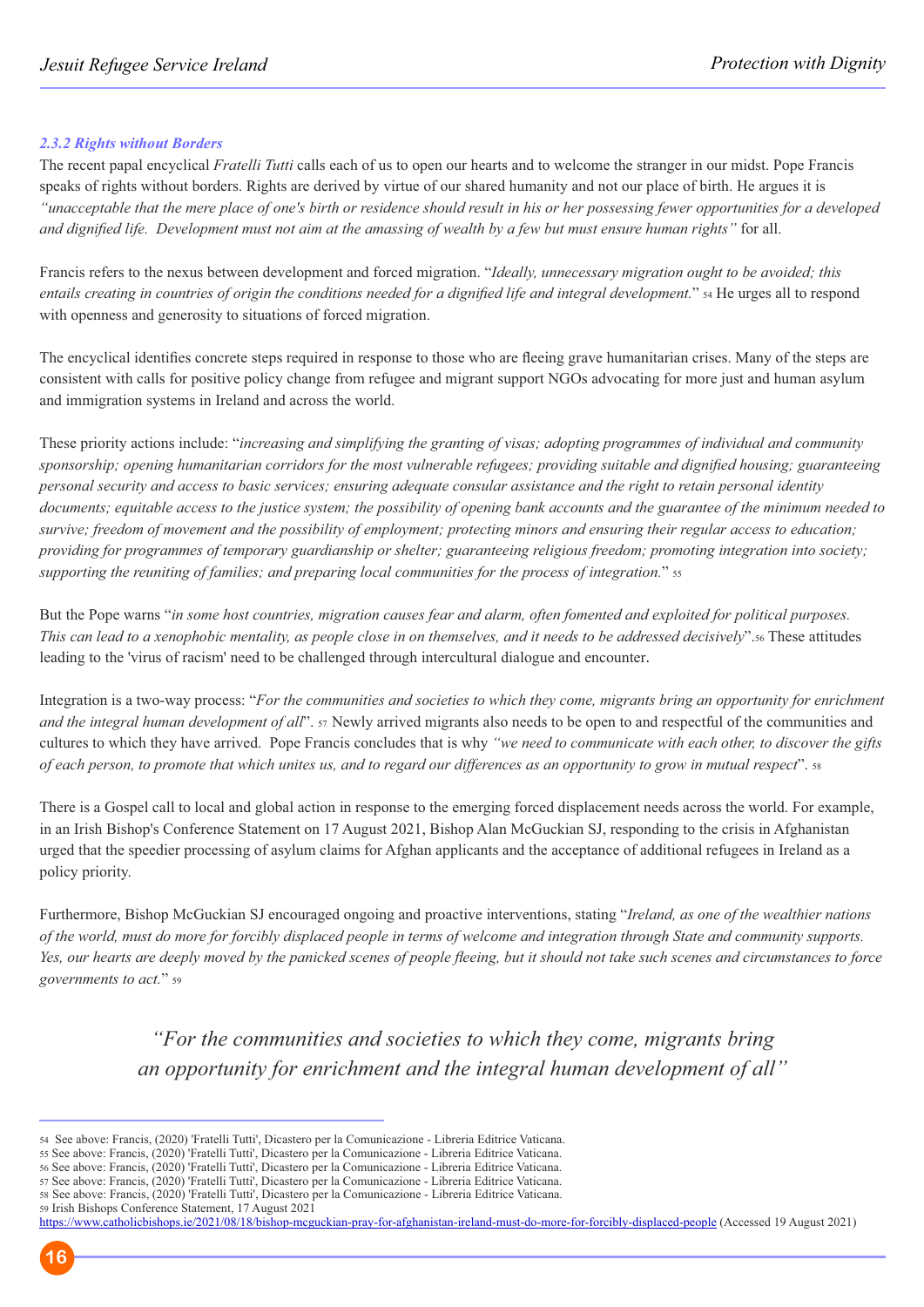#### **Faith Based Response: Building Communities of Hospitality and Best Practice**

While NGOs, community and church groups are becoming increasingly involved in supporting the integration needs of persons arriving through newly established safe and legal pathways to protection in Ireland – civil society and faith-based stakeholders throughout the European region also remain critically important in supporting those seeking refuge and safety within its borders.

The JRS Welcome Project in France sees local families and communities opening their doors for refugees to stay with them for various lengths of time. The project began with just three people in Paris in 2009 and today is a hundreds-strong network in 15 cities all over France accommodating and welcoming thousands of forced displaced persons for short-term stays in their homes.

JRS in Europe established the Communities of Hospitality project (2016-18) with the aim to provide hospitality to refugees and forced migrants through day centres, cultural centres, family hosting schemes or simply through direct encounter. Communities of Hospitality sought to reduce xenophobia and discrimination by strengthening and promoting a culture of welcome, inclusion and understanding. The project was run in 10 national offices across Europe. Local families and religious congregations welcomed and hosted forced migrants in their homes as an alternative to poorly conditioned reception centres or the threat of destitution.

In 2020, with the support of JRS country offices throughout Europe, the Jesuit Refugee Service in Ireland undertook research to identify examples of good civil society practices. Those highlighted include, but were not limited to the following:

In Italy, the R.I.C.O project involves more than 35 religious congregations in the provision of hospitality to protection applicants via transitional housing options. Plateforme Citoyenne de Soutien aux Réfugiés provides shelter to those facing homelessness and destitution in Belgium, and local 'Housing Cafés' are run by Caritas for persons with refugee status.

NGOs and faith organisations in the UK work together to offer practical and emotional support while advocating for people's rights. Social counselling is provided by JRS to individuals and families in a reception facility run by the City of Munich, Germany; and in Essen, the diocese has made a house available to two Jesuits who live their together with several refugees, sharing everyday life with each other.

Throughout the EU Refugee Crisis and until the end of 2019, vulnerable asylum seekers in Macedonia could be accommodated in a JRS 'Safe House'. Also, the Integration House "Pedro Arrupe" continues to be operated by JRS in Serbia for unaccompanied and separated children, with a focus on education, socialization and integration of children into Serbian society. Language training, computer courses and psychosocial support is provided in Kosovo. In France, the JRS 'Welcome Project' supports families to host asylum seekers living on the streets.

In Spain, some centres of higher education, for example the Universidad Complutense of Madrid, have specific programmes for asylum seekers and refugees. Awareness raising campaigns challenging the negative perception about asylum seekers, refugees and forced migrants are organised and promoted in Portugal. Similarly, civil society organisations and solidarity groups provide a range of integration initiatives for persons seeking protection in Switzerland.

Finally, common throughout the region, were efforts by NGOs, civil society and faith-based groups to create opportunities for positive encounter and to build understanding between local communities and forced migrants.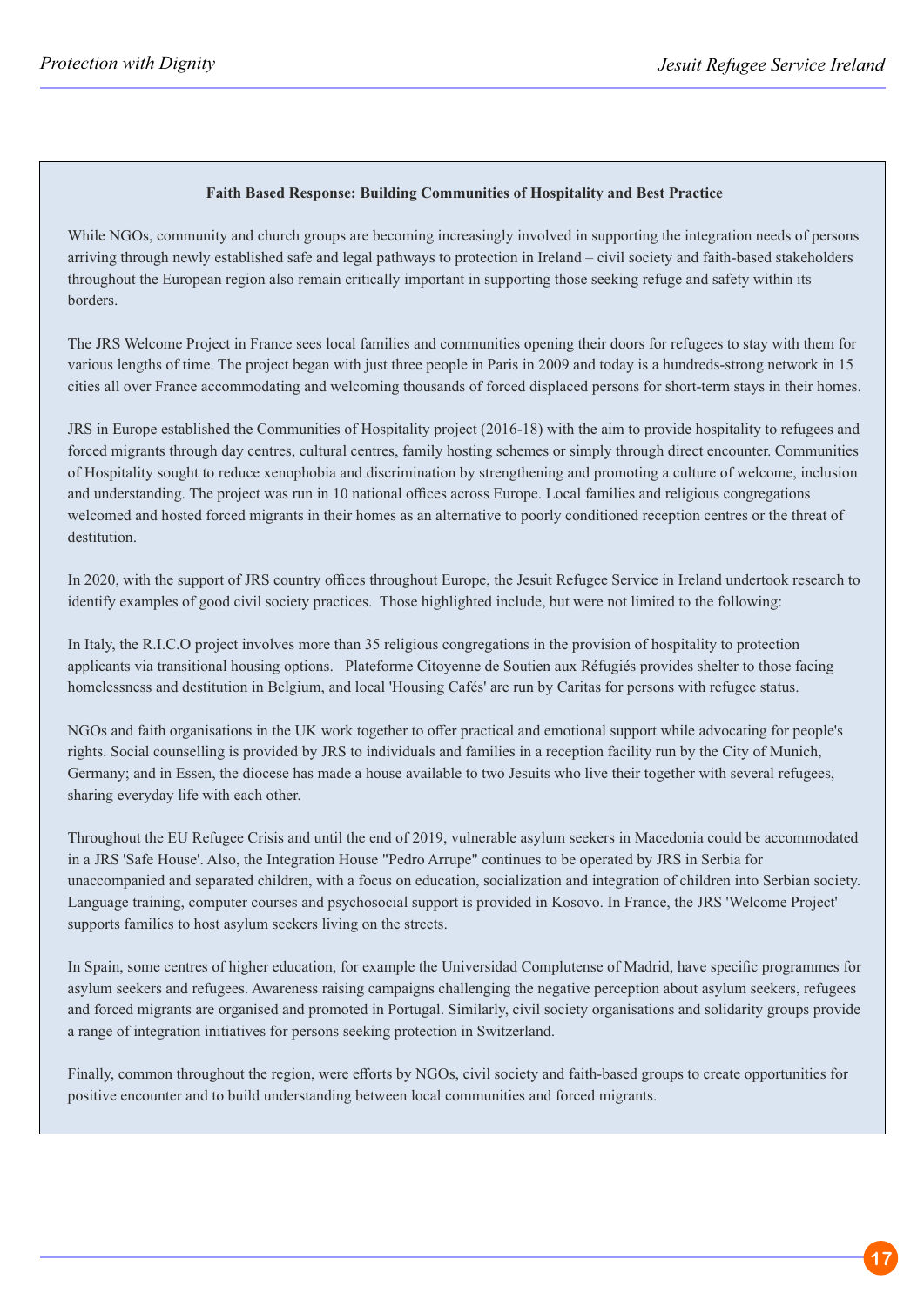## *Key Findings: Growing Global Displacement*

#### **Global Challenges**

- *Global forced displacement reached record levels in 2020, with UNHCR reporting 82.4 million people forced to leave their homes worldwide, doubling over the last decade.*
- *Covid-19 severely impacted the capacity to resettle forcibly displaced persons with travel restrictions and borders closed. In 2020 less than 25,000 persons were resettled, the lowest level in 20 years and in the context of a projected global need of almost 1.5 million places.*
- *Seventy years after its signing, the 1951 Refugee Convention remains the cornerstone of refugee protection. The fact there are 149 States parties to the 1951 Convention and/or its 1967 Protocol at the present time is evidence of its enduring relevance.*
- *Yet there exist significant gaps in refugee protection, not least in relation to climate refugees. The World Bank estimates by 2050 up to 200 million persons may be forcibly displaced by climate change. This requires an urgent response at a global level.*

#### **Global Responses**

- *The Global Compact on Refugees (GCR) was affirmed by 181 states in December 2018 after two years of negotiation. It is an important global statement and commitment to respond more effectively to the needs of persons forcibly displaced worldwide.*
- *While the rhetoric and intention of the GCR is undoubtedly positive and well meaning, the fact that it is not legally binding, is voluntary and responsibilities can be bought out; has led to legitimate concerns it may not translate into meaningful change on the ground.*
- *The Global Refugee Forum pledges highlight the key role aid plays in sustainable and authentic development and in creating conditions for peace and prosperity. But it is important aid is not used as a tool to undermine the rights of protection seekers or to outsource protection obligations.*
- *Ireland's Official Development Assistance (ODA) halved from a high in 2008 of 0.59% of Gross National Income and increased to 0.32% after Budget 2021, still far short of the 0.7% target of GNI.*

### **Global Call to Action**

- *Pope Francis urged all to respond openly and generously to refugees and forcibly displaced persons who we encounter. The Vatican has developed specific action points for Governments and Communities to implement the key elements of the global compact, which are built on and extended in the latest papal encyclical, Fratelli Tutti.*
- *While faith-based groups remain at the forefront of welcoming and responding to the needs of forced migrants and refugees arriving in Ireland and worldwide, there is an urgent call to action in the context of the growing level of global forced displacement, that those who have more should do more.*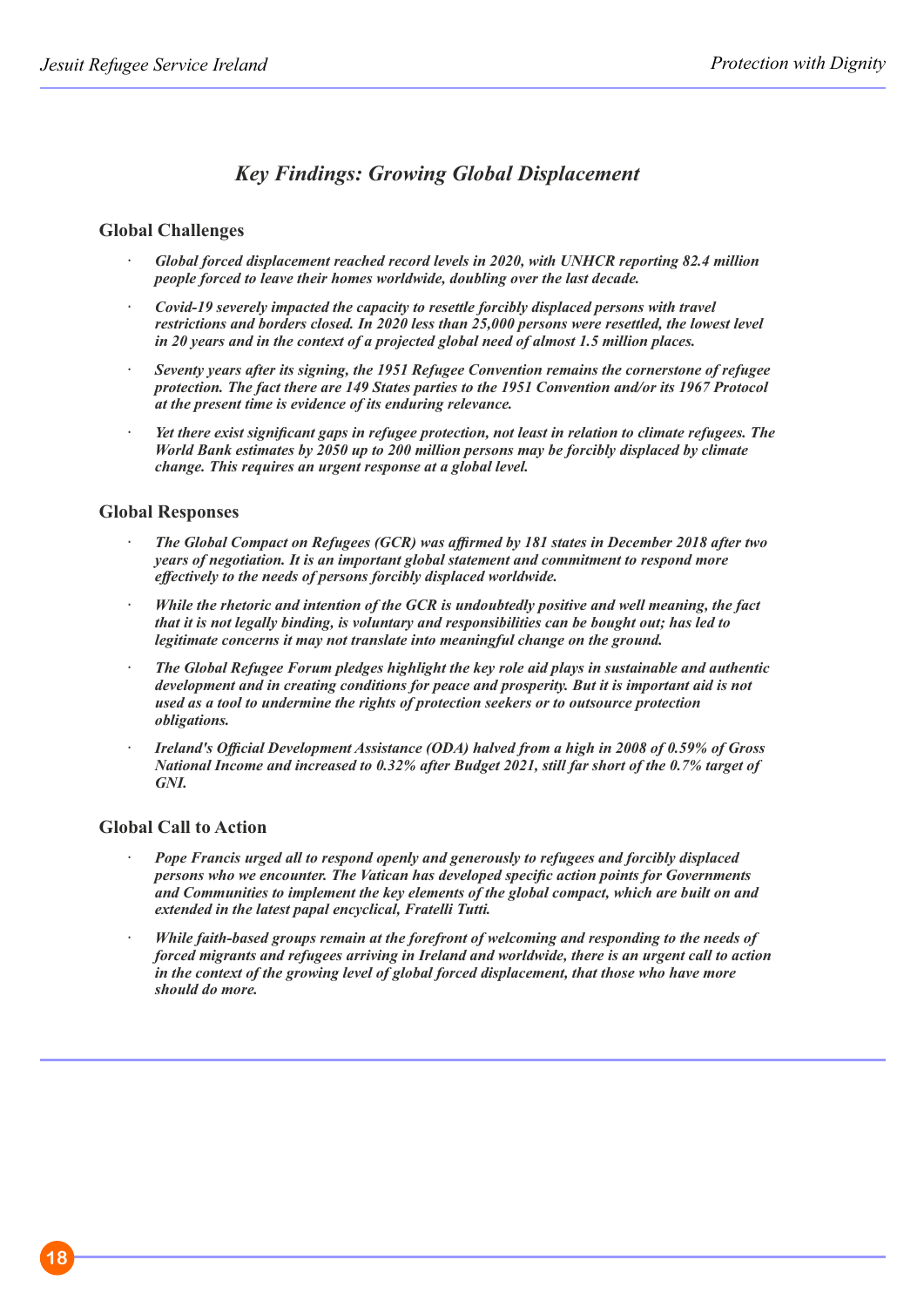*Recommendation: National Governments must fully honour their Global Refugee Forum pledges, especially meeting enhanced resettlement commitments in the context of record levels of global forced displacement. Ireland to increase by one third by 2023 the number UNCHR refugees resettled annually.*

*Recommendation: Overseas Development Aid commitments are increased globally to build the capacity of developing countries to address the root causes that lead to displacement. Resources should be ringfenced to address the specific needs of persons displaced by climate change.*

*Ireland must honour its Global Refugee Forum commitment to reach the ODA target of 0.7% of Gross National Income by 2030.* 

*Recommendation: Developed countries and regions of destination to enhance safe and legal pathways to protection, including increasing and simplifying the granting of visas; adopting and supporting programmes of individual and community sponsorship; and offering generous and accessible humanitarian assistance programmes for persons fleeing emerging conflicts.*

*Ireland to respond to emerging conflicts and crises causing displacement through accessible humanitarian assistance programmes tailored to the most urgent needs on the ground.*

*Recommendation: Receiving countries to introduce policies and practices that enhance their models of reception and integration through the provision of suitable and dignified housing, ensuring equal access to public services and legal representation, supporting active participation in communities and challenging racism and racist attitudes in all forms.*

*Ireland to develop and resource appropriately a new National Migrant Integration Strategy.*

*Recommendation: A global call to action for civil society and faith-based groups to respond generously, openly and to welcome forcibly displaced persons and their families into their communities and parishes. Irish Church and faith-based stakeholders to work together and develop a pilot parish-based sponsorship programme that offers additional resettlement/ relocation places to forcibly displaced persons.*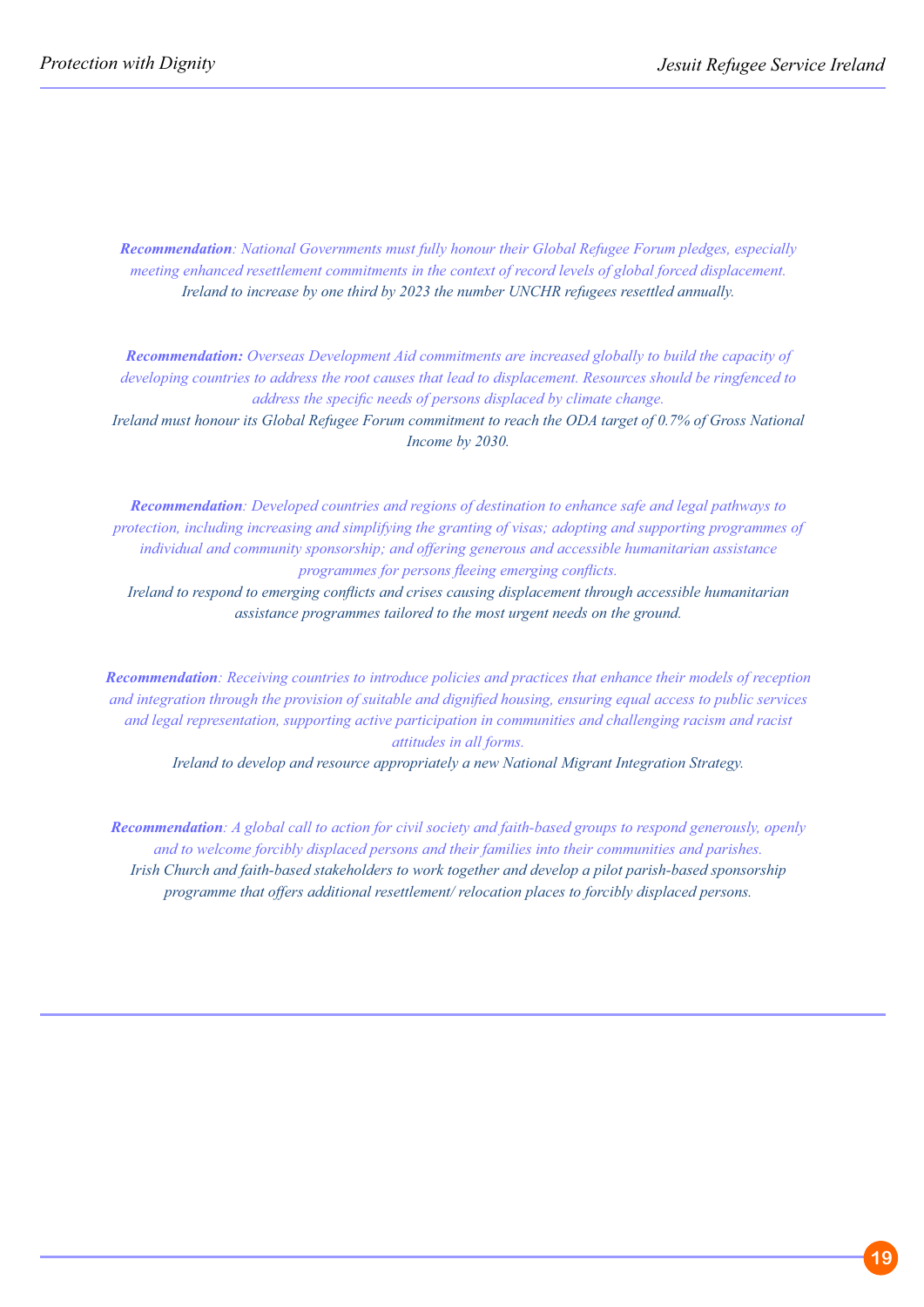## **3. Fortress Europe Returns**

## **They don't care about you. They don't care if you die. They don't know you. What should they care about you? They just want their money –** *Tigiste*

### **3.1 Erosion of Protection**

Reviewing the EU programmatic and policy response to the 2015-2017 Refugee Crisis, through resettlement and relocation schemes, it is noteworthy that only 35% (34,700) of the relocated places legally committed were ultimately fulfilled  $\omega$  and the modest resettlement targets were only achieved under the shadow of the controversial EU-Turkey deal. <sup>61</sup> Analysing subsequent developments in the period 2018-20 there is a worrying erosion of protection in Europe and a focus on externalisation of asylum and border controls rather than upholding human rights.

### **Erosion of Protection: Fortress Europe Re-Emerges**

In recent years there is increasing evidence that access to protection in Europe is under threat and that a Fortress Europe is reemerging.

#### *Push Backs*

The 2018 JRS Europe report, *Forgotten at the Gates of Europe*<sup>1</sup>, presented findings from a three-year project to monitor human rights violations at the borders of Europe. Interviews were conducted with forced migrants in Croatia, Greece, Italy, Malta, Romania, and the Spanish enclave of Melilla - locations that represent many individuals' first contact with European territory. Violent push-backs were recorded at several of points along the EU's external borders and even once interviewees were within EU territory, they reported being detained, purposely misdirected by authorities or simply not informed how to navigate the asylum process.

#### *Search and Rescue Operations*

In *Sharing Responsibility, Saving Lives* (2018), JRS commended the search and rescue operations that had saved 445,044 during the period under review. Since then, the approach has dramatically shifted towards prioritising enforcement against migrants; engaging third countries to intercept ships; and the criminalisation of NGOs that launched their own SAR operations<sup>2</sup>. JRS continues to call, as recently as May 2021, for search and rescue operations to be launched by national and supranational authorities in order to save lives<sup>3</sup>.

#### *Inhumane Reception*

Until its destruction by fire in September 2020, the Moria camp on the island of Lesbos had become the latest tragic symbol of current European policy; providing overcrowded, undignified, and unsafe living conditions for thousands of refugees and other forced migrants at the gates of Europe. In response, JRS and others called for:

- Provision of appropriate accommodation for those displaced by the fire that destroyed the camp.
- Free access for humanitarian organisations to address urgent material needs.
- Regional and national level action to provide the necessary relocation options, not only for unaccompanied minors but also vulnerable families and individuals.
- An alternative reception model on the islands for new arrivals from Turkey which provides reception facilities on a transitional basis to show respect for human dignity and safeguard the right of every refugee, whatever their origin, to seek asylum.<sup>4</sup>

60 European Commission (2019) 'Progress report on the Implementation of the European Agenda on Migration', COM(2019) 481 final.

<sup>61</sup> European Commission (2017) 'Report From the Commission to the European Parliament, the European Council and the Council: Fifteenth report on relocation and resettlement', 6 September 2017, COM(2017) 465 final.



<sup>1)</sup> Jesuit Refugee Service Europe (2018) ''Forgotten at the Gates of Europe: Ongoing protection concerns at the EU's external border", Brussels: JRS Europe. 2) European Parliamentary Research Service (2021) 'Search and Rescue in the Mediterranean', European Union.

<sup>3)</sup> Jesuit Refugee Service Europe (2021) 'Shipwreck in the Mediterranean', available at https://jrseurope.org/en/news/shipwreck-in-the-mediterranean/ [accessed] 30 July 2021].

<sup>4)</sup> Sant'Egidio, Jesuit Refugee Service and the Scalabrinian Sisters (2020) "Joint statement for Lesbos: may never go back to the way it was", available at https://jrs.net/en/news/joint-statement-for-lesbos-may-it-never-go-back-to-the-way-it-was/ [accessed 30 July 2021].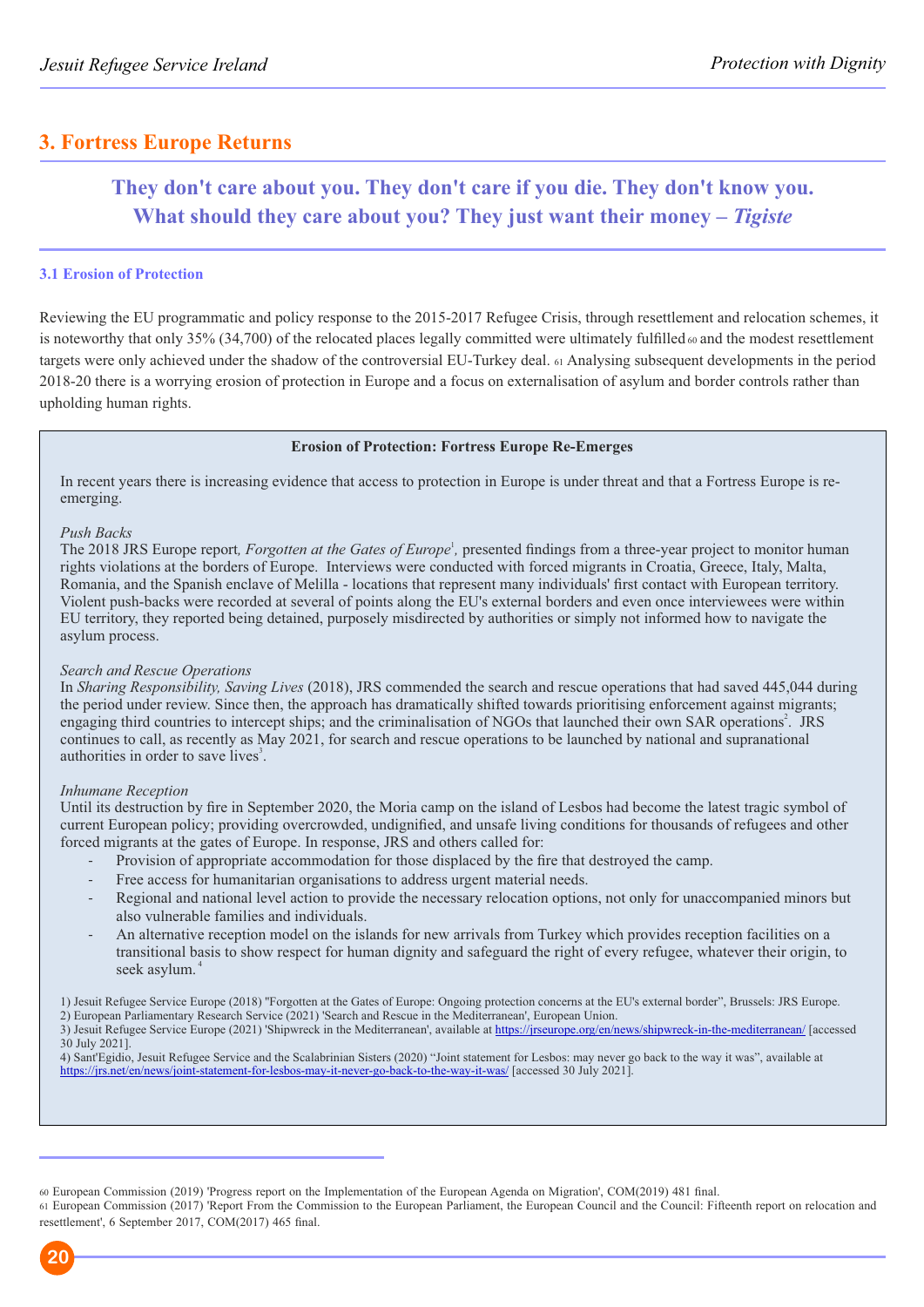#### **3.2 Regional Forced Migration Data**

#### *Arrivals by Sea*

In the years 2015-2017 the EU Refugee Crisis was defined by its scale. Significant increases in the number of refugees and forced migrants accessing European territory via the Mediterranean Sea resulted in asylum applications reaching record levels during 2015 (1,255,640). As can be seen in Table 6 trends in sea arrivals to Europe have dramatically changed in the intervening period, resulting in a 50% reduction since 2017.

| Table 6: Evolution of Sea Arrivals to Europe 2015-2020 <sup>62</sup> |                                   |         |         |        |  |
|----------------------------------------------------------------------|-----------------------------------|---------|---------|--------|--|
|                                                                      | 2015-2017<br>2018<br>2019<br>2020 |         |         |        |  |
| <i>Arrivals by Sea</i>                                               | 1.550.132                         | 116.644 | 102.431 | 88.149 |  |

Similarly, there has been a shift in the demographic of those seeking refuge. During 2015-2017, the East Mediterranean (encompassing the Western Balkan route) route facilitated greatest access to the European territory, largely driven by the conflict in Syria. As a result, Syria consistently featured as the top country of origin in terms of arrivals by sea. Following the effective closure of the Western Balkan route, as a result of the EU-Turkey deal,  $\omega$  the demographic of refugees and forced migrants arriving has significantly changed.

| Table 7: Top Countries of Origin of Mediterranean Arrivals 2018-2020 <sup>64</sup> |                          |               |                            |  |  |
|------------------------------------------------------------------------------------|--------------------------|---------------|----------------------------|--|--|
| Year                                                                               | <b>Country of Origin</b> | <b>Number</b> | <b>Percentage of Total</b> |  |  |
| 2018                                                                               | Guinea                   | 14,400        | 12%                        |  |  |
|                                                                                    | Morocco                  | 13,600        | 11%                        |  |  |
|                                                                                    | Mali                     | 11,200        | 10%                        |  |  |
| 2019                                                                               | Afghanistan              | 28,500        | 28%                        |  |  |
|                                                                                    | Syria                    | 19,600        | 19%                        |  |  |
|                                                                                    | Morocco                  | 8,800         | 9%                         |  |  |
| 2020                                                                               | Tunisia                  | 14,351        | 19%                        |  |  |
|                                                                                    | Algeria                  | 9,426         | 13%                        |  |  |
|                                                                                    | Morocco                  | 5,282         | $7\%$                      |  |  |

#### *Deaths at Sea*

Adistinguishable feature of the EU Refugee Crisis was the huge loss of life. In the period 2015-17 there was just under 12,000 deaths among 1,550,000 sea arrivals. Three years later the level of deaths among forced migrants entering Europe remained unacceptably high with just over 5,000 people perishing at sea between 2018 and 2020.

| Table 8: Deaths at Sea entering Europe 2018-2020 |                                            |           |             |           |             |  |  |  |  |
|--------------------------------------------------|--------------------------------------------|-----------|-------------|-----------|-------------|--|--|--|--|
|                                                  | 2015-17<br>2018-20<br>2018<br>2019<br>2020 |           |             |           |             |  |  |  |  |
| Number of deaths at sea                          | 11.986                                     | 2,277     | 1,336       | 1,401     | 5,014       |  |  |  |  |
| Number of arrivals by sea                        | 1,550,152                                  | 116,664   | 102,431     | 88,149    | 307,244     |  |  |  |  |
| Deaths per '000 arrivals                         |                                            | 19        | 13          | 16        | 16          |  |  |  |  |
| Rate of deaths                                   | 1 in 130                                   | $1$ in 51 | $1$ in $77$ | $1$ in 63 | $1$ in $61$ |  |  |  |  |

Although the number of deaths more than halved in the period 2018-20, the rate of deaths more has than doubled since the EU Refugee Crisis. The Mediterranean sadly remains a cemetery to many seeking to enter Europe, as Pope Francis asserted in visit to Lampedusa in 2013. The continued loss of life is preventable, and this reality of people dying entering Europe in search of safety and refuge is not acceptable.

<sup>62</sup> UNHCR, 'Operations Portal - Mediterranean Situation', available at https://data2.unhcr.org/en/situations/mediterranean [accessed 30 July 2021] and UNHCR (2020) 'Refugee and Migrant Arrivals to Europe - Jan to Dec 2019 Factsheet'.

<sup>63</sup> European Union: Council of the European Union, EU-Turkey statement, 18 March 2016.

<sup>64</sup> UNHCR, 'Operations Portal - Mediterranean Situation', available at https://data2.unhcr.org/en/situations/mediterranean [accessed 30 July 2021].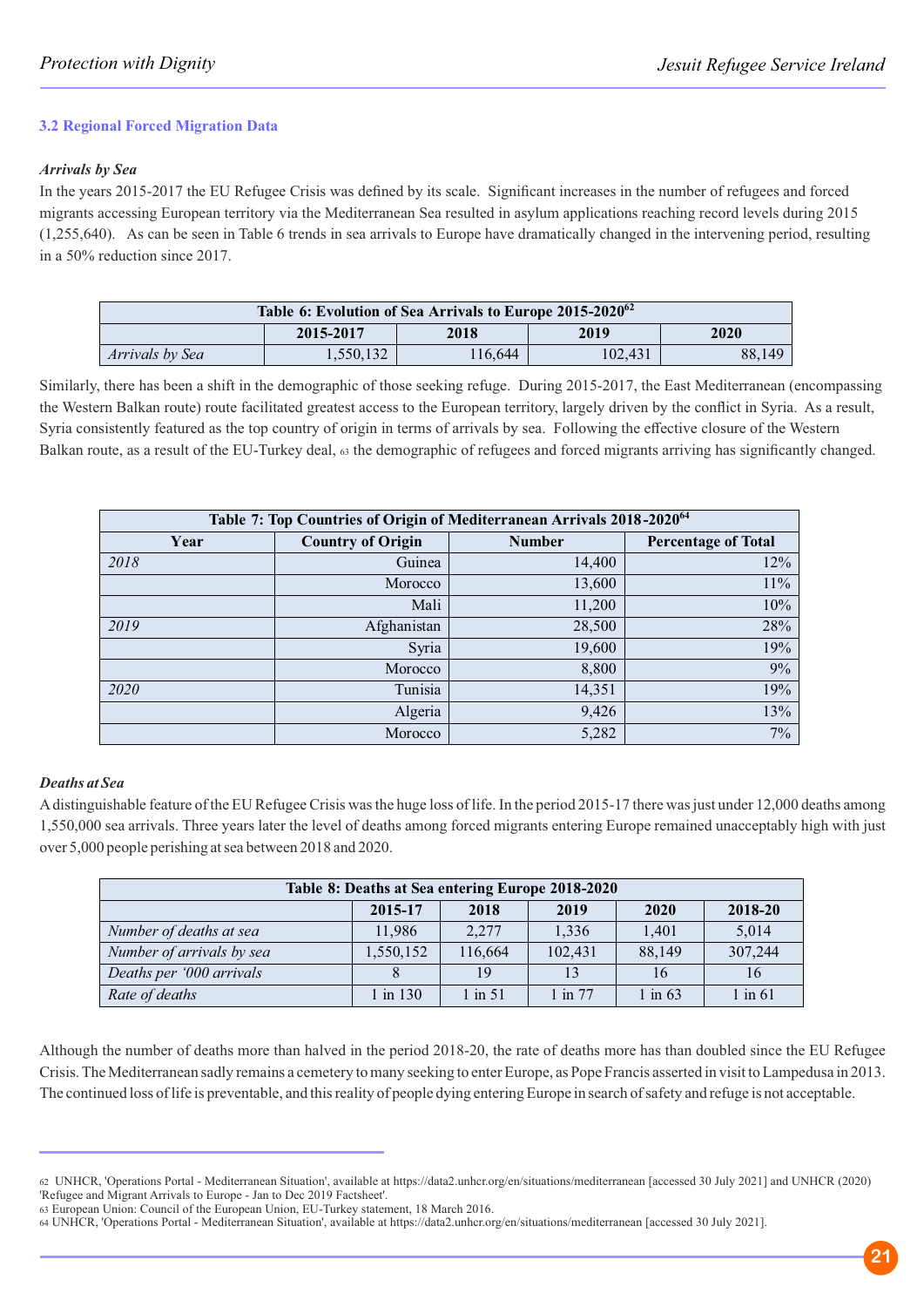## **Amadou's Story**

Amadou left Libya in a nine-metre zodiac crammed with 150 people seeking refuge in Europe.

He dreaded the journey: "*I lived the worst moment of my story before we crossed. I asked myself, Why did this all happen? Why did I have to leave my country? I actually cried before it was so difficult for me*".

Thirty-six of Amadou's fellow travellers died during the three-day voyage. He guessed they were very weak for one reason or another – because of pregnancy or because their hands had been pierced in prison – explaining "*They just got too tired".* The bodies of those who dies were thrown overboard.

Amadou finally reached Europe when the boat touched the shored of Lampedusa.

*"The continued loss of life is preventable, and this reality of people dying entering Europe in search of safety and refuge should never be acceptable"*

#### **3.3 Regional Response: EU Pact on Migration and Asylum**

#### *3.3.1 Overview*

In September 2020, the European Commission launched its new *Pact on Migration and Asylum*. 65 Labelled a "fresh start on migration"66, the package of 9 instruments was presented as the Commission's new approach to migration and border management, ensuring coherence across internal and external migration policy.

There was public recognition that the current asylum and migration system was not fit for purpose and that the EU and its institutions had failed to fix it throughout the duration of the EU Refugee Crisis and beyond. 67 Previous reforms of the Common European Asylum System (CEAS) had been criticised for continuing a trend of externalisation and restriction in the European Union's asylum policy.  $\alpha$ Developments such as the EU-Turkey deal – a clear departure from Europe's values and founding principles - further embedded the sense that protection in Europe was under threat, with the primary purpose to deny protection seekers access to Europe.

In contrast, the new EU Pact was presented as a long-term migration policy that could translate European values into practice and fundamentally protect the right to seek asylum<sub>69</sub>. Positively, the Pact demonstrates the European Commission's efforts to engage in meaningful consultation with Member States70. Furthermore, it is welcome that it adopts a holistic 71 approach and shifts the narrative towards a positive framing of migration<sub>72</sub>.

Unfortunately, the negative aspects of the EU Pact identified by NGOs, academics and asylum seeker advocates far outweigh the positive elements contained within the proposals. Critics contend the new Pact will replicate the deficient and much maligned policies of the past<sub>73</sub>, exacerbate the focus on externalisation of asylum and undermine efforts to increase solidarity and responsibility sharing. 74

69 Statement by Commissioner for Home Affairs, Ylva Johansson at launch of new Pact on Migration and Asylum.

https://www.ecre.org/the-pact-on-migration-and-asylum-its-never-enough-never-never/ [accessed 30 July 2021].

<sup>65</sup> European Commission (2020), 'Communication from the Commission to the European Parliament, the Council, the European Economic and Social Committee and the Committee of the Regions on a New Pact on Migration and Asylum', COM(2020) 609 final.

<sup>66</sup> European Commission (2020) 'A fresh start on migration: Building confidence and striking a new balance between responsibility and solidarity', IP/20/1706. 67 See above: European Commission (2020) 'A fresh start on migration: Building confidence and striking a new balance between responsibility and solidarity',

IP/20/1706.

<sup>68</sup> Jesuit Refugee Service Europe, (2017) 'The CEAS reform package: the death of asylum by a thousand cuts?', Brussels: JRS Europe.

<sup>70</sup> The Catholic Church in the European Union (2020) 'Statement by the COMECE Working Group on Migration and Asylum on the EU Pact on Migration and Asylum Proposed by the European Commission', Brussels: COMECE.

<sup>71</sup> Christian Group (2021) 'Comments on the EU new Pact on Migration and Asylum', available at

https://jrseurope.org/wp-content/uploads/sites/19/2021/04/2021-04-ChristianGroup\_EU\_Pact\_General-Comments.pdf [accessed 30 July 2021].

<sup>72</sup> European Council on Refugees and Exiles (2020) 'The Pact on Migration and Asylum: it's never enough, never, never', available at

<sup>73</sup> See above: Christian Group (2021) 'Comments on the EU new Pact on Migration and Asylum'.

<sup>74</sup> European Council on Refugees and Exiles (2020), 'Joint Statement: The Pact on Migration and Asylum: to provide a fresh start and avoid past mistakes, risky elements need to be addressed and positive aspects need to be expanded', available at

https://www.ecre.org/the-pact-on-migration-and-asylum-to-provide-a-fresh-start-and-avoid-past-mistakes-risky-elements-need-to-be-addressed-and-positive-aspectsneed-to-be-expanded/ [accessed 30July 2021].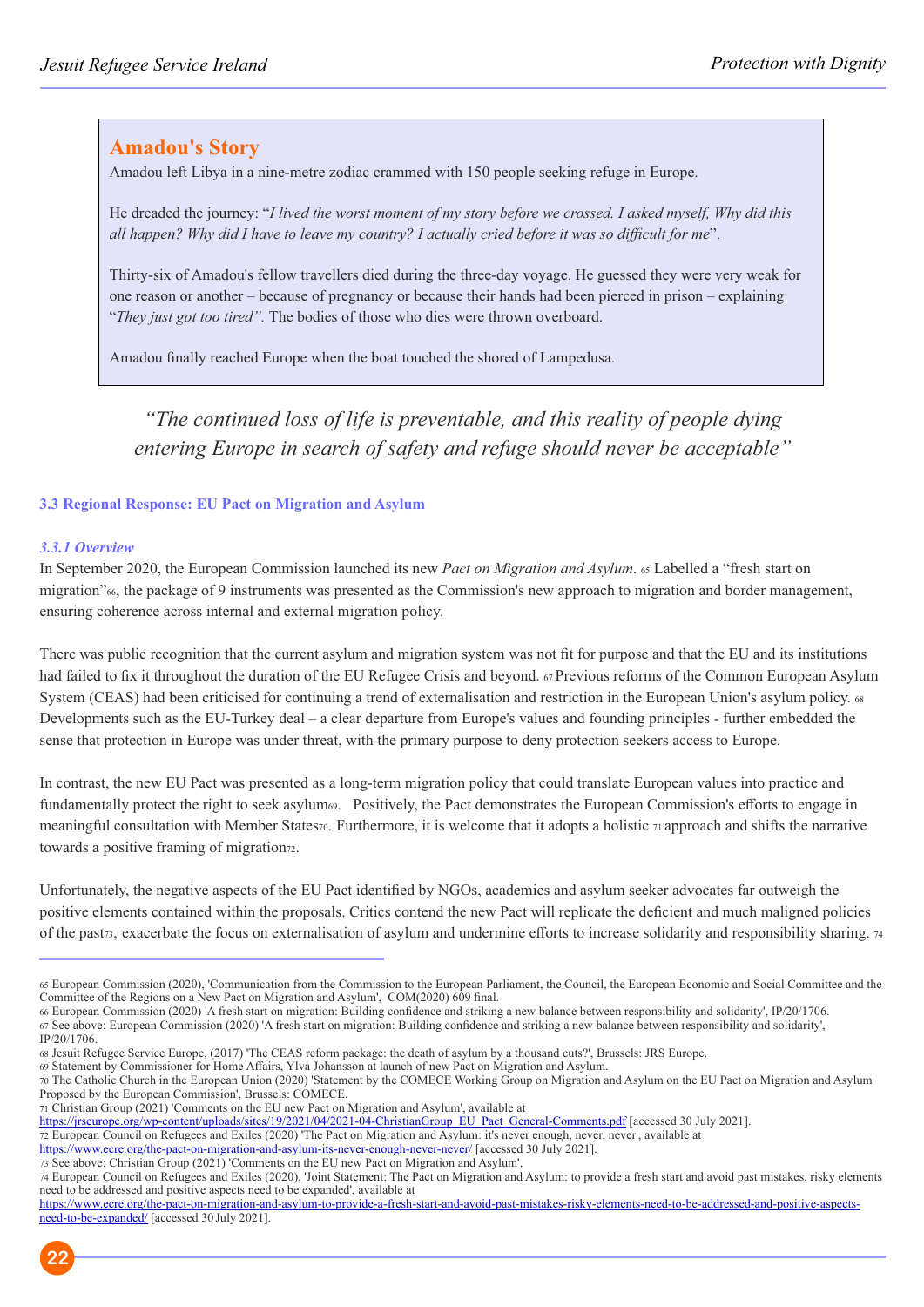#### *3.3.2 Shortfalls in the EU Pact*

#### *Informed by Culture of Disbelief*

The new Pact, critics assert, is informed by an assumption that within the mixed migration flows arriving in Europe, the majority of persons are not "genuine" asylum seekers and therefore not entitled to international protection. <sup>75</sup> This negative bias often featured in political debates during the EU Refugee Crisis, with a focus on recognition rates rather than the human stories of forced displacement and the life threatening and dangerous journeys made by men, women and children in search of safety and refuge. Recent research by the European Council for Refugees and Exiles (ECRE) has not only highlighted the need for a cautious approach when interpreting asylum statistics 76 but also found the majority of people claiming asylum in Europe in recent years have received a form of protection status or permission to remain. <sup>77</sup>

#### *Focus on Border Controls*

There are significant concerns in relation to the heightened focus on border procedures within the new Pact. While border controls are recognised as a legitimate right of sovereign States, the strict border and return procedures outlined are criticised for undermining the right to seek asylum, offering fewer procedural rights and creating the potential for widespread use of detention. <sup>78</sup>

Using the lens of Catholic Social Teaching, Caritas Europa has drawn attention to the overwhelming focus of migration prevention, which manifests in compulsory screening mechanisms and fast track asylum and return procedures. 79 For example, it has been highlighted that accelerated border procedures would become mandatory for persons whose nationality has an average European recognition rate of less than 20% 80 and the Platform for International Cooperation on Undocumented Migrants (PICUM) noted how continued detention for the entire duration of the asylum and return border procedures would now be permitted, without any obligation to prioritise alternatives to detention. <sup>81</sup>

#### *Failure to Reform Dublin System*

Many commentators have highlighted how the new EU Pact is predominantly a missed opportunity to fundamentally reform the Dublin system (rules which determine the Member State that is responsible for processing an individual applicant's claim for protection) and introduce a fairer European asylum system.82 Some commendable improvements were proposed – including the expansion of the definition of family to capture siblings and the recognition of the possession of a diploma or other qualifications from a Member State as a new criterion for determining responsibility.

Yet, key elements from the problematic Dublin system (such as the emphasis on country of first arrival) are maintained in the Pact, with the text often echoing the Dublin regulations and the Dublin IV Proposal.83 This has led some commentators to conclude that responsibility for protection applications, in the majority of cases, will still largely be determined by which Member State was the first county of entry. 84

https://www.ecre.org/the-pact-on-migration-and-asylum-its-never-enough-never-never/

content/uploads/2020/09/Caritas-Europa-statement-on-EU-Pact-for-Asylum-and-Migration.pdf [accessed 30 July 2021] 80 See above: Christian Group (2021) 'Comments on the EU new Pact on Migration and Asylum'.

<sup>75</sup> See above: Christian Group (2021) 'Comments on the EU new Pact on Migration and Asylum'.

<sup>76</sup> European Council on Refugees and Exiles (2020) 'Asylum statistics in Europe: Factsheet', Brussels: ECRE.

<sup>77</sup> See above: European Council on Refugees and Exiles (2020) 'The Pact on Migration and Asylum: it's never enough, never, never', available at

<sup>78</sup> See above: The Catholic Church in the European Union (2020) 'Statement by the COMECE Working Group on Migration and Asylum on the EU Pact on Migration and Asylum Proposed by the European Commission', Brussels: COMECE.

<sup>79</sup> Caritas Europa (2020) 'Caritas Europa first take on the new EU Pact on Migration and Asylum', available at https://www.caritas.eu/wordpress/wp-

<sup>81</sup> Platform for International Cooperation on Undocumented Migrants (2020) More detention, fewer safeguards: How the new EU Pact on Migration and Asylum creates new loopholes to ignore human rights obligations', Brussels: PICUM.

<sup>82</sup> See above: European Council on Refugees and Exiles (2020), 'Joint Statement: The Pact on Migration and Asylum: to provide a fresh start and avoid past mistakes, risky elements need to be addressed and positive aspects need to be expanded'.

<sup>83</sup> Maiani, F. (2020) 'A "Fresh Start" or One More Clunker? Dublin and Solidarity in the New Pact', EU Immigration and Asylum Law and Policy, Odysseus Network. 84 See above: Christian Group (2021) 'Comments on the EU new Pact on Migration and Asylum'.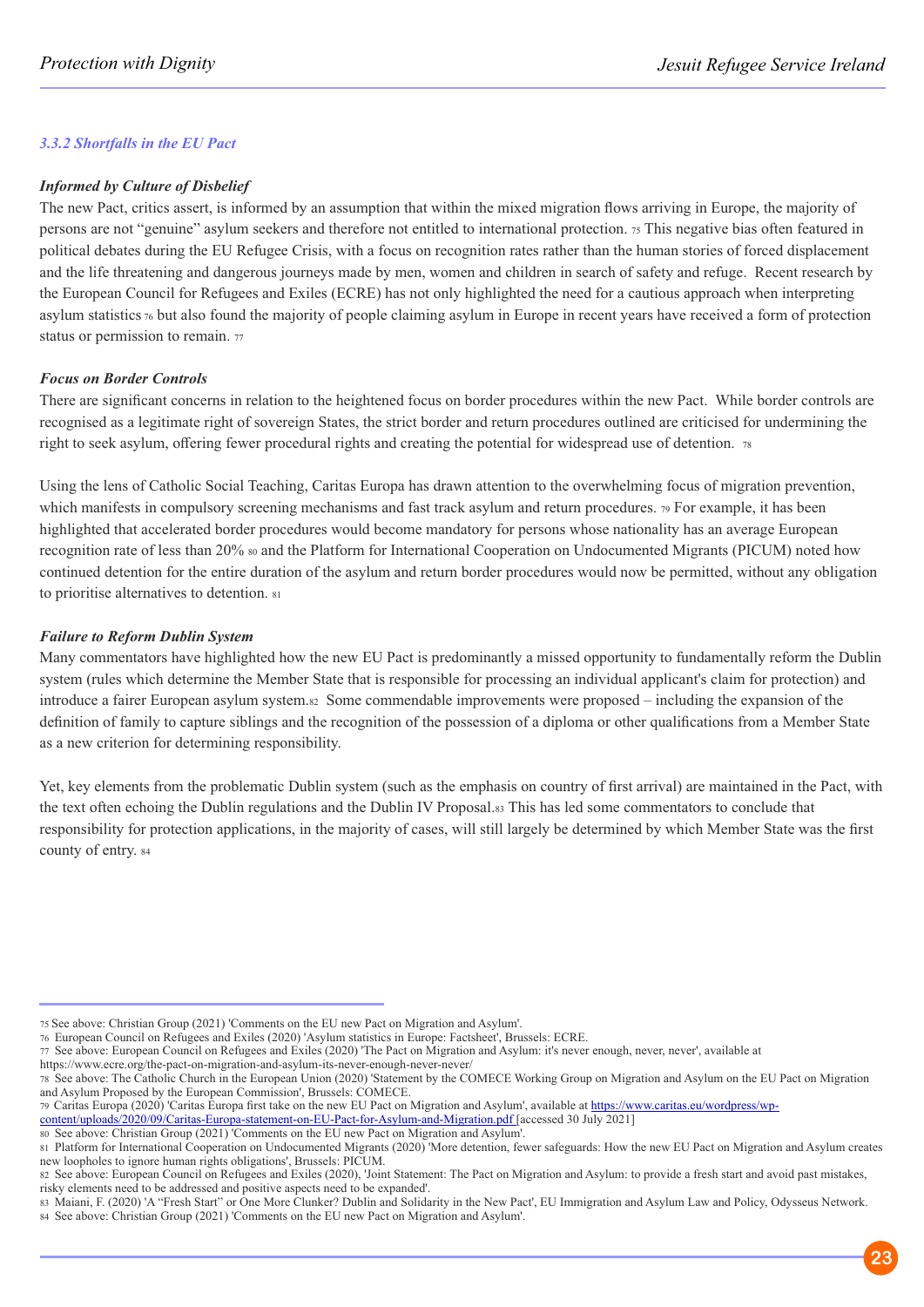#### *Optional Solidarity*

With the ongoing application of Dublin System rules and regulations, there is an increased need for a generous and binding solidarity mechanism. However, concerns have already been flagged that the relevant proposals within the new Pact will maintain the status quo of Member States with an external border unfairly assuming greatest responsibility for hosting new arrivals. <sup>85</sup> The flexible solidarity mechanism proposed will effectively allow Member States decide how they wish to show solidarity, essentially between relocation or financial assistance. 86 This encompasses the option of "return sponsorships" – whereby a sponsoring country would facilitate the return of a rejected asylum seeker from another Member State or assume responsibility for the return from their own territory after a defined period. In this regard, Caritas Europa, in their analysis of the new Pact, highlighted the perverse scenario that facilitating return could be considered as a "solidarity" mechanism on an equal status as relocation. <sup>87</sup>

#### *Externalisation Emphasis*

One of the principal aims of the new Pact is to enhance cooperation with third countries across various facets of European migration policy. However, such cooperation is controversial and contentious with the recent experiences of the EU-Turkey deal and partnership with Libya 88 casting a dark shadow. The *comprehensive, balanced and tailor-made partnerships* envisaged in the new Pact are likely to be undermined by the overall focus on return and readmission within the proposals.89 Moreover such cooperation would have to be conducted on a level playing field in order to be authentic and in the true spirit of partnership, 90 a principle absent in recent negotiations. As such, concerns remain that the new Pact will continue a trend of instrumentalising overseas development aid to meet EU migration policy interests  $91$  and ultimately maintain a policy of externalising cost and responsibility.  $92$ 

*"The comprehensive, balanced and tailor-made partnerships envisaged in the new Pact are likely to be undermined by the overall focus on return and readmission within the proposals"*

#### **3.4 Impact of Covid-19: From Bad to Worse**

Throughout 2020, the Covid-19 pandemic dramatically impacted on migration flows. A 10% reduction in the number of irregular border crossings into the EU was observed – the lowest in 6 years – and the EU as a whole registered a 33% year-on-year decrease in asylum applications. 93 Furthermore, Covid-19 had a significant impact on resettlement to the European bloc with only 11,150 arrivals recorded against the 29,500 admissions pledged. 94 However, the negative consequences arising from the global pandemic were not limited to forced migration flows and border crossings but rather extended to the daily lived realities experienced by protection applicants in asylum systems throughout the region. In 2020, JRS Europe and country offices coordinated a mapping exercise to assess the impact of Covid-19 under the key thematic areas of Reception Systems (across 9 EU Member States); and Detention-related Policies (7 Member States). *From Bad to Worse: Covid-19 Aggravates Existing Gaps in the Reception of Asylum Seekers 95* and *Covid-19 and Immigration Detention: Lessons Not Learned* made the following recommendations.

86 Donatienne, R. and Yayboke, E. (2020) 'Deciphering the European Union's New Pact on Migration and Asylum', Center for Strategic and International Studies. 87 See above: Caritas Europa (2020) 'Caritas Europa first take on the new EU Pact on Migration and Asylum'.

88 NGO Joint Statement (2020) 'EU: Time to review and remedy cooperation policies facilitating abuse of refugees and migrants in Libya, available at

https://www.hrw.org/sites/default/files/supporting\_resources/joint\_statement\_eu\_financial\_responsibility.pdf [accessed 30 July 2021].

https://jrseurope.org/wp-content/uploads/sites/19/2021/04/2021-04-ChristianGroup\_EUPact\_Returns\_Readmission.pdf [accessed 30 July 2021].

90 See above: The Catholic Church in the European Union (2020) 'Statement by the COMECE Working Group on Migration and Asylum on the EU Pact on Migration and Asylum Proposed by the European Commission', Brussels: COMECE.

<sup>85</sup> See above: The Catholic Church in the European Union (2020) 'Statement by the COMECE Working Group on Migration and Asylum on the EU Pact on Migration and Asylum Proposed by the European Commission', Brussels: COMECE.

<sup>89</sup> Christian Group (2021) 'Comments on Return Policies, Readmissions and Cooperation with Third Countries within the framework of the New Pact on Migration and Asylum', available at

<sup>91</sup> See above: Caritas Europa (2020) 'Caritas Europa first take on the new EU Pact on Migration and Asylum'.

<sup>91</sup> See above: NGO Joint Statement (2020).

<sup>92</sup> Kirişci, K. and Erdoğan, M. and Eminoğlu, N. (2020) 'The EU's "New Pact on Migration and Asylum" is missing a true foundation', Order from Chaos, The Brookings Institute.

<sup>93</sup> European Commission (2021) 'Migration statistics update: the impact of COVID-19' IP/21/232.

<sup>94</sup> UNHCR (2021) 'Update on UNHCR's operations in Europe', Executive Committee of the High Commissioner's Programme, Standing Committee 80<sup>th</sup> Meeting. 95 Jesuit Refugee Service Europe (2021) 'From Bad to Worse: Covid-19 Aggravates Existing Gaps in the Reception of Asylum Seekers', Brussels: JRS Europe.on and Integration Fund 2014-2020', available at

http://www.justice.ie/en/JELR/Pages/Irish\_Refugee\_Protection\_Programme\_(IRPP) [accessed 30 July 2021].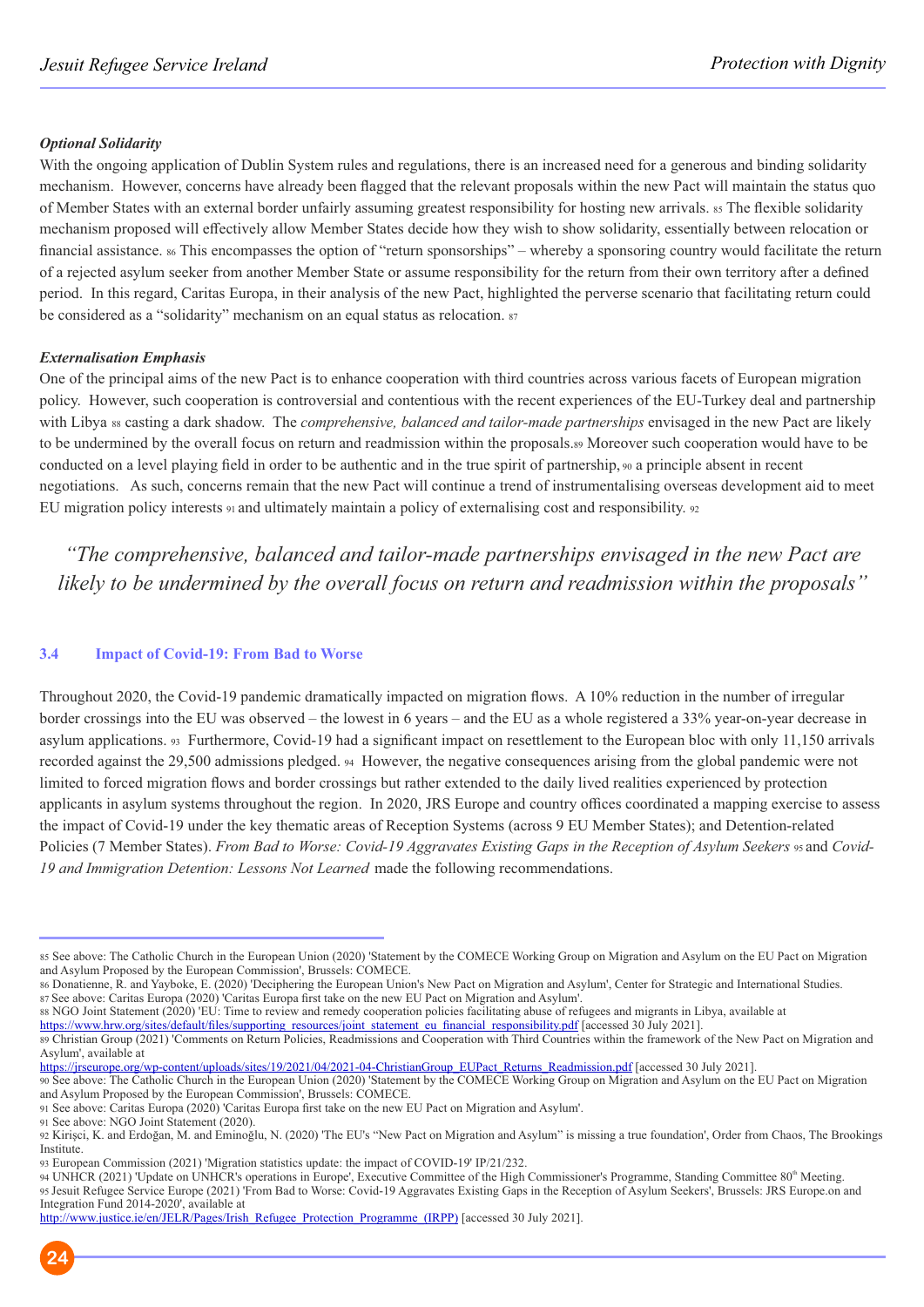|                                                        | Table 9: Recommendations Directed Towards National Authorities Beyond the Pandemic |
|--------------------------------------------------------|------------------------------------------------------------------------------------|
| Reception                                              | <b>Detention</b>                                                                   |
| Ensure sufficient capacity in the reception network to | Establish alternatives to detention and apply them                                 |
| accommodate every person making an asylum              | systematically, in accordance with the EU Returns                                  |
| application in the country at any given time.          | Directive and the EU Reception Conditions directive.                               |
| Ensure that asylum seekers are referred to a reception | Work towards the harmonisation of detention                                        |
| place the moment an application is submitted.          | conditions across Member States. In particular,                                    |
| Ensure that reception facilities are adequately        | establish national rules:                                                          |
| funded, equipped and staffed.                          | On the unhindered access of external visitors                                      |
| Refrain from evicting people when the right to         | to detention centres, including places such as                                     |
| reception ends.                                        | hotspots or other de facto detention facilities,                                   |
| Formally recognise that providing reception goes       | i.e. at border crossings.                                                          |
| beyond providing meals and beds, and that social       | To allow for the possibility for detainees to                                      |
| assistance, accompaniment and language training are    | use mobile phones and internet.                                                    |
| an integral part of the reception of asylum seekers.   | To include adequate and accessible                                                 |
| Establish National Quality Standards for reception,    | communication and IT infrastructure among                                          |
| to be implemented throughout their territories by all  | the services that must be available in detention                                   |
| reception service providers.                           | centres.                                                                           |
| Recognise the advantages of small-scale, individual    |                                                                                    |
| reception facilities for the dignity and well-being of |                                                                                    |
| asylum seekers, as well as for the public health and   |                                                                                    |
| cohesion of the whole society.                         |                                                                                    |

|                                                         | Table 10: Recommendations Directed Towards EU/European Institutions Beyond the Pandemic |
|---------------------------------------------------------|-----------------------------------------------------------------------------------------|
| Reception                                               | <b>Detention</b>                                                                        |
| Monitor the implementation of the EU Reception          | Reject any ideas such as the Commission's proposal                                      |
| Conditions Directive.                                   | to oblige Member States to provide no less than three                                   |
|                                                         | months as an initial period of detention.                                               |
| Clearly foresee in EU legislation that asylum seekers   | Clearly include in the Returns Directive a provision                                    |
| must receive a certification of the fact that they have | obliging Member States to provide migrants with at                                      |
| made an asylum application.                             | least a temporary regular status when there are no                                      |
|                                                         | reasonable prospects for removal.                                                       |
| Reject proposals excluding certain categories of        | Monitor the implementation of alternatives to                                           |
| applicants from the right to reception                  | detention.                                                                              |
| Ensure the monitoring of the compliance with the EU     | Amend the Reception Directive to include:                                               |
| Reception Conditions Directive, and to work towards     | An obligation for Member States to establish                                            |
| the establishment of European Quality Standards for     | national, publicly available guidelines on the                                          |
| reception conditions                                    | rules concerning the access of NGO and other                                            |
|                                                         | external visitors into detention facilities.                                            |
|                                                         | An obligation for Member States to allow the                                            |
|                                                         | use of mobile phones and internet.                                                      |
|                                                         | An obligation for Member States to ensure                                               |
|                                                         | that adequate communication and IT                                                      |
|                                                         | infrastructure is available in detention centres.                                       |
|                                                         | Refrain from adopting any new legislation that                                          |
|                                                         | introduces or expands the use of detention.                                             |
|                                                         | Ensure standards are applicable to 'hotspots' and                                       |
|                                                         | other facilities at the EU external borders where                                       |
|                                                         | people might be kept in de facto detention.                                             |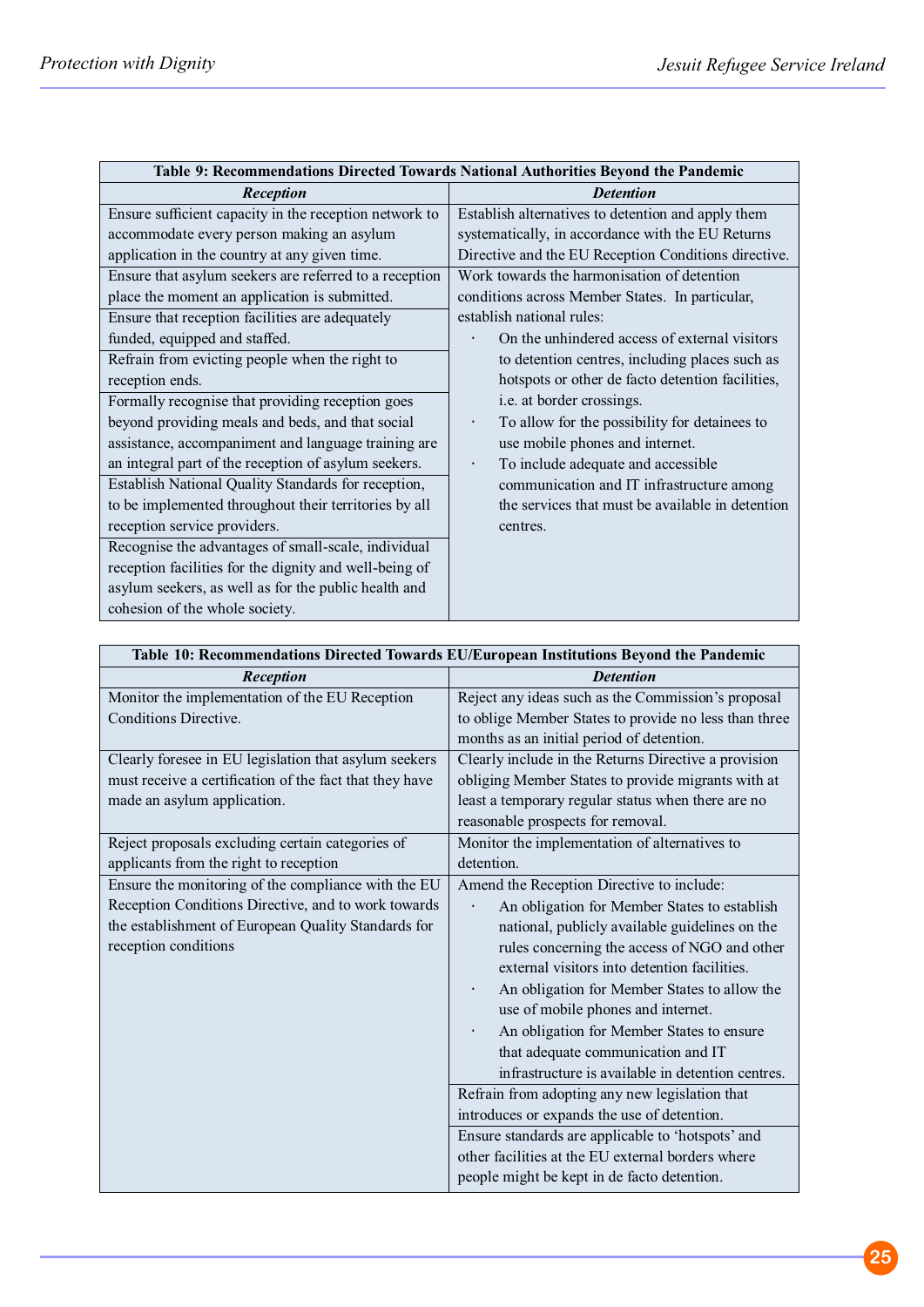#### **3.5 Anti-Immigrant Sentiment in Europe**

Despite efforts to establish common asylum policy across the region, the depth of political division exposed in the EU during the 2015- 2017 EU Refugee Crisis and the fallout from the bloc's ineffectiveness in responding, has emboldened far-right and anti-immigrant voices. The coming power of nationalist and inward-looking parties in Hungary (Fidesz) and Poland (Law and Justice Party) have created a more hostile environment for migrants in the EU. Viktor Orban's has targeted, in propaganda, enemies of the Hungarian state, including asylum seekers whom he argues "*are 'economic migrants' who threaten Europe's culture and even survival*". <sup>96</sup>

Mirroring the opportunistic nature of populist politics globally, far-right groups in Europe used the EU Refugee Crisis to over-represent the asylum issue as a national threat, and to gain space in the public debate.  $97$  Anti-migrant attitudes were noted to significantly increase since 2015 in Member States such as Italy and Austria. 98 Further, far-right parties in Spain and Germany experienced periods of growth and overall, nationalist parties in 19 Member States saw their supporter base increase. 99Some of the greatest negative change in attitudes towards migration was caused by deliberate anti-migrant government led campaigns.<sup>100</sup>

In response, increased efforts were undertaken in advance of the 2019 European Parliament elections by civil society to counter farright rhetoric 101 and JRS also launched its first European voter campaign, '*The Power to Vote'*, to encourage European citizens to vote while keeping in mind the rights of refugees and asylum seekers.

Meanwhile, the consequences of the 2016 decision of the British electorate to leave the EU continue to unfold. While voter motivations varied, there was a clear public narrative focused on restricting immigration and gaining greater control over national borders. The referendum has since been identified as triggering an immediate and significant increase (15%-25%) in recorded hate crime. <sup>102</sup> However, negative attitudes towards forced migrants are not merely the preserve of fringe groups or individuals. Prior to the official departure of the United Kingdom from the European Union on 31<sup>st</sup> December 2020, efforts to effectively fast-track deportations, were highlighted and severely criticised by JRS and others. <sup>103</sup>

Overall, since 2015 there has been a growing polarisation in politics and political perspectives across Europe. There is an emerging East-West divide, with a lurch to the right led by Hungary and Poland, advocating a more hard-line immigration stance and stricter control of internal borders. This polarisation impacts EU policy making leading to significant accommodations and opt-outs options for Member States from solidarity and responsibility sharing mechanisms to ensure agreements can be passed.

Immigration and issues of race and identity have become lightning rods for divided public opinions across the EU. This growing polarisation was illustrated in May 2021 with the initial vilification online on conservative forums, followed by a robust defence among liberals, of a Spanish Red Cross volunteer who embraced an exhausted Senagalese forced migrant on the beach in Ceuta. 104 This polarisation is mirrored at the political level between Member States in the approach to migration management and external border controls.

https://www.bbc.com/news/world-europe-36130006 [accessed 30 July 2021].

before and after the migration crisis', Budapest: Friedrich-Ebert-Stiftung.

103 Townsend, M. (2020) 'UK races to deport asylum seekers ahead of Brexit',, available at

<sup>96</sup> Simon, K., (2015), 'The success of the illiberal vision -Orban's rise to power'. Available at

https://dpartblog.wordpress.com/2016/05/20/the-success-of-the-illiberal-vision (Accessed 28 September 2021)

<sup>97</sup> Rea, A., Martiniello, M., Mazzola, A., Meuleman, B. (2019) 'The Refugee Reception Crisis in Europe. Polarized Opinions and Mobilizations', Brussels: Éditions de l'Université de Bruxelles.

<sup>98</sup> Messing, V. and Ságvári, B. (2019) 'Still Divided but More Open - Mapping European attitudes towards migration

before and after the migration crisis', Budapest: Friedrich-Ebert-Stiftung.

<sup>99</sup> BBC (2019) 'Europe and right-wing nationalism: A country-by-country guide', available at

<sup>100</sup> See above: Messing, V. and Ságvári, B. (2019) 'Still Divided but More Open - Mapping European attitudes towards migration

<sup>101</sup> European Council on Refugees and Exiles (2019) 'Countering the Far Right has to Continue in Election Countdown', Brussels: ECRE. 102 Carr, J., Clifton-Sprigg, J., James, J., Vujic, S. (2020) 'Love Thy Neighbour? Brexit and Hate Crime', Bonn: IZA Institute of Labor Economics.

https://www.theguardian.com/uk-news/2020/dec/06/uk-races-to-deport-asylum-seekers-ahead-of-brexit?CMP=Share\_iOSApp\_Other [accessed 30 July 2021]. 104 Kassam, A. (2021) 'Spanish aid volunteer abused online for hugging Senegalese migrant', available at

https://www.theguardian.com/world/2021/may/20/spanish-aid-volunteer-luna-reyes-abused-online-for-hugging-african-migrant [accessed 30 July 2021].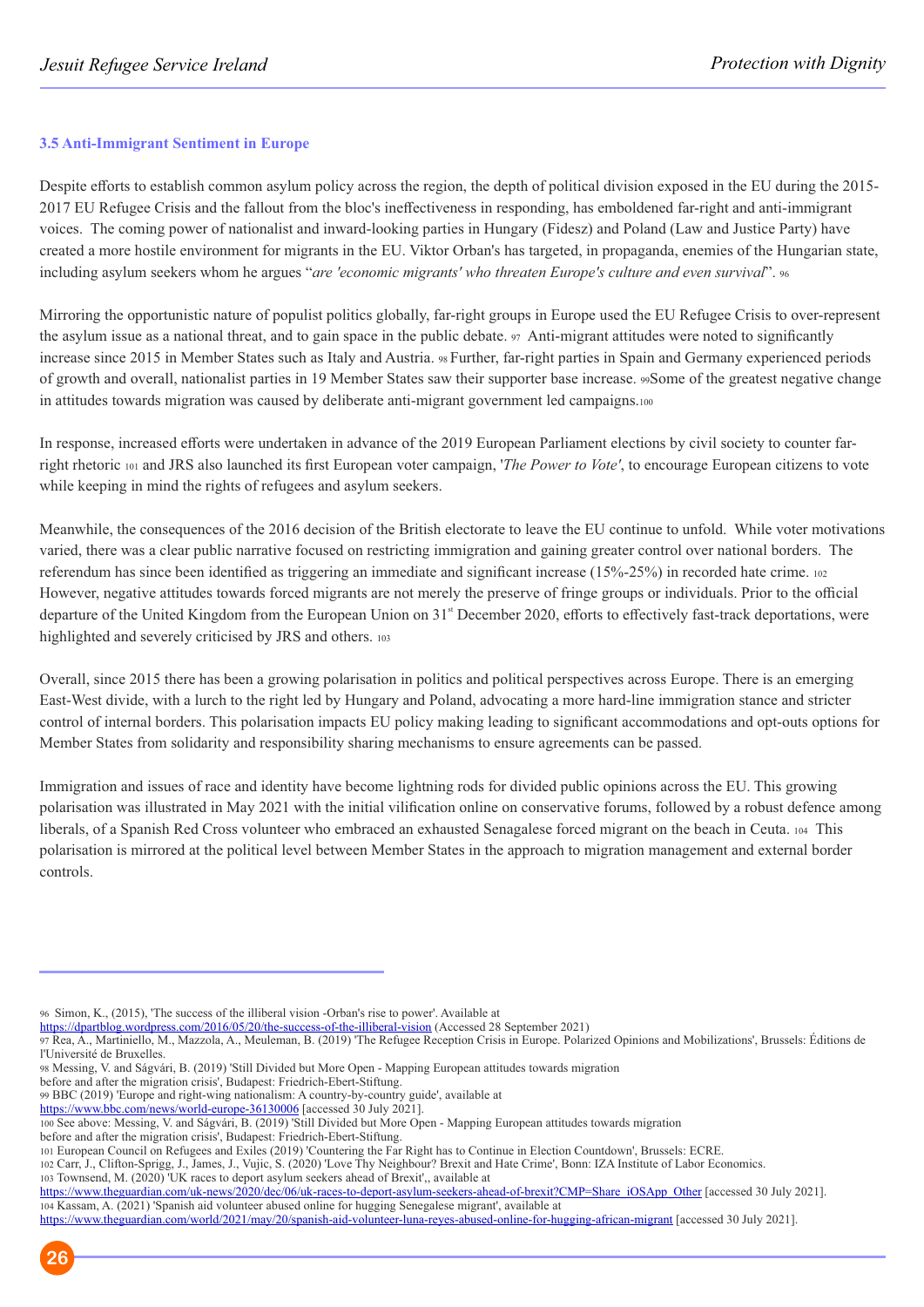## *Key Findings: Fortress Europe Returns*

- *Reviewing the period 2018-20, there has been an erosion of access to protection in Europe through pushbacks at the external borders, replacing search and rescue with enforcement and inhumane living conditions in refugee camps, especially in Greece. All these developments act as a deterrent to protection seekers and refugees entering Europe.*
- *Although the number of arrivals by sea have fallen year on year, there has not been a corresponding reduction in the rate of deaths. 5,000 have perished at sea trying to enter Europe from 2018-20.*
- *The EU Pact on Migration and Asylum was finalised in 2020, recognising that the current system was not fit for purpose. Unfortunately, the negatives outweigh the positives: replicating many of the deficient policies of the past; excessively focusing on externalisation; and undermining efforts to increase solidarity and responsibility sharing. Of particular concern was the option for Member States to buy out their protection obligations, undermining core EU values of solidarity and respect for human rights.*
- *The impact of Covid-19 is captured in the title of a recent report by JRS Europe looking at the pandemic's impact on reception conditions 'From Bad to Worse'. The negative consequences arising from the global pandemic were not limited to the dramatic reduction in forced migratory flows and border crossings but further extended to worsening living conditions experienced by protection applicants in asylum systems across the region.*
- *Nationalist Governments in Hungary and Poland and Far-right groups across Europe used the EU Refugee Crisis to weaponise the asylum issue as a national threat, and to gain space in the public debate. Anti-migrant attitudes were noted to significantly increase since 2015 in Member States such as Italy and Austria. In the UK there has been a surge in hate crime and racist and xenophobic incidents following BREXIT.*
- *There has been a growing polarisation between Members States and divided public opinion in Europe on the approach to migration management and external border controls.*

*Recommendation: Member States including Ireland should show leadership in challenging policies and practices that undermine access to protection for asylum seekers in Europe and at its borders.* 

*Recommendation: Unnecessary loss of life at sea must be prevented, adequately resourced life-saving search and rescue missions should recommence in the Mediterranean, with responsibility for rescued persons equitably shared through an agreed solidary mechanism.*

*Recommendation: Develop and establish, at EU Level, implementable solidarity mechanisms that ensure an equitable distribution of responsibility for receiving and welcoming refugees and forced migrants in Europe, using relocation to avoid border states assuming a disproportionate share.*

*Recommendation: Other regional asylum and migration policy priorities at EU level should include: Pursuing mutually beneficial partnerships with third countries that focus on quality and quantity of aid; Ensuring people applying for international protection at the EU external borders are channelled into the asylum procedure at the earliest possible juncture.*

*Recommendation: Individual Member States and EU Institutions to review the key learnings from the impact of Covid-19 on reception systems and detention-related policies and adopt appropriate actions to future- and pandemic-proof regional asylum systems.*

*Recommendation: Ireland is not immune to the 'virus of racism'. The development of a new National Action Plan against Racism is timely and welcome. In addition, the long-awaited Hate Crime legislation needs to be put in place as a matter of urgency and migrant integration strategies promoting integration and challenging racism be adequately resourced and implemented in each local authority area.*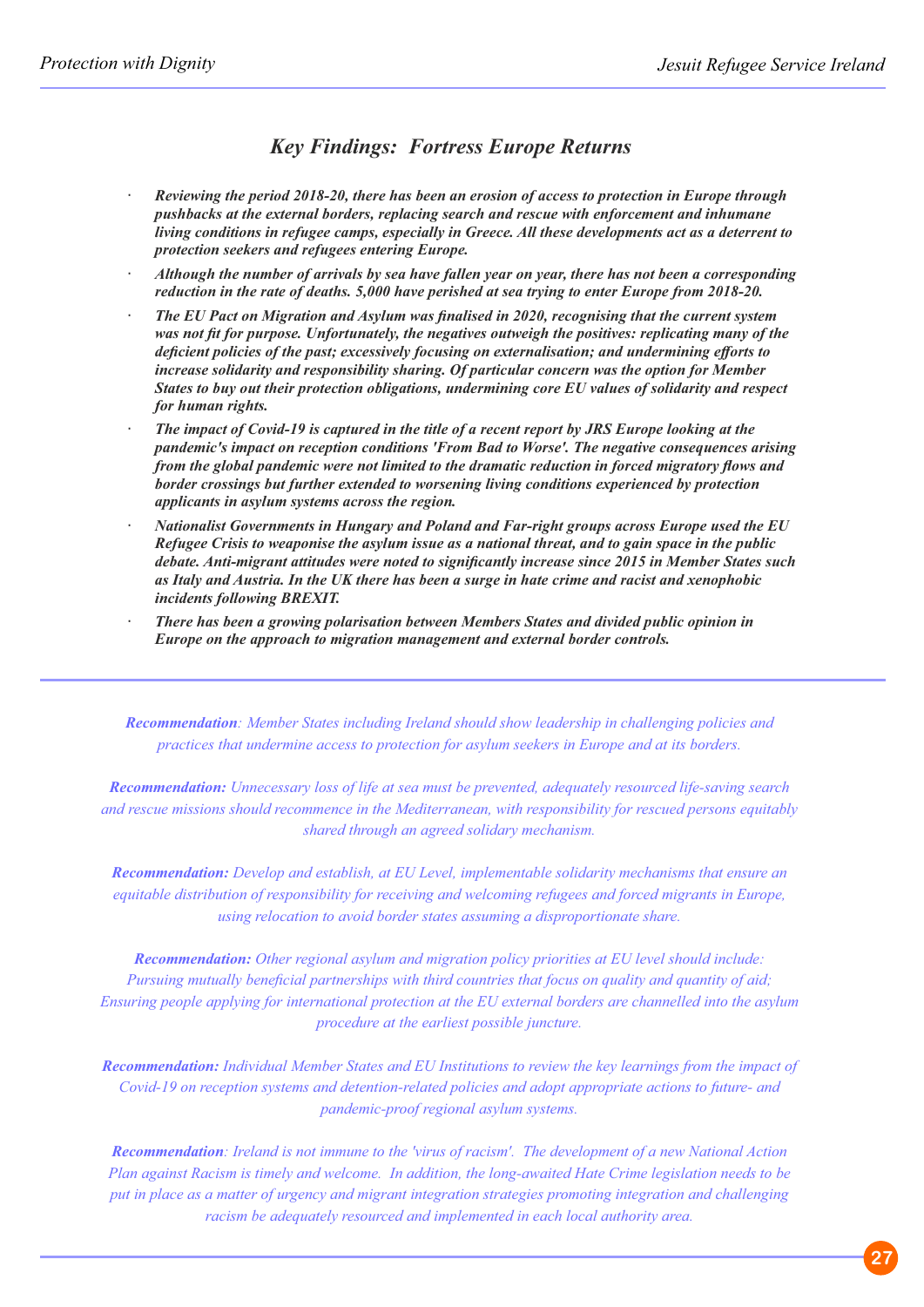## **4. Refugee Resettlement in Ireland**

**I have no dream. I don't see anything, just I see that the guys who came with me on this journey…some are succeeding. They have gone and I am under the bridge. It's hopeless**  *– Qammar*

#### **4.1 UNHCR Programme Refugees**

In 1998, Ireland was among the first six countries in Europe to establish a resettlement programme. The Irish Refugee Resettlement Programme has been in operation since 2000 and is run by the Irish government in collaboration with UNHCR. Under the Programme, refugees who cannot go home because of continued war or fear of persecution and who live in perilous situations or have specific needs may be resettled.

| Table 11: UNHCR Programme Refugee Resettlement in Ireland (Pre-EU Refugee Crisis) <sup>105</sup> |         |         |         |         |         |         |
|--------------------------------------------------------------------------------------------------|---------|---------|---------|---------|---------|---------|
| Year<br>2010<br>2009<br>2011<br>2012<br>2013<br>2014                                             |         |         |         |         |         |         |
| Number of resettled persons                                                                      | 192     | 20      | 35      | 39      | 76      | 96      |
| % of total resettled persons in $EU-28^{106}$                                                    | $2.7\%$ | $0.4\%$ | $0.9\%$ | $0.8\%$ | $1.5\%$ | $1.5\%$ |

Between 2000 and 2019, over 3,000 refugees from almost 30 nationalities were resettled to Ireland.107 As programme refugees have already been determined by UNHCR to meet the 1951 Refugee Convention definition of a refugee, they are not required to apply for refugee status in Ireland.

#### **4.2 Irish Refugee Protection Programme**

In response to the humanitarian crisis developing on the borders of Southern Europe, the Irish Refugee Protection Programme (IRPP) was established by Government decision on 10September 2015. Ireland chose to voluntarily 'opt in' to EU Resettlement and Relocation Programmes under the *EU Agenda for Migration*. Under this programme, the Irish State pledged to accept 4,000 persons relocated from 'hotspots' in Hungary, Italy and Greece or resettled from UNHCR refugee camps in Lebanon.

| Table 12: Breakdown of IRPP Pledges <sup>108</sup>                          |               |  |  |  |
|-----------------------------------------------------------------------------|---------------|--|--|--|
| <b>Mechanism</b>                                                            | Pledge        |  |  |  |
| <b>Relocation</b>                                                           |               |  |  |  |
| Council of the European Union Decision (2015/1523)                          | 600           |  |  |  |
| Council of the European Union Decision (2015/1601)                          | $2,022^{109}$ |  |  |  |
| <b>Total Relocation</b>                                                     | 2,622         |  |  |  |
| <b>Resettlement</b>                                                         |               |  |  |  |
| Government Decision(09/06/15)                                               | 520           |  |  |  |
| Government Decision (06/07/16)                                              | 260           |  |  |  |
| Government Decision (29/11/16)                                              | 260           |  |  |  |
| <b>Total Resettlement</b>                                                   | 1,040         |  |  |  |
| <b>Other</b>                                                                |               |  |  |  |
| Government Decision (10/11/2016) to accept unaccompanied minors from Calais | 200 (maximum) |  |  |  |
| Mechanism as yet undecided                                                  | 138           |  |  |  |
| <b>Total</b>                                                                | 4,000         |  |  |  |

<sup>105</sup> Clare Daly T.D., (2015) [20851/15] Tuesday 26 May 2015, Dáil Éireann Debate, Unrevised.

<sup>106</sup>Source: Eurostat, available at http://ec.europa.eu/eurostat/tgm/table.do?tab=table&init=1&language=en&pcode=tps00195&plugin=1 [accessed 31 July 2021]. 107 Source: UNHCR Ireland, available at https://www.unhcr.org/en-ie/resettlement-58c923ff4.html (accessed 31 July 2021)

<sup>108</sup> Brendan Ryan T.D., (2017) [19783/17] Tuesday 2 May 2017, Dáil Éireann Debate, Vol. 948 No.1, Unrevised.

<sup>109</sup> Of the total of 2,022 under Council Decision 2015/1601 - 910 have yet to be assigned to either Italy or Greece by the EU Commission.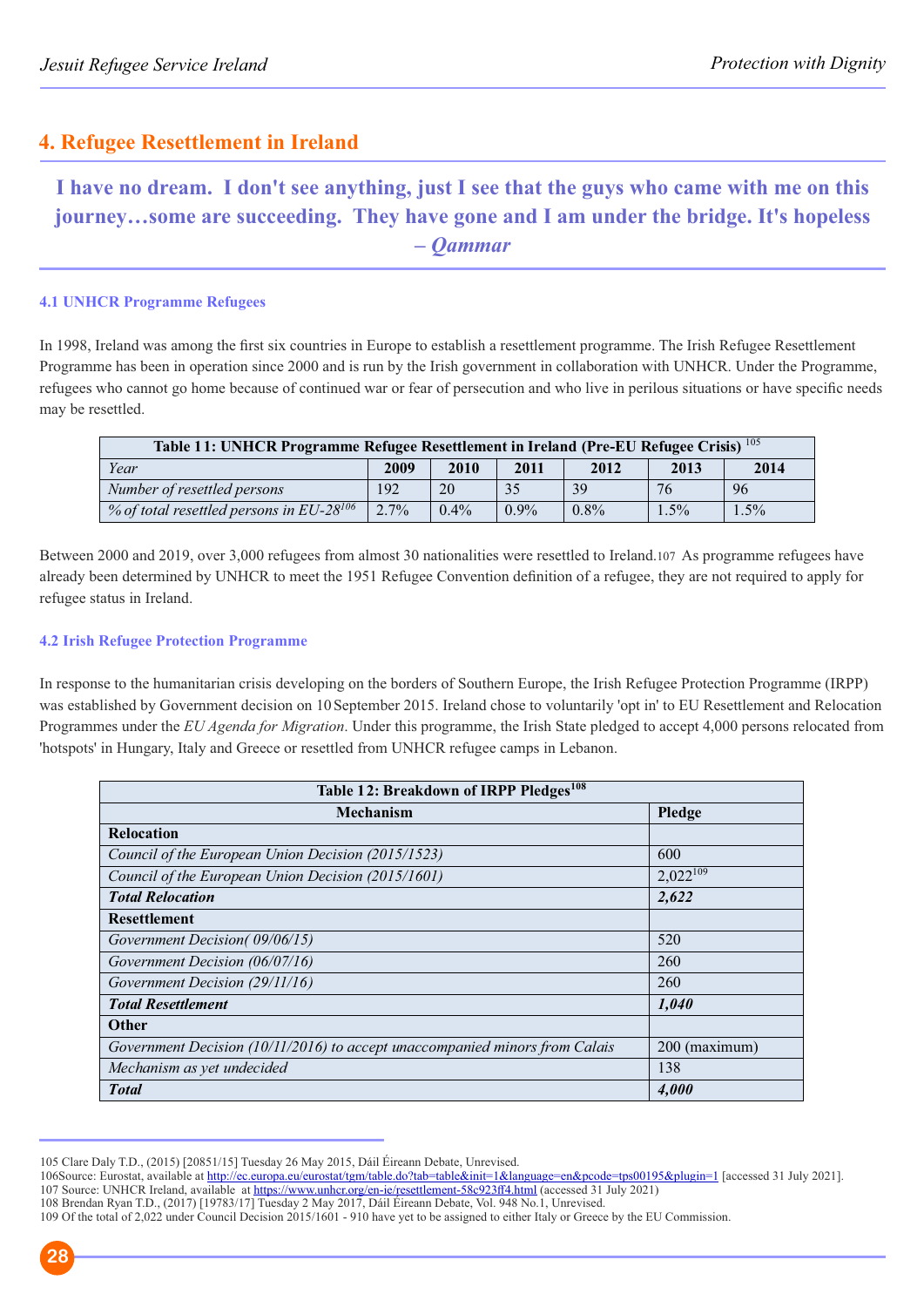Although the IRPP did not have an official end date officially attached, the EU Relocation programme had a 2-year time limit, and it was widely understood that IRPP targets would be met by the end of 2017.

| Table 13: IRPP Arrivals 2015-17 <sup>110</sup> |               |                     |               |  |
|------------------------------------------------|---------------|---------------------|---------------|--|
| <b>Mechanism</b>                               | <b>Target</b> | Arrived by end 2017 | Outstanding   |  |
| Resettlement Strand                            | 1,040         | 785                 | 255(25%)      |  |
| <b>Relocation Strand</b>                       | 2,622         | 755                 | 1,867(71%)    |  |
| <b>UAMs</b> (Calais)                           | 200           | 30                  | 170 (85%)     |  |
| No mechanism                                   | 138           |                     | 138 (100%)    |  |
| <b>Total</b>                                   | 4,000         | 1,570               | $2,430(61\%)$ |  |

Ultimately only 1,540 persons would successfully arrive in Ireland via EU Programmes within the stated 27-month timeframe.111 785 were resettled from Lebanon and 755 relocated from Greece. An additional 30 unaccompanied minors were resettled from Calais following a closing of the camp. Thus, in total by 31 December 2017 there were 1,570 beneficiaries of the Irish Refugee Protection Programme - 39% of the target.

This significant shortfall on original pledges mirrored other EU Member States. As reported in the *Sharing Responsibility, Saving Lives* <sup>112</sup> (2018), among the main reasons for not meeting pledges were operational difficulties in 'hotspots', in particular Italy and Hungary, and the lack of suitable accommodation in the community as a consequence of a national housing crisis in Ireland.

#### **4.3 Expanded Safe and Legal Pathways to Protection**

In in the period 2018-19 the IRPP sought to honour its outstanding commitments and pledges. This was achieved through a combination of enhancement of existing programmes and an expansion of safe and legal pathways to protection in the State.

Firstly, it expanded the initial successful resettlement programme offering additional places under this strand. Secondly, it launched an International Humanitarian Assistance Programme to enable persons with protection status to 'sponsor' family members to join them in Ireland. Finally, Ireland 'opted in' to *ad hoc* voluntary responsibility-sharing arrangements agreed by the European Commission with Member States 113 in relation to search and rescue missions carried out in the Mediterranean and the need to relocate vulnerable forced migrants from ports and camps in Member States at the borders of Europe.

#### *4.3.1 IHAP*

The Irish Refugee Protection Programme Humanitarian Admission Programme (IHAP) was launched in mid-2018 as an additional and complimentary mechanism to family reunification. The programme offered Irish citizens and persons with refugee status or subsidiary protection status the opportunity to "propose" to the Minister for Justice and Equality for eligible family members to join them in Ireland. An initial commitment of 540 places was made but subsequently increased to 740. The introduction of the IHAP was a positive effort to address the shortfall in the delivery of Ireland's commitments. The broad definition of eligible family members was particularly welcome given the much-criticised narrowing of eligibility (for non IHAP applicants) introduced by the 2015 International Protection Act. 114

- http://www.merrionstreet.ie/en/News-Room/Releases/Minister\_Flanagan\_announces\_Ireland\_will\_resettle\_600\_refugees\_in\_2018.html [accessed 13 March 2018].
- 112 *Sharing Responsibility, Saving Lives* (2018)

<sup>110</sup> Figures provided in private correspondence with UNHCR Ireland.

<sup>111</sup> Irish Government News Service '*Minister Flanagan announces Ireland will resettle 600 refugees in 2018*', available at

<sup>113</sup> European Council on Refugees and Exiles (2019) 'Relying on Relocation: ECRE'S Proposal for a Predictable and Fair Relocation Arrangement following Disembarkation', Brussels: ECRE.

<sup>114</sup> Hinds, R. (2018), '"A family belongs together" Refugees' experiences of family reunification in Ireland', Irish Refugee Council, Nasc and Oxfam.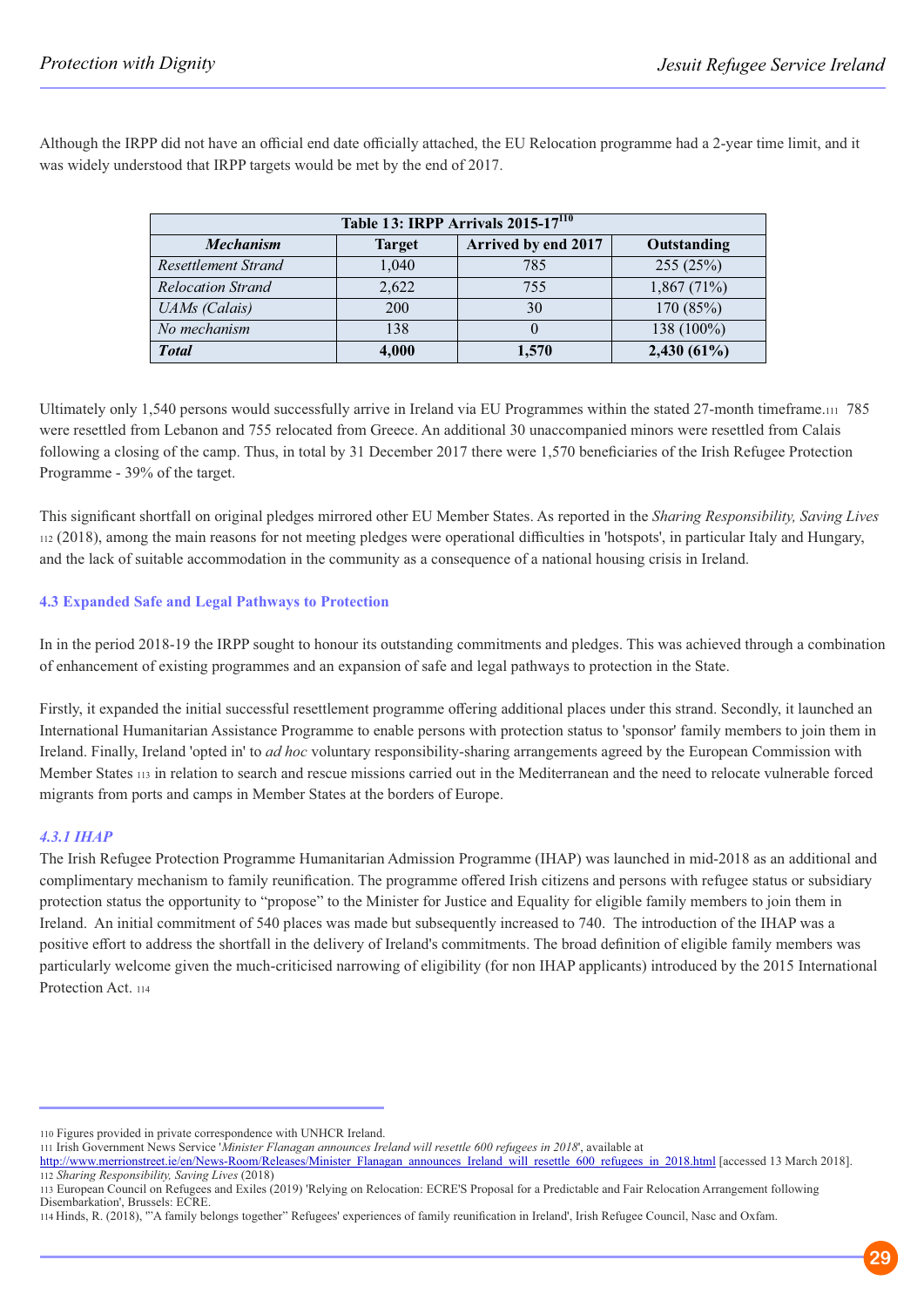In the last open call for IHAP applications, the proposed beneficiaries had to be nationals of one of the following ten countries and be residing in that country, a neighbouring country and/or be registered with UNHCR: Syrian Arab Republic, Afghanistan, South Sudan, Somalia, Sudan, Democratic Republic of the Congo, Central African Republic, Myanmar, Eritrea, Burundi.

However, the design and implementation of the programme significantly hindered its effectiveness due to:

- *Country of Origin*: Beneficiaries were restricted by nationality. The Department of Justice and Equality identified the top ten source countries of refugees (listed above) and prohibited applications, regardless of need or vulnerability, from countries not on the agreed list. For example, Iraq was not included and resulted in a large number of ineligible applications. <sup>115</sup>
- *Status*: Similarly, persons with humanitarian leave to remain were excluded from participation.
- *Duration*: Although two calls for proposals were launched, each provided potential proposers with extremely tight timeframes to fulfil all the necessary requirements. The first call was open from 14 May to 30 June 2018 and the second ran from 20 December 2018 until 8 February 2019.
- *Housing*: The priority attached to "proposers" that could accommodate family members was effectively a de facto condition of the application. This was further complicated by the reality faced by proposers in receipt of housing supports, whereby they could not access enhanced payments until additional family members arrived in Ireland and as a result could not secure accommodation in advance.

Critics of the IHAP also noted that the temporary nature of the programme created further uncertainty for those seeking reunification with family members. 116 In recent times, the impact of Covid-19 has further hampered the programme due to associated problems with obtaining visas and travel documentation. 117 By the end of the 2018/19 IHAP programme, the Department of Justice had recorded the arrival of 159 beneficiaries (21% of the 740 available places) in the State. By July 2020, a further 117 were reported to have arrived.

The recent conflict in Afghanistan has thrown into the spotlight the role of humanitarian assistance programmes (HAP) in emerging humanitarian crises that lead to large scale forced displacement. The Irish Government has signalled its intention to launch a Afghan specific HAP. While this development is to be welcomed, it is important that any once-off humanitarian scheme is additional to existing resettlement commitments.

#### *4.3.2 Search and Rescue (SAR)*

It is noteworthy the new EU Pact on Migration and Asylum has been welcomed by Irish officials on numerous occasions, expressing support for a comprehensive and holistic approach to addressing the issue of migration 118 and stressing the urgency for EU action due to the continued loss of life in the Mediterranean. <sup>119</sup>

The role of the Irish Navy in rescuing more than 17,000 people at sea during the 2015-2017 EU Refugee crisis was commendable. However, the controversial question of what happens after rescue at sea and of how responsibility is equitably shared across EU Member States - to receive and process protection claims of those saved - has never been effectively addressed and answered. During 2018-19 Ireland responded positively to the plight of forced migrants stranded on rescue ships in the Mediterranean due to the unilateral actions of some EU Member States.

<sup>115</sup> Joint Committee on Justice and Equality (2019) 'International Protection (Family Reunification) (Amendment) Bill 2017: Discussion', Dáil Debates Wednesday 6 February 2019.

<sup>116</sup> Groarke, S. and Brazil, P. (2020) 'National Statuses Granted for Protection Reasons in Ireland', Dublin: The Economic and Social Research Institute.

<sup>117</sup> Written answers to Parliamentary Question (PQ19592/20) by Duncan Smith T.D., Thursday, 30 July 2020, Dáil Éireann Debates

<sup>118</sup> Department of Justice (2020) 'Minister McEntee attends the virtual informal meeting of Justice and Home Affairs Ministers hosted by the German Presidency', available at

https://www.gov.ie/en/press-release/f111b-minister-mcentee-attends-the-virtual-informal-meeting-of-justice-and-home-affairs-ministers-hosted-by-the-germanpresidency/ [accessed 30 July 2021].

<sup>119</sup> Department of Foreign Affairs (2020) 'Statement by Minister for European Affairs Byrne on the EU Commission's New Pact on Migration',

https://www.dfa.ie/news-and-media/press-releases/press-release-archive/2020/september/statement-by-minister-for-european-affairs-byrne-on-the-eu-commissions-newpact-on-migration.php [accessed 30 July 2021].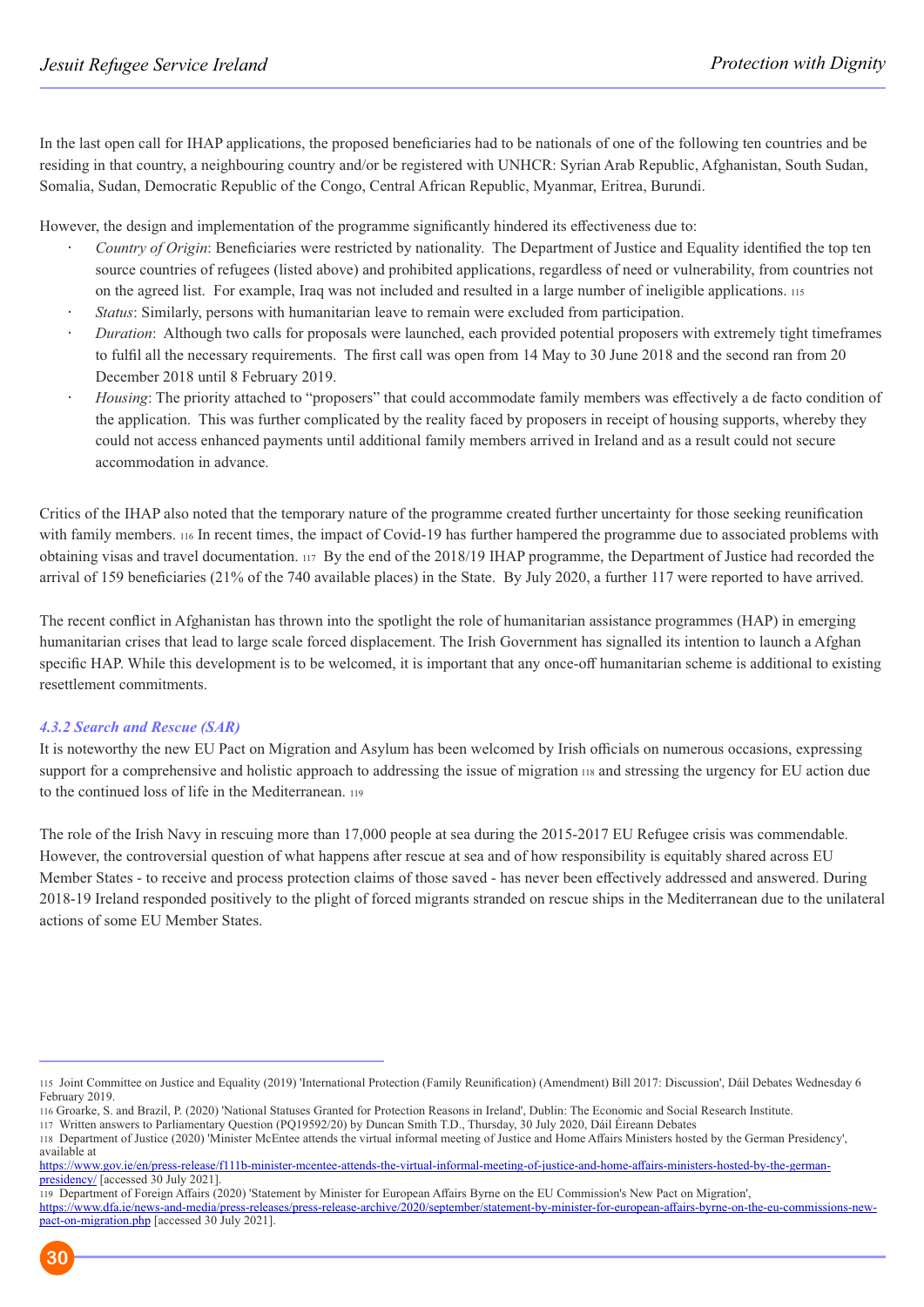163 places were committed to support Member States affected by migration in the Mediterranean:

- 58 persons from Sicily and Malta (2018).
- 5 unaccompanied minors from Malta (2019).
- 2 persons from each vessel docking in the Mediterranean, subject to maximum of 100 (2019).

A total of 72 persons arrived to Ireland under this mechanism to date. <sup>120</sup>

#### *4.3.3 Calais Special Project*

During the operation of phase 1 of the IRPP, the Irish Government responded positively to the plight of unaccompanied minors previously resident in the controversial Calais camp (the "Jungle"), by committing to accepting up to a maximum of 200 young people. 13 missions were undertaken to France but the level of interest in coming to Ireland did not ultimately meet the ambition of the commitment set.121 Positively however, unlike any other Member State involved in relocating unaccompanied minors, Ireland offered the beneficiaries of this initiative programme refugee status. 41 young persons were identified, assessed and successfully bought to Ireland and placed under the care of TUSLA.

#### *4.3.4 Unaccompanied Minors*

In 2018, as an act of solidarity with Greece,122 Ireland agreed accept up to 36 unaccompanied minors in need of international protection. However, although similar commitments were made to provide these children and young people with programme refugee status upon arrival, no unaccompanied minors under this strand were successfully brought to Ireland in 2019. Delays in bringing beneficiaries to Ireland would ultimately be compounded by the Covid-19 pandemic but initially stemmed from the State's capacity being determined by the available care placements, TULSA resources and existing commitments to those already in Ireland.123 In June 2020, the first 8 unaccompanied minors arrived in the State.124 The slow progress made towards achieving the relatively modest target was the subject of criticism, particularly following the destruction of the Moria camp and the resultant commitment to accept an additional 4 children.<sup>125</sup>

#### **4.4 IRPP Outcomes Phase 1: 2015-19**

#### *4.4.1 Overall Delivery*

Table 14 summarises overall delivery by IRPP 2015-19 commitments, actual arrivals and outstanding places.

| Table 14: Irish Refugee Protection Programme Phase 1 (2015-2019) <sup>126</sup> |            |                          |             |  |
|---------------------------------------------------------------------------------|------------|--------------------------|-------------|--|
| <b>Strand</b>                                                                   | Commitment | <b>Arrivals</b>          | Outstanding |  |
| Relocation                                                                      | 1,022      | 1,022                    |             |  |
| Resettlement                                                                    | 1,985      | 1,913                    | $72^{127}$  |  |
| IHAP 2018/2019                                                                  | 740        | 159                      | 581         |  |
| Search & Rescue (SAR)                                                           | 163        | 72                       | 91          |  |
| Calais Special Project (Unaccompanied Minors)                                   | 41         | 41                       |             |  |
| <b>Unaccompanied Minors</b>                                                     | 36         | -                        | 36          |  |
| Mechanism as yet undecided                                                      | 13         | $\overline{\phantom{0}}$ | 13          |  |
| Total 2015 - 2019                                                               | 4,000      | 3,207                    | 793         |  |

<sup>120</sup> Department of Justice (2020) 'Minister McEntee launches Call for Applications for funding under the Asylum, Migration and Integration Fund 2014-2020', available at http://www.justice.ie/en/JELR/Pages/Irish\_Refugee\_Protection\_Programme\_(IRPP) [accessed 30 July 2021].

121 Written answers to Parliamentary Question (PQ17594/18) by Niall Collins T.D., Thursday, 24 April 2018, Dáil Éireann Debates.

https://www.oxfamireland.org/blog/ngos-request-urgent-relocation-young-refugees [accessed 30 July 2021].

126 Sourced from Written answers to Parliamentary Question (PQ19592/20) by Duncan Smith T.D., Thursday 30 July 2020, Dáil Éireann Debates; Department of Justice (2020) 'Minister McEntee launches Call for Applications for funding under the Asylum, Migration and Integration Fund 2014-2020'.

127 Of this, 30 persons had been interviewed and selected during missions to Lebanon and Jordan in 2019.

<sup>122</sup> Department of Justice (2018) 'Minister Flanagan agrees to invite up to 36 unaccompanied minors to Ireland from Greece', available at http://www.justice.ie/en/JELR/Pages/PR18000 390 [accessed 30 July 2021].

<sup>123</sup> Written answers to Parliamentary Question (PQ 29746/20) by Pádraig O'Sullivan T.D., Tuesday, 20 October 2020, Dáil Éireann Debates.

<sup>124</sup> Seanad Éireann (2020) 'Unaccompanied Minors and Separated Children', Seanad Éireann Debates, Vol. 271 No. 4.

<sup>125</sup> Oxfam Ireland (2020) '18 Irish NGOs sign open letter requesting urgent relocation of young refugees displaced by Moira fire', available at

press-release-archive/2020/september/statement-by-minister-for-european-affairs-byrne-on-the-eu-commissions-new-pact-on-migration.php [accessed 30 July 2021].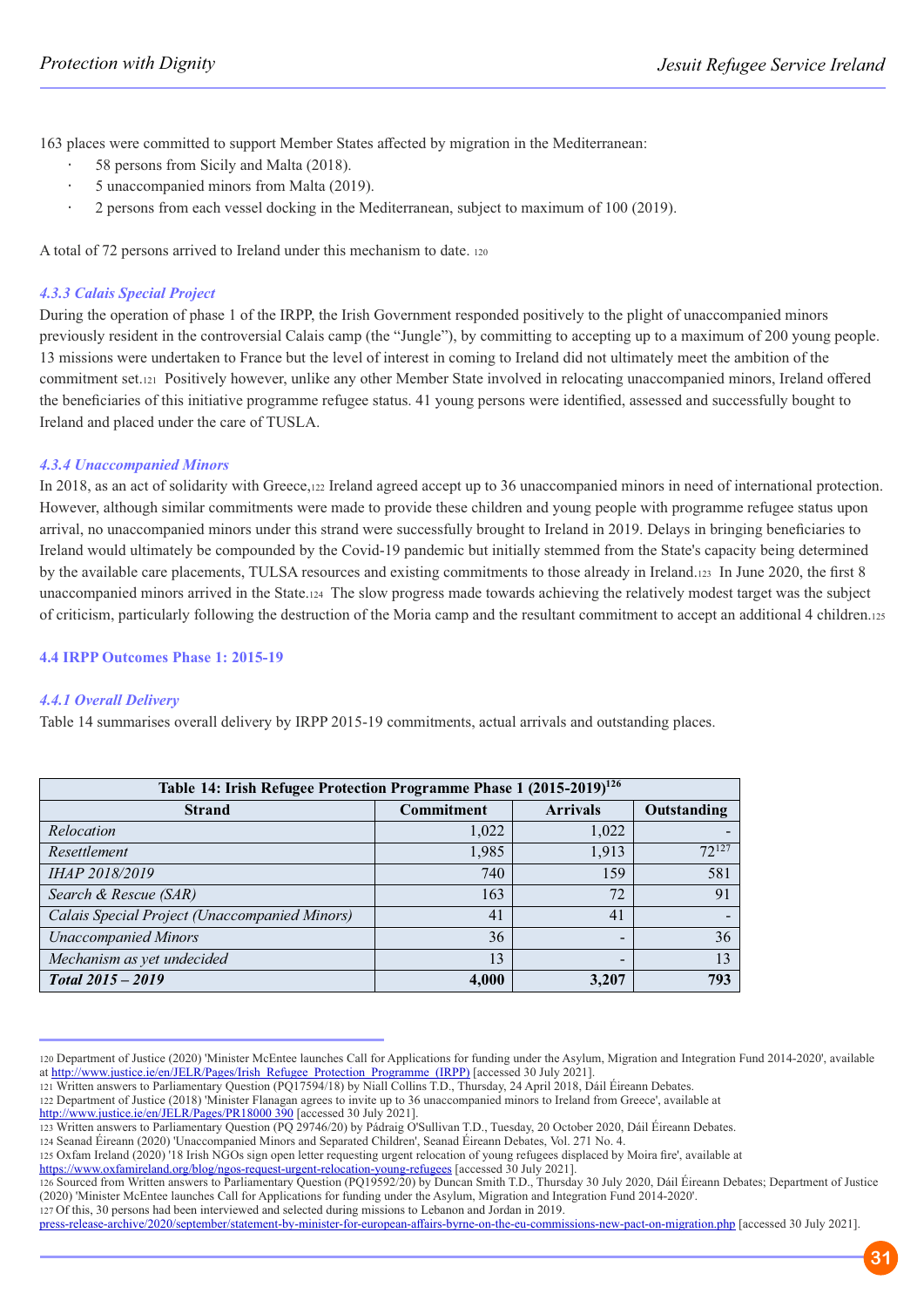At the end of 2019 the protection needs of 793 refugees or forcibly migrants still remained unmet, because the original pledges of 4,000 places made by the Irish Government in September 2015 had not been fully honoured. It should be noted that the State has reiterated its commitment to realising these 793 remaining places. <sup>128</sup>

Despite the accommodation challenges, JRS Ireland believes that Ireland could and should do more given the scale and the level of global forced displacement. In *Sharing Responsibility, Saving Lives*, JRS estimated Ireland's share of the projected global protection need, leading to a call for an additional 1,500 resettlement places annually for the period 2018-2019. This was echoed in the Irish Refugee and Migrant Coalition *Pathways to Protection* <sup>129</sup> paper, which called on Ireland to resettle 4,500 persons in the period 2018- 2020 in order to take an equitable share of the global resettlement need.

#### *4.4.2 Experience of IRPP Beneficiaries*

Efforts to research the qualitative experience of beneficiaries of the Irish Refugee Protection Programme have been undertaken and there is some evidence that challenges exist across a range of integration indicators. However, further and more in-depth contemporary research is required.

Following the expansion of its remit in 2017, the Office of the Ombudsman began visiting IRPP Emergency Reception and Orientation Centres (EROCs) and noted the unrealistic expectations residents reportedly were given before arrival in Ireland. In particular, there was a commonly held belief among beneficiaries that housing in local communities would be arranged within a matter of weeks and all health issues would be addressed. 130 In reality, the rate of move-on was initially severely inhibited by the housing crisis. By July 2020, while 98% of relocated persons and 78% of resettled persons were reported to be successfully housed, 400+ individuals had still failed to effectively transition to independent living.

A further issue identified in the 2018 report by the Office of the Ombudsman was the feeling among some residents of social exclusion and segregation from the local community. The limited opportunities for residents to establish local linkages were further constrained by the use of on-site EROC schools - the Ombudsman for Children ultimately noting that the decision to exclude resident children from mainstream education delayed their integration [and that of their families] into host communities.<sup>131</sup> Additionally in the case of children and young people, the length of time spent in EROC accommodation also negatively impacted on integration and mental health, with recent research suggesting that the process of settling and integrating was effectively postponed during this period.132 In this regard, it should be noted that the remit of the National Standards for Direct Provision, published in 2019, was not extended to EROCs. This would appear to exempt EROC operators from undertaking and evidencing efforts to develop integration actions plans, local communication strategies and other positive community focused initiatives in line with the National Standards.

Finally, research findings presented by HSE Social Inclusion earlier this year, indicate concerning trends in terms of language proficiency, access to employment and mental wellbeing among IRPP beneficiaries. Anecdotally, JRS Ireland is aware of concerns about the low level of English language attainment among Syrian refugees, even those in Ireland some time, which impacts their capacity to find work and to fully integrate.

*Sharing Responsibility, Saving Lives* highlighted that a two-tier system of case processing and accommodation and integration supports between IRPP beneficiaries and people applying through the Irish asylum process had emerged. However, it is timely after 5 years that the efficacy of the resettlement support model is assessed. In this regard, JRS Ireland welcomes the 2021 efforts recently initiated by the IRPP and the International Organisation for Migration (IOM) to explore the challenges and needs that resettled refugees have experienced in Ireland and to gather input directly from IRPP beneficiaries. This is especially important in light of the extent to which the IRPP resettlement model of support was used to inform the Day Advisory Group133 recommendations and transition supports for persons granted status in the White Paper to End Direct Provision.

<sup>133</sup> Government of Ireland (2021) 'Report of the Advisory Group on the Provision of Support including Accommodation to Persons in the International Protection Process'.



<sup>128</sup> See above: Written answer to Parliamentary Question (PQ19592/20) by Duncan Smith T.D., Thursday, 30<sup>th</sup> July, Dáil Éireann Debates.

<sup>129</sup> Irish Refugee and Migrant Coalition (2017) 'Pathways to Protection and Inclusion – Ireland's Role in Global Refugee Protection and Migration Movements', Dublin: IRMC.

<sup>130</sup> Office of the Ombudsman (2018) 'The Ombudsman and Direct Provision – The Story So Far', Dublin: Office of the Ombudsman.

<sup>131</sup> Ombudsman for Children's Office (2019) 'Annual Report 2019', Dublin: Ombudsman for Children's Office.

<sup>132</sup> Ní Raghallaigh, M. and Smith, K. and Scholtz, J. (2019) 'Safe Haven - The Needs of Refugee Children Arriving in Ireland through the Irish Refugee Protection Programme: An Exploratory Study', Dublin: Children's Rights Alliance.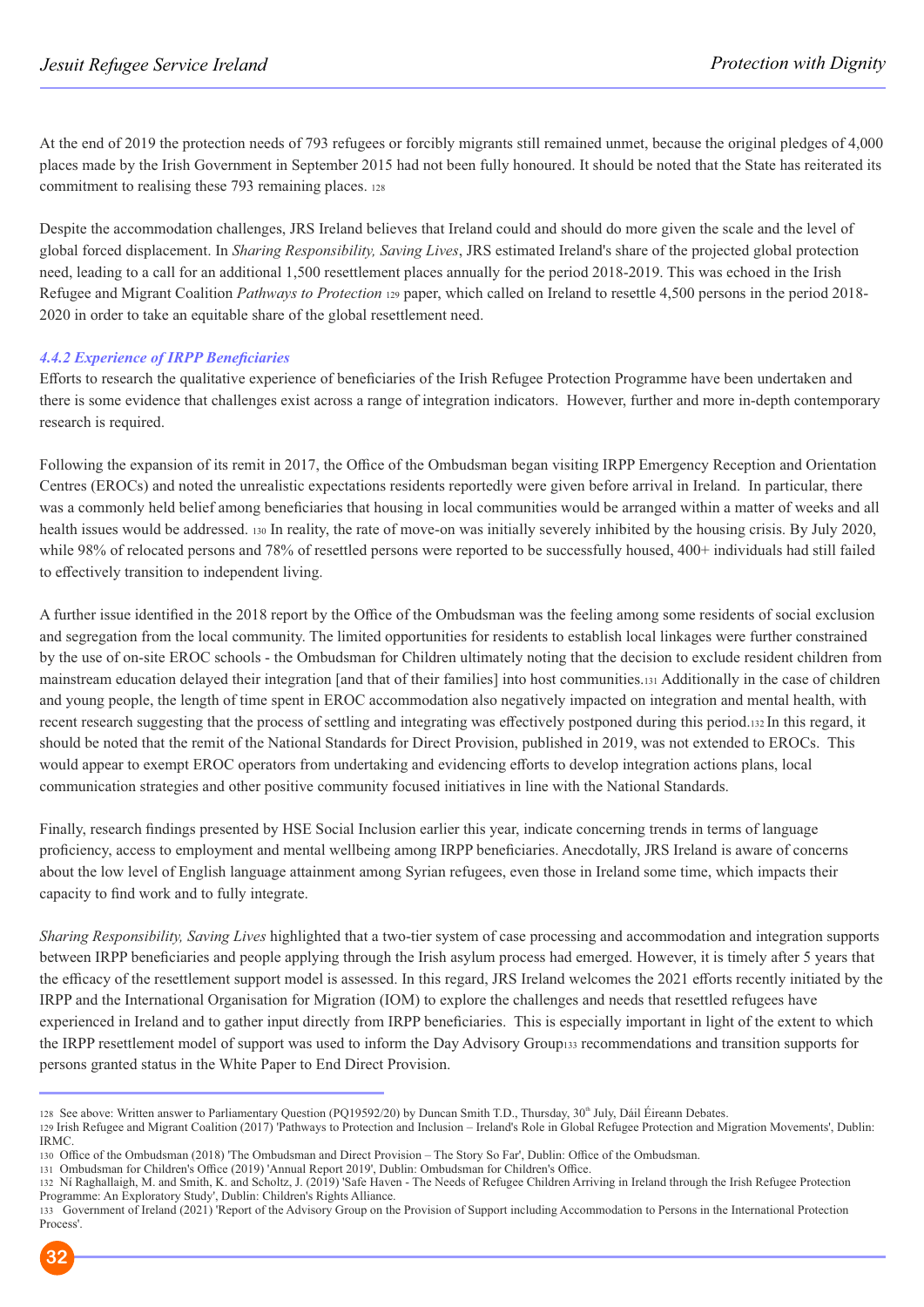| Table 15: Irish Refugee Protection Programme Phase 2 (2020-2023) |                                |  |
|------------------------------------------------------------------|--------------------------------|--|
| Year                                                             | <b>Resettlement Commitment</b> |  |
| 2020                                                             | 650                            |  |
| 2021                                                             | 700                            |  |
| 2022                                                             | 750                            |  |
| 2023                                                             | 800                            |  |
| <b>Total</b>                                                     | 2.900                          |  |

#### **4.5 IRPP Phase 2: Enhanced Resettlement**

At the end of 2019, the Irish Government announced the second phase of the IRPP and committed to accepting 2,900 persons in the period 2020-23 through the mechanisms of resettlement and community sponsorship 134. It is expected 100 persons will be housed annually through Community Sponsorship 2020-23. It had been envisaged, prior to the outbreak of the Covid-19 pandemic, that the 2020 commitment would largely comprise of Syrian refugees resident in Jordan and Lebanon and a group of 150 Eritrean refugees resident in Ethiopia.

Prioritisation of resettlement is to be welcomed. However, whilst acknowledging the significant and unavoidable impact which the pandemic has had on the State's ability to meet its targets, these commitments were made in a pre-pandemic context. In that respect, it is worth noting that they do not align with the projected Global Resettlement Need for the same period. Based on the JRS metric developed in *Sharing Responsibility*, *Saving Lives* and discounting the 2018-2019 spike,135 Ireland would need to commit to offering 5,000 resettlement places by end of 2023 in order to meet its fair share of the Projected Global Resettlement Need.

Furthermore, of the 2,900 persons pledged for resettlement in Ireland between 2020 and 2023, it is expected that 100 persons will be housed annually through community sponsorship. Established in 2018 on a pilot basis in Ireland, the community based sponsorship programme involves private citizens and community based organisations providing direct assistance to refugees settling in their locality through a structured programme of supports. Community Sponsorship Ireland was informed by the Canadian model and developed in cooperation with the Global Refugee Sponsorship Initiative (GSRI), UNHCR, the Irish Refugee and Migrant Coalition and other NGOs including the Irish Red Cross, Nasc and the Irish Refugee Council. Sponsoring groups are required to demonstrate they have a minimum of  $\epsilon$ 10,000 to support a sponsored family and are assisted by regional support organisations funded by the State. To date, 13 families (55 individuals) have arrived in Ireland.

However, one of the foundational values of Community Sponsorship Ireland was the principle of *enhancement* – building national capacity to provide additional resettlement places.136 NGOs consulted in the design phase strongly emphasised the need for additionality as the State should always bear primary responsibility for the delivery of refugee resettlement. The European Council on Refugees and Exiles and others have also previously highlighted the need for private sponsorship places to always be in addition to existing resettlement pledges. <sup>137</sup>

Unfortunately, that additionality principle in under threat in the Irish context, as the next phase of the IRPP envisages approximately 14% of commitments being met by communities. While it is positive to note that Ireland did win an international award at the United Kingdom Community Sponsorship Awards Ceremony in October 2019, the numbers benefitting from the programme remain small. Although there are clear benefits to arriving refugees and host communities in engaging in community sponsorship, the ability to scale up delivery is a challenge.

Overall, JRS Ireland welcomes the emphasis in the IRPP second phase on enhanced resettlement. However, with record levels of forced displacement reported globally and facing ever greater numbers as a result of climate change, there is a need to revise annual resettlement targets steeply upwards. It is vital in the context of a national housing crisis, the accommodation needs of resettled persons are ring-fenced under *Housing for All*. Community sponsorship is a valuable emerging pathway to protection that can provide additional capacity to the State in meeting the accommodation and support needs of resettled refugees and forced migrants in Ireland.

<sup>134</sup> Written answers to Parliamentary Question (PQ32868/20) by Duncan Smith T.D., Tuesday, 3<sup>rd</sup> November 2020, Dáil Éireann Debates.

<sup>135</sup> The spike in the Global Resettlement during 2018-2019 unfairly skews the average annual increase in recent years. JRS Ireland has used the lowest period of increase, i.e. 2017-2018, and applied this annually for the period 2020-2023 in the equation which continues to apply the European Commission's Resettlement Key used during the EU Refugee Crisis.

<sup>136</sup> Department of Justice and Equality (2018) 'Community Sponsorship Ireland – Initial Policy Framework', Dublin: Department of Justice and Equality 137 European Council on Refugees and Exiles (2017) 'Protection in Europe: Safe and Legal Access Channels - ECRE'S Vision of Europe's Role in the Global Refugee

Protection Regime: Policy Paper 1' , Brussels: ECRE.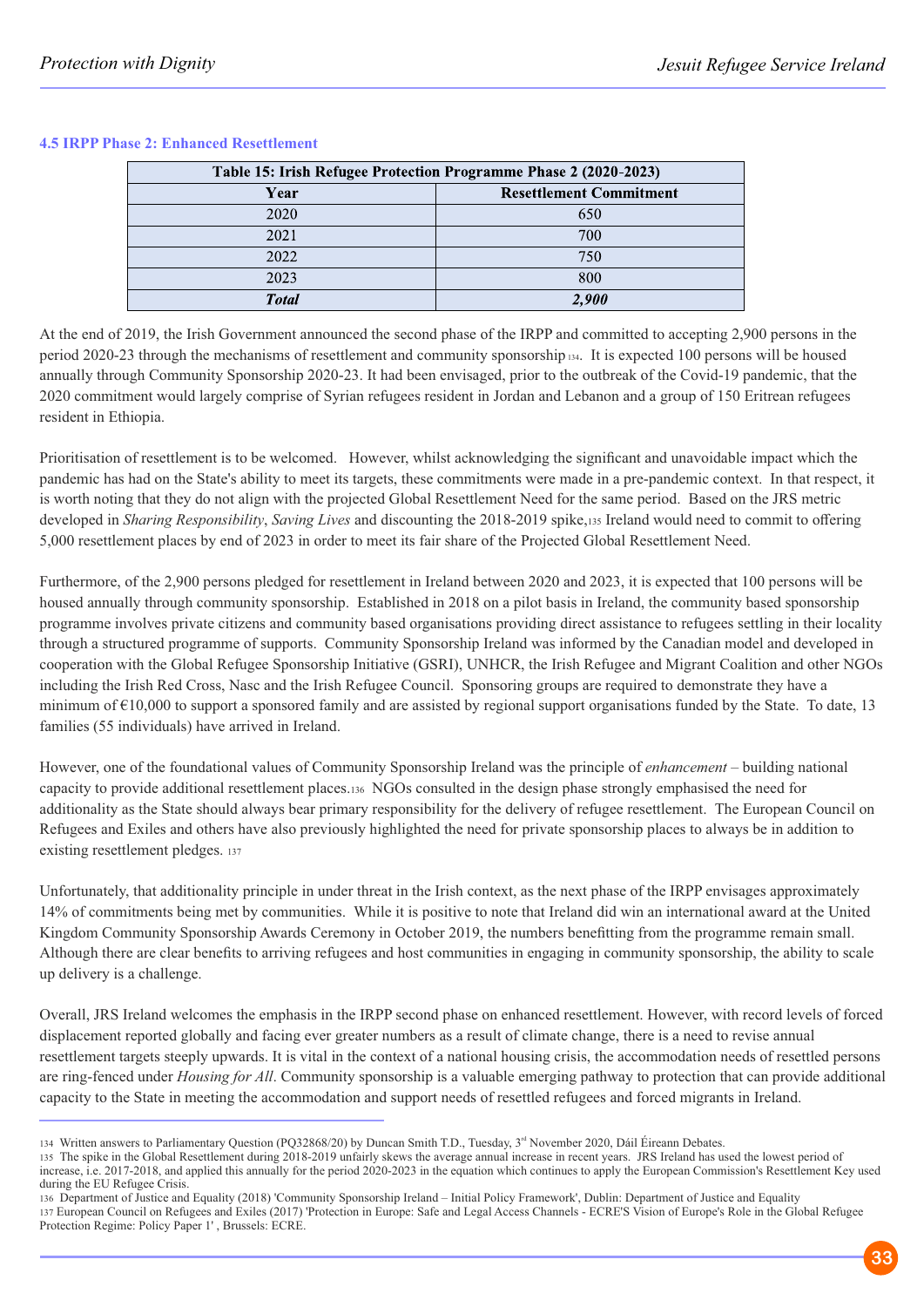## *Key Findings: Refugee Resettlement in Ireland*

- *In the period 2018-20 under review Ireland has expanded safe and legal pathways to protection. The Irish Government has been proactive and responded positively to ad-hoc initiatives, the needs of migrants rescued at sea by NGOs and most recently to the plight of residents from Moria camps.*
- *The IRPP Phase 1 did not meet its overall target to offer 4,000 resettlement or relocation places. There were practical and operational difficulties in hotspots and in Lebanon that hampered delivery. By the end of this phase on 31 December 2019, almost 800 (20%) of committed places were unfilled.*
- *The qualitative outcomes for IRPP beneficiaries in terms of key integration indicators are being reviewed. Some preliminary research findings highlight significant challenges and concerns.*
- *Assessing the efficacy of the resettlement model is important as it is being used to underpin transition supports for persons granted status in the White Paper on Ending Direct Provision.*
- *Covid-19 means that in 2020, it was impossible to meet Year 1 resettlement targets due to travel restrictions arising from the pandemic.*
- *The total Government resettlement commitments of 2,900 places between 2020-23 for IRPP Phase 2 fall well short of what is required to meet Ireland's fair share of the Projected Global Resettlement Need. Using a distribution key JRS estimates a total of 5,000 resettlement places should be pledged.*
- *The rollout of the Community Sponsorship programme is a welcome development. Although at the present time the numbers benefitting are relatively low and not additional to existing State commitments, the positive impact on beneficiaries and receiving communities is significant.*
- · *It is vital in the context of a national housing crisis, the accommodation needs of resettled persons are ring-fenced under Housing for All.*

*Recommendation: An in-depth qualitative review of the outcomes of IRPP Phase 1 to be conducted as soon as practicable with a particular focus on validating the efficacy of the resettlement model, identifying areas for improvement, and addressing any weaknesses in the model and shortfalls in integration outcomes.*

*Recommendation: Accelerate arrivals under resettlement programmes to catch up on commitments, once Covid-19 travel restrictions are fully lifted, to ensure vulnerable refugees and forcibly displaced persons can receive the protection and support they are seeking. Total resettlement targets should be revised upwards to 5,000 places from 2020-23 to ensure Ireland is taking an equitable share of the global resettlement need.*

*Recommendation: The development of Humanitarian Assistance Programmes as a tool to facilitate safe and legal access to protection in response to emerging conflicts leading to large scale displacement. This emergency resettlement response must be additional to existing Government commitments.*

*Recommendation: Mainstreaming the successful Community Sponsorship Programme pilot to be guided by the founding principle of enhancement, ensuring it is an additional safe and legal route to international protection and not in place of existing State commitments.* 

*Recommendation: Initiate dialogue among faith-based stakeholders and church groups to harness goodwill and coordinate resources towards implementation of the White Paper on Ending Direct Provision and exploring parishbased options to provide accommodation and integration supports to forced migrants.*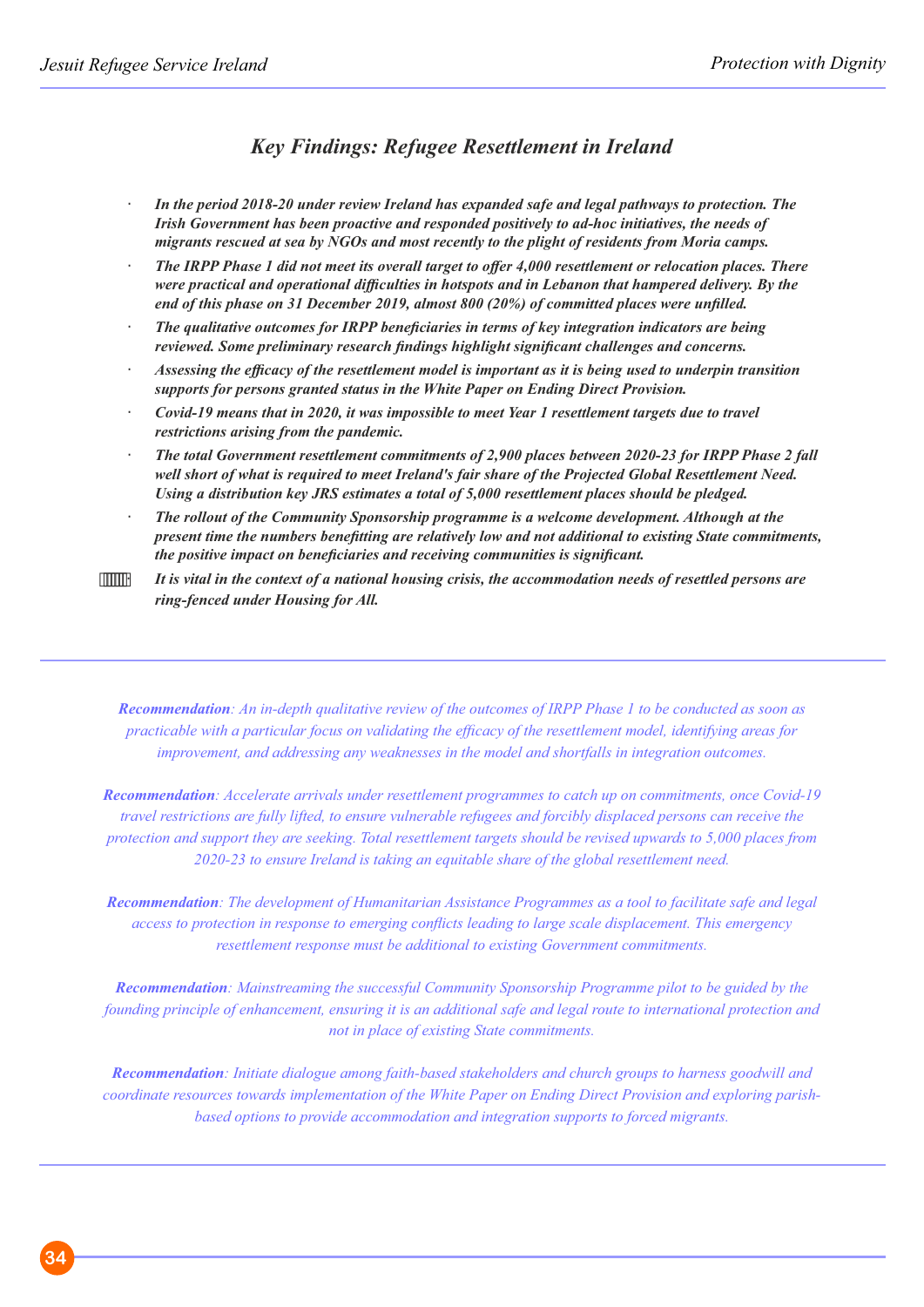## **5. Reframing Response to Global Forced Displacement**

## **I hope for a better life. I know everything can change for me...I still have a lot of brothers, a lot of friends who could never manage to run away, but still we hope for peace and God's blessings –** *Martin*

#### **5.1 Overview**

UNHCR reported record levels of forced displacement of 82.4 million people in 2020, double the numbers a decade earlier. High profile crises in Afghanistan and Tigray and less visible conflicts in Yemen and Venezuela have led to ever greater numbers of men, women and children fleeing their homes in search of safety and protection. The impact of climate change is clear and devastating for the planet and one of the consequences will be increasing displaced from their homes due to rising sea-level, natural disasters and environmental degradation. By 2050 the World Bank estimates there will be up to 200 million climate refugees.

Global threats to safety require global responses. Rhetoric needs to be translated into action at global, regional and local levels. A more humane framework in response to global forced displacement need is required that places the dignity of displaced persons at its centre. The key findings of this research, evidenced by the personal testimony of Anwar, Hibah, Jospin, Tigiste, Amadou, Qammar and Martin whose words and stories attest to the lived experience of forced migration, is an urgent call to action.

### **5.2 Key Findings**

#### *5.2.1 Growing Global Displacement*

- *1. Record Numbers:* Global forced displacement is at a record level with UNHCR reporting 82 million people forced to leave their homes worldwide, doubling over the last decade.
- *2. Negative Impact of Covid-19:* Covid-19 severely impacted the capacity to resettle forcibly displaced persons with travel restrictions and borders closed. In 2020 less than 25,000 persons were resettled, the lowest level in 20 years and in the context of a projected global need of almost 1.5 million places.
- *3. International Protection Framework:* Seventy years after its signing, the 1951 Refugee Convention remains the cornerstone of refugee protection. The fact there are 149 States parties to the 1951 Convention and/or its 1967 Protocol at the present time is evidence of its enduring relevance.
- *4. Climate Refugees:* Yet there exist significant gaps in refugee protection, not least in relation to climate refugees. The World Bank estimates up to 200 million persons may be forcibly displaced by climate change by 2050. This requires an urgent response at a global level.
- *5. Global Compact on Refugees:* The Global Compact on Refugees (GCR) was affirmed by 181 states in December 2018 after two years of negotiation. It is an important global statement and commitment to respond more effectively to the needs of persons forcibly displaced worldwide.
- *6. Shortfalls in Global Response:* While the rhetoric and intention of the GCR is undoubtedly positive and well meaning, the fact that it is not legally binding; is voluntary; and responsibilities can be bought out, has led to legitimate concerns it may not translate into meaningful change on the ground.
- *7. Role of Overseas Development Aid:* The Global Refugee Forum pledges highlight the key role aid plays in sustainable and authentic development and in creating conditions for peace and prosperity. It is important aid is not used as a tool to undermine the rights of protection seekers or to outsource protection obligations.
- *8. Ireland's ODA:* Ireland's Official Development Assistance (ODA) halved from a high in 2008 of 0.59% of Gross National Income and increased to 0.32% after Budget 2021, still far short of the 0.7% target of GNI.
- *9. Church Response:* Pope Francis has sounded a call to action in responding openly and generously to refugees and forcibly displaced persons who we encounter. The Vatican has developed specific action points for Governments and Communities to implement the key elements of the global compact, which are built on and extended in the latest papal encyclical, Fratelli Tutti.
- *10. Global Call to Action:* While faith-based groups remain at the forefront of welcoming and responding to the needs of forced migrants and refugees arriving in Ireland and worldwide, there is an urgent call to action in the context of the growing level of displacement that those who have more should do more.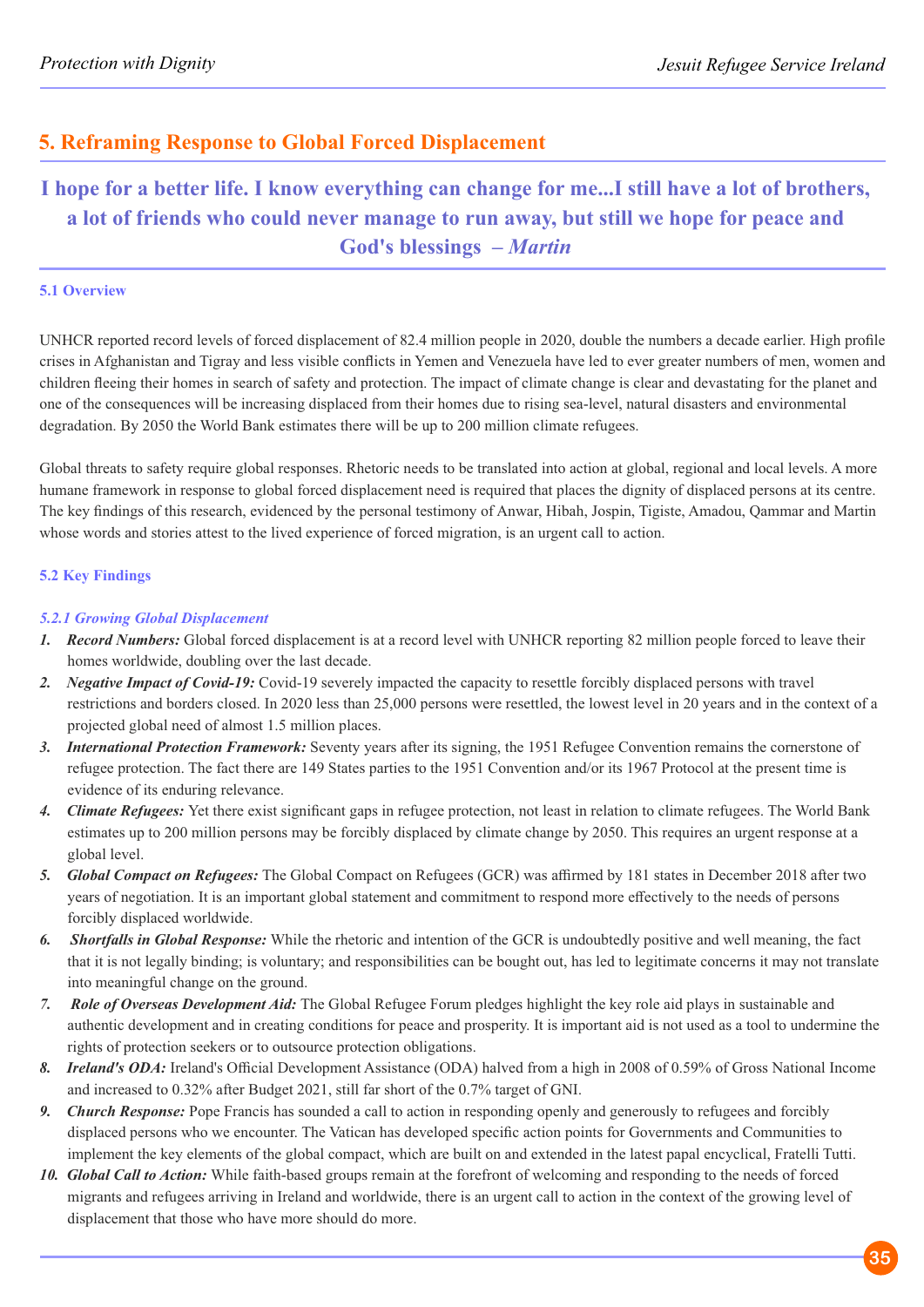#### *5.2.2 Fortress Europe Returns*

- *1. Erosion of Protection:* Reviewing the period 2018-20, there has been an erosion of access to protection in Europe through pushbacks at the external borders, replacing search and rescue with enforcement and inhumane living conditions in refugee camps, especially in Greece. All these developments act as a deterrent to protection seekers and refugees entering Europe.
- *2. Deaths at Sea:* Although the number of arrivals by sea have fallen year on year, there has not been a corresponding reduction in the rate of deaths. 5,000 have perished at sea trying to enter Europe from 2018-20.
- *3. EU Pact on Migration and Asylum:* The EU Pact on Migration and Asylum was finalised in 2020, recognising that the current system was not fit for purpose. Unfortunately, the negatives outweigh the positives: replicating many of the deficient policies of the past; excessively focusing on externalisation; and undermining efforts to increase solidarity and responsibility sharing. Of particular concern was the option for Member States to buy out their protection obligations, undermining core EU values of solidarity and respect for human rights.
- *4. Covid-19 Impact:* The impact of Covid-19 is captured in the title of a recent report by JRS Europe looking at the pandemic's impact on reception conditions 'From Bad to Worse'. The negative consequences arising from the global pandemic were not limited to the dramatic reduction in forced migratory flows and border crossings but further extended to worsening living conditions experienced by protection applicants in asylum systems across the region.
- *5. Anti-Immigrant Sentiment:* Nationalist Governments in Hungary and Poland and Far-right groups across Europe used the EU Refugee Crisis to weaponise the asylum issue as a national threat, and to gain space in the public debate. Anti-migrant attitudes were noted to significantly increase since 2015 in Member States such as Italy and Austria. In the UK there has been a surge in hate crime and racist and xenophobic incidents following BREXIT.
- *6. Growing Polarisation:* There has been a growing polarisation between Members States and divided public opinion in Europe on the approach to migration management and external border controls.

#### *5.2.3 Refugee Resettlement in Ireland*

- *1. Expanded Safe and Legal Pathways to Protection:* In the period 2018-20 under review Ireland has expanded safe and legal pathways to protection. The Irish Government has been proactive and responded positively to ad-hoc initiatives, the needs of migrants rescued at sea by NGOs and most recently to the plight of residents from Moria camps.
- *2. Missed Targets:* The IRPP Phase 1 did not meet its overall target to offer 4,000 resettlement or relocation places. There were practical and operational difficulties in hotspots and in Lebanon that hampered delivery. By the end of this phase on 31 December 2019, there was almost 800 (20%) of committed places unfilled.
- *3. Integration Outcomes:* The qualitative outcomes for IRPP beneficiaries in terms of key integration indicators (housing, language acquisition, employment and community linkages) are being reviewed. Some preliminary research findings highlight challenges and concerns in relation to these categories.
- *4. Resettlement Model:* Assessing the efficacy of the resettlement model is important as it is being used to underpin transition supports for persons granted status in the White Paper on Ending Direct Provision.
- *5. Global Resettlement Need:* The total Government resettlement commitments of 2,900 places between 2020-23 for IRPP Phase 2 fall well short of what is required to meet Ireland's fair share of the Projected Global Resettlement Need. Using a distribution key JRS estimates a total of 5,000 resettlement places should be pledged over the four-year period.
- *6. Covid Impact:* Covid-19 means that in 2020, the first year of the second phase of the IRPP, it was not possible to meet resettlement targets due to travel restrictions arising from the pandemic.
- *7. Community Sponsorship:* The rollout of the Community Sponsorship programme was a welcome development. Although the numbers are low and are not additional to existing State commitments, the positive impact on beneficiaries and receiving communities is significant.
- *8. Accommodating Resettled Persons:* It is vital in the context of a national housing crisis, the accommodation needs of resettled persons are ring-fenced under *Housing for All*.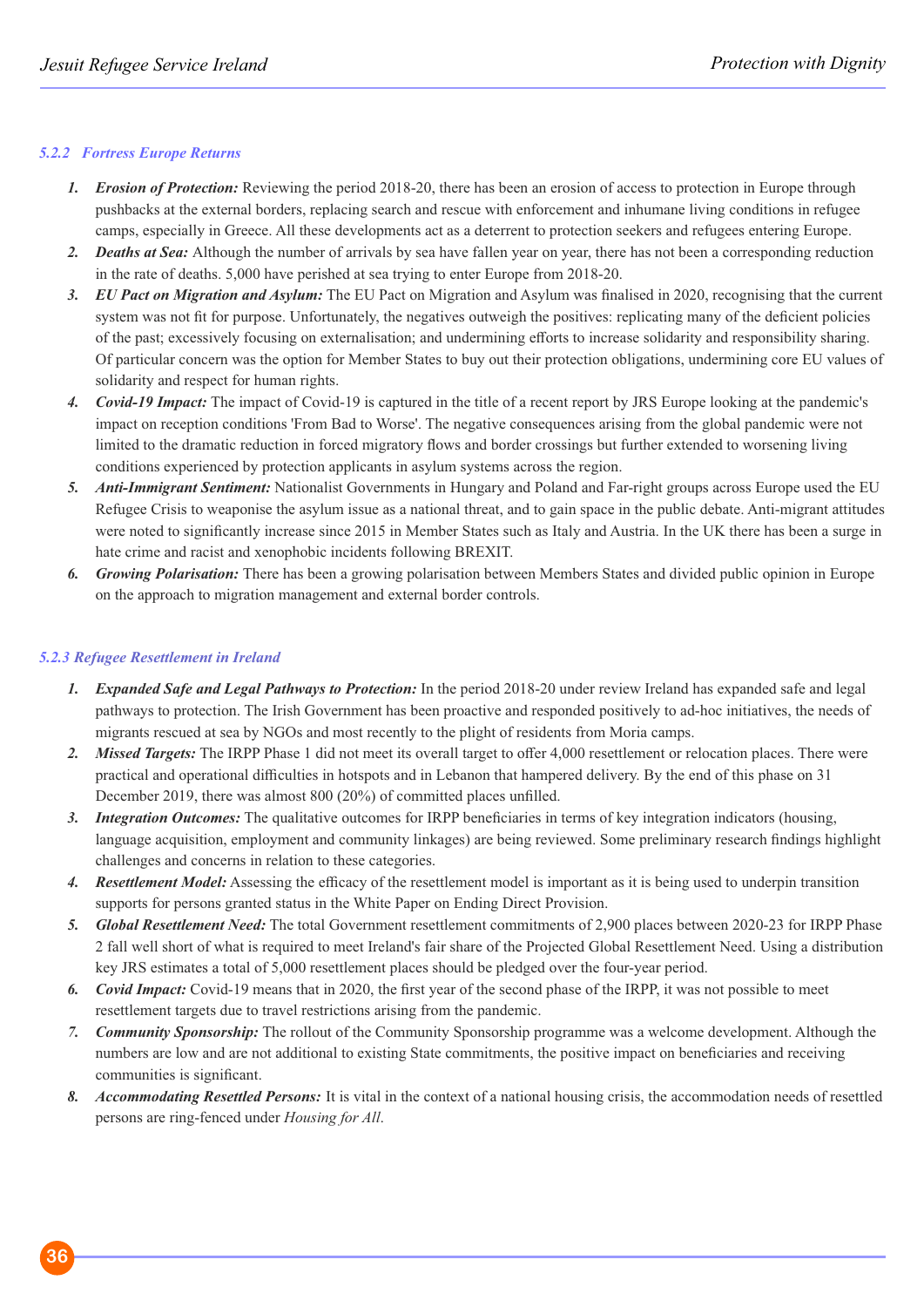### **5.3 A Humane Response: Recommendations**

| Table 16: Protection with Dignity: A Humane Response to Global Forced Displacement<br><b>Global Response: Equitably Sharing Responsibility for Forced Displacement Worldwide</b>                                     |                                                                                                                                                                                                                                                                                                                                                                                                                                                                                                                                     |  |
|----------------------------------------------------------------------------------------------------------------------------------------------------------------------------------------------------------------------|-------------------------------------------------------------------------------------------------------------------------------------------------------------------------------------------------------------------------------------------------------------------------------------------------------------------------------------------------------------------------------------------------------------------------------------------------------------------------------------------------------------------------------------|--|
|                                                                                                                                                                                                                      |                                                                                                                                                                                                                                                                                                                                                                                                                                                                                                                                     |  |
| <b>National Governments must fully</b><br>honour their Global Refugee Forum<br>pledges, especially meeting enhanced<br>resettlement commitments in the context<br>of record levels of global forced<br>displacement. | Ireland committed to resettle 2,900 persons in the period<br>2020-23. An increase by one-third by the year 2023 on this total<br>pledge would be an additional 900+ places.<br>JRS Ireland estimates this needs to be enhanced significantly<br>further to an additional 2,100 places, leading to 5,000<br>resettlement places in a four-year period for Ireland to take an<br>equitable share of the projected global resettlement need.                                                                                           |  |
| <b>Overseas Development Aid</b><br>commitments are increased globally to<br>build the capacity of developing<br>countries to address the root causes that<br>lead to displacement.                                   | Increasing ODA in real terms will enable Ireland to achieve 0.5%<br>by 2025 and 0.7% by 2030. Further, in response to the increasing<br>global displacement need, Ireland could accelerate the timeframe<br>as follows:<br>1,800 million in 2023;<br>2,100 million in 2024;<br>2,500 million (0.7%) in 2025.<br>Resources should be ringfenced to address the specific needs of<br>persons displaced by climate change.                                                                                                             |  |
| Developed countries and regions of<br>destination to enhance safe and legal<br>pathways to protection.                                                                                                               | The expanded safe and legal pathways could include:<br>increasing and simplifying the granting of visas;<br>adopting and supporting programmes of individual and<br>community sponsorship;<br>and offering generous and accessible humanitarian<br>$\overline{\phantom{a}}$<br>assistance programmes for persons fleeing emerging<br>conflicts.<br>Ireland to respond to emerging conflict crises causing<br>displacement through accessible humanitarian assistance<br>programmes tailored to the most urgent needs on the ground. |  |
| Receiving countries to introduce<br>policies and practices that enhance<br>their models of reception and<br>integration.                                                                                             | This could be achieved through<br>the provision of suitable and dignified housing;<br>ensuring equal access to public services and legal<br>representation;<br>supporting active participation in communities and<br>challenging racism and racist attitudes in all forms.<br>Ireland to develop and resource appropriately a new National<br>Migrant Integration Strategy and local integration plans.                                                                                                                             |  |
| A global call to action for civil society<br>and faith-based groups to respond<br>generously, openly and to welcome<br>forcibly displaced persons and their<br>families into their communities and<br>parishes.      | Irish Church and faith-based stakeholders to work together and<br>develop a pilot parish-based sponsorship programme that offers<br>additional resettlement/relocation places to forcibly displaced<br>persons.                                                                                                                                                                                                                                                                                                                     |  |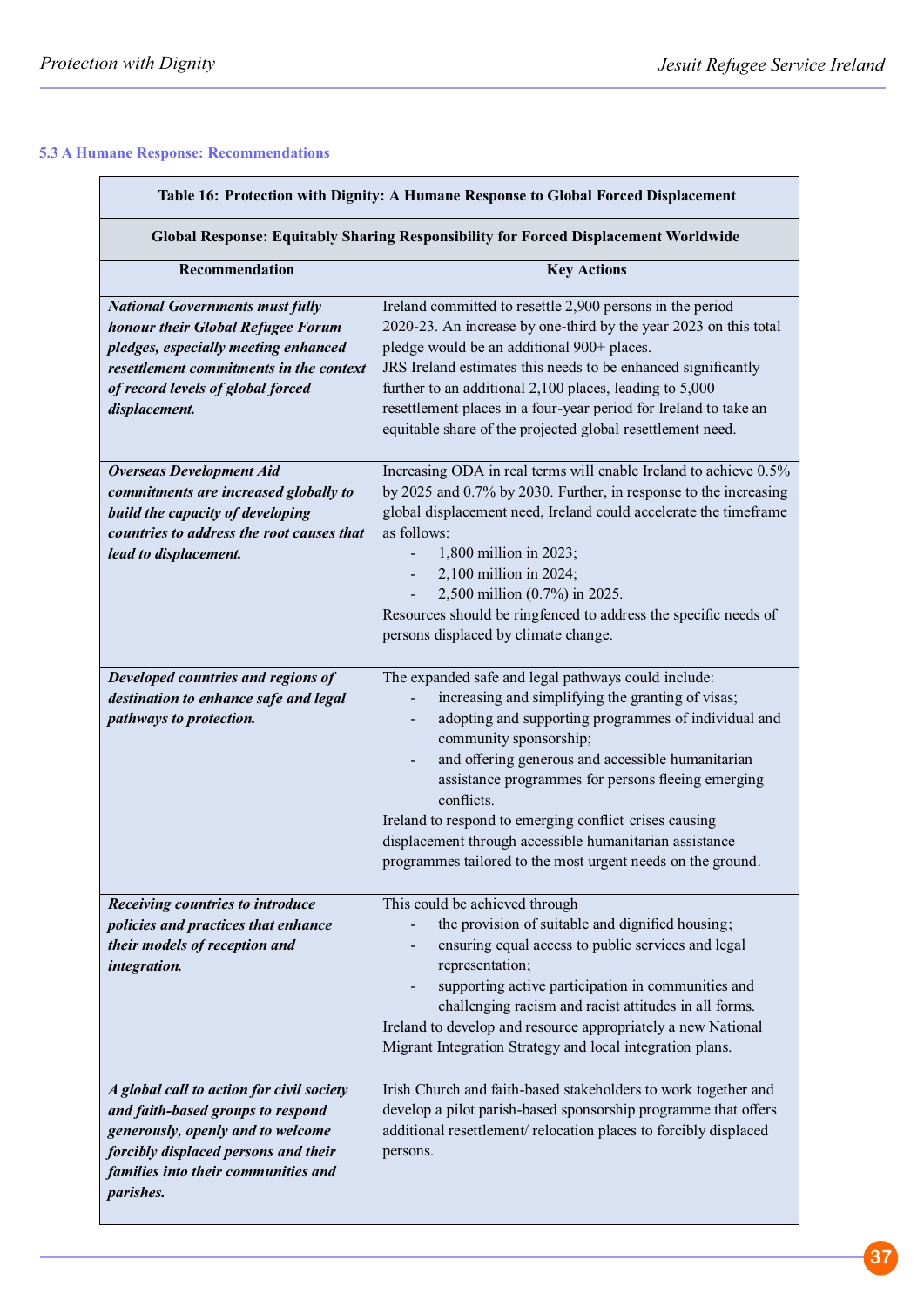| Table 17: Protection with Dignity: A Humane Response to Global Forced Displacement                                                                                                                                                                                              |                                                                                                                                                                                                                                                                                                                                                                                                                                                    |  |
|---------------------------------------------------------------------------------------------------------------------------------------------------------------------------------------------------------------------------------------------------------------------------------|----------------------------------------------------------------------------------------------------------------------------------------------------------------------------------------------------------------------------------------------------------------------------------------------------------------------------------------------------------------------------------------------------------------------------------------------------|--|
| <b>Regional Response: Reversing Return to a Fortress Europe</b>                                                                                                                                                                                                                 |                                                                                                                                                                                                                                                                                                                                                                                                                                                    |  |
| Recommendation                                                                                                                                                                                                                                                                  | <b>Key Actions</b>                                                                                                                                                                                                                                                                                                                                                                                                                                 |  |
| <b>Individual Member States such as</b><br>Ireland to show leadership in<br>challenging policies and practices that<br>undermine access to protection for<br>asylum seekers in Europe and at its<br>borders.                                                                    | This could include:<br>advocating for relocation as the preferred mechanism<br>for solidarity and responsibility sharing;<br>ensuring people applying for international protection at<br>the EU external borders are channelled into the asylum<br>procedure at the earliest possible juncture.                                                                                                                                                    |  |
| Unnecessary loss of life at sea must be<br>prevented: Adequately resourced life-<br>saving search and rescue missions<br>should recommence in the<br>Mediterranean.                                                                                                             | The recommencement of life-saving search and rescue operations<br>is urgent and necessary to prevent unnecessary loss of life in the<br>Mediterranean. The Irish Navy could recommit its vessels to<br>these EU wide missions.                                                                                                                                                                                                                     |  |
| Develop and establish, at EU Level,<br>implementable solidarity mechanisms<br>that ensure an equitable distribution of<br>responsibility for receiving and<br>welcoming refugees and forced<br>migrants in Europe.                                                              | All EU Member States need to take a fair share of responsibility<br>for receiving and welcoming refugees and forced migrants in<br>Europe. There needs to be appropriate solidarity mechanisms<br>agreed and developed to ensure the dignity of arriving forced<br>migrants is upheld and to take pressure off border states.<br>Responsibility for rescued persons at sea could be equitably<br>distributed through an agreed solidary mechanism. |  |
| <b>Individual Member States and EU</b><br>Institutions to review the key learnings<br>from the impact of Covid-19 on<br>reception systems and detention-related<br>policies and adopt appropriate actions<br>in order to future- and pandemic-proof<br>regional asylum systems. | Among the appropriate actions Members States could adopt<br>include:<br>ensuring sufficient capacity in the reception network to<br>accommodate every person making an asylum<br>application in the country at any given time and;<br>establishing alternatives to detention and applying them<br>systematically.                                                                                                                                  |  |
| With growing anti-immigrant sentiment<br>in Europe, Ireland is not immune to the<br>'virus of racism'. The development of a<br>new National Action Plan against<br>Racism is timely and welcome.                                                                                | In addition to developing a National Action Plan Against Racism<br>and a new National Migrant Integration Plan; local migrant<br>integration strategies that promote integration, celebrate diversity<br>and challenge racism must be developed, adequately resourced<br>and implemented in each local authority area. The long-awaited<br>Hate Crime legislation should be introduced as a matter of<br>urgency.                                  |  |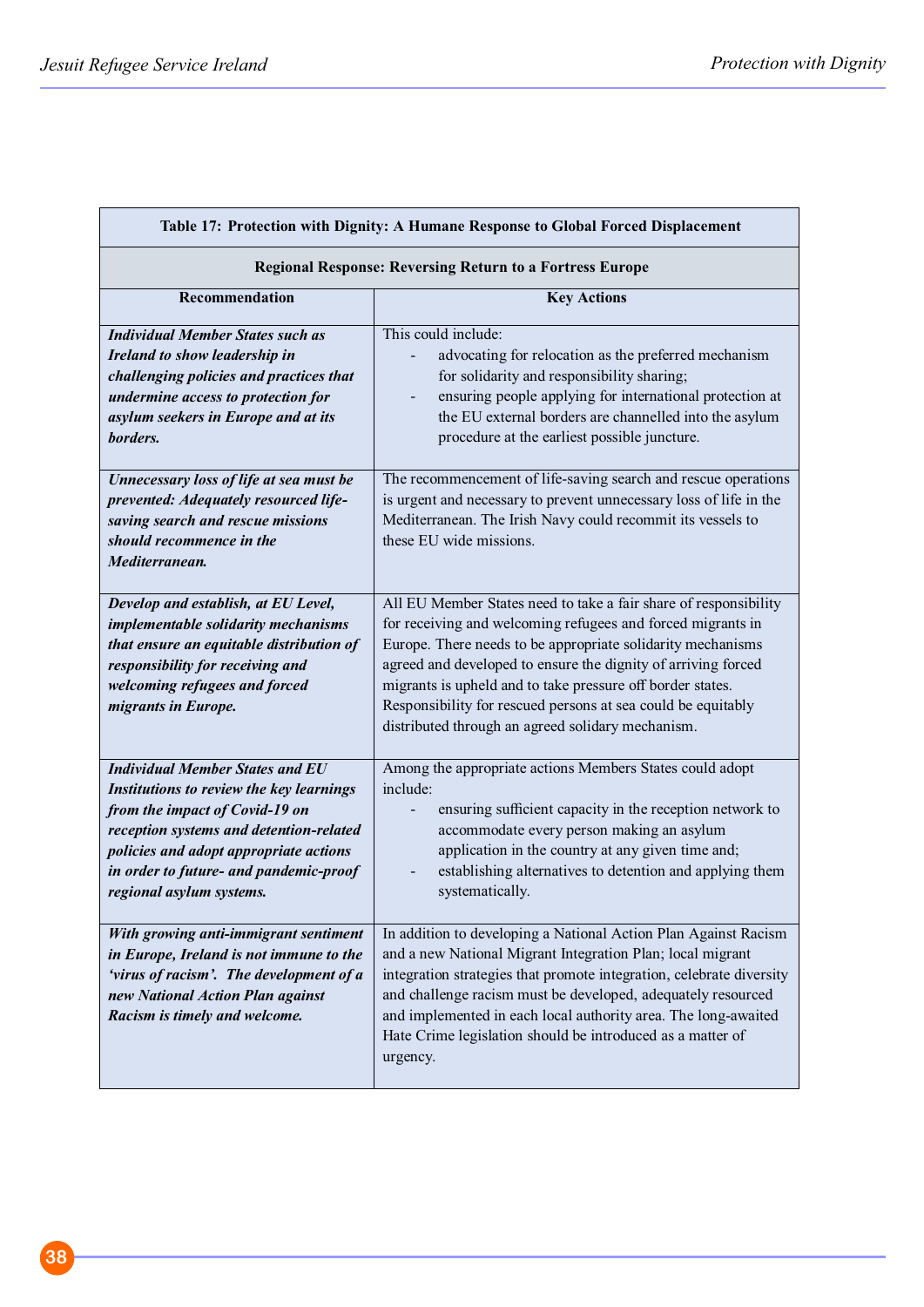| Table 18: Protection with Dignity: A Humane Response to Global Forced Displacement                                                                                                                                                                                                                                  |                                                                                                                                                                                                                                                                                                                                                                                                                                                                                                                                                                                                                   |  |
|---------------------------------------------------------------------------------------------------------------------------------------------------------------------------------------------------------------------------------------------------------------------------------------------------------------------|-------------------------------------------------------------------------------------------------------------------------------------------------------------------------------------------------------------------------------------------------------------------------------------------------------------------------------------------------------------------------------------------------------------------------------------------------------------------------------------------------------------------------------------------------------------------------------------------------------------------|--|
| <b>Ireland's Response: Enhanced Refugee Resettlement Needs</b>                                                                                                                                                                                                                                                      |                                                                                                                                                                                                                                                                                                                                                                                                                                                                                                                                                                                                                   |  |
| Recommendation                                                                                                                                                                                                                                                                                                      | <b>Key Actions</b>                                                                                                                                                                                                                                                                                                                                                                                                                                                                                                                                                                                                |  |
| An in-depth qualitative review of the<br>outcomes of IRPP Phase 1 to be<br>conducted as soon as practicable with a<br>focus on validating the efficacy of the<br>resettlement model, identifying areas<br>for improvement, and addressing any<br>weaknesses in the model and shortfalls<br>in integration outcomes. | This review process could have a number of strands:<br>completion and publication of research initiated by the<br>IRPP and IOM exploring the challenges and needs that<br>resettled refugees have experienced in Ireland and;<br>undertaking further research to explore the experience<br>and outcomes for beneficiaries of other IRPP<br>programmes.<br>identifying improvements and addressing weaknesses in<br>the IRPP resettlement model and feed into the Irish<br>Protection Support Service Transition Board.                                                                                            |  |
| Accelerate arrivals under resettlement<br>programmes, once travel restrictions<br>are lifted, to ensure vulnerable refugees<br>and forcibly displaced persons can<br>access the protection and support they<br>need.                                                                                                | An acceleration could help achieve the 2020-2023 commitments<br>but would require targets to be substantially increased to catch up<br>2020-2021: Est 300 lower due to Covid-19 restrictions.<br>2022: 1,200 (increase of 60% on existing 2022 target).<br>2023: 1,400 (increase of 75% on existing 2022 target).<br>In fact, the total resettlement targets should be revised further<br>upwards to 5,000 places for the period 2020-23 if Ireland is to<br>take an equitable share of the global resettlement need.<br>Accommodation needs of resettled persons must be 'ring-fenced'<br>under Housing for All. |  |
| The development of Humanitarian<br><b>Assistance Programmes as a tool to</b><br>facilitate safe and legal access to<br>protection in response to emerging<br>conflicts leading to displacement.                                                                                                                     | Tailored Humanitarian Assistance Programmes would be a<br>mechanism to respond quickly to displacement and humanitarian<br>needs arising from emerging conflicts and crises. This would<br>require a streamlining of visa application processes. This<br>emergency resettlement response must be additional to existing<br>Government commitments.                                                                                                                                                                                                                                                                |  |
| <b>Mainstreaming the successful</b><br><b>Community Sponsorship Programme</b><br>pilot, ensuring it is an additional safe<br>and legal route to protection and not in<br>place of existing State commitments.                                                                                                       | The Community Sponsorship annual targets should provide<br>additional resettlement places to those committed to by the State<br>annually. The commitment to support sponsoring communities<br>needs to continue through Regional and National Support<br>organisations. The State should support sponsoring communities<br>with accommodation provision, through access to the HAP<br>scheme and other Department of Housing supports.                                                                                                                                                                            |  |
| Initiate dialogue among faith-based<br>stakeholders and church groups to<br>harness goodwill and coordinate<br>resources towards welcoming and<br>supporting refugees and forcibly<br>displaced persons in Ireland.                                                                                                 | A network of faith-based stakeholders and church groups could<br>be convened to consider available options and resources,<br>especially accommodation, to respond to the needs of forced<br>migrants in Ireland. There could be a role in assisting the<br>implementation of the White Paper on Ending Direct Provision.<br>Also, it could explore a parish-based pilot to expand<br>accommodation and integration supports to forced migrants.                                                                                                                                                                   |  |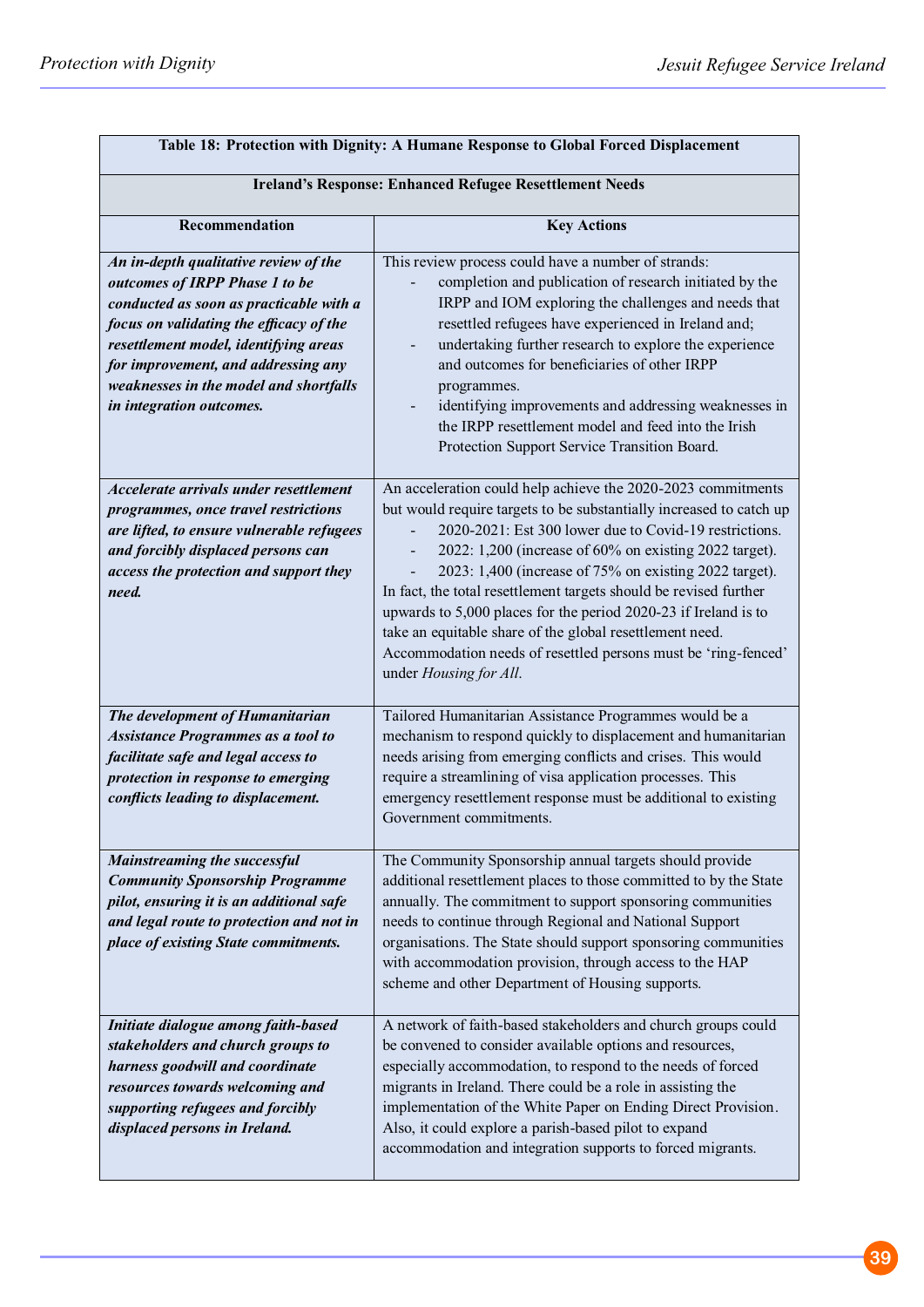### **References**

### **Publications**

- Baggio, F. (2018), 'The Church's commitment towards the Global Compacts', Statement at the The Holy See in the Preparatory Processes of the Global Compact for Safe, Orderly and Regular Migration and of the Global Compact on Refugees'.
- Betts, A. and Costello, C. and Zaun, N. (2017) 'A Fair Share: Refugees and Responsibility-Sharing', The Migration Studies Delegation, Stockholm: Delmi.
- Boucher, F. & Gordemann, J. (2020) 'The European Union and the Global on Refugees and Migration: A Philosophical Critique', International Journal of Postcolonial Compacts Studies.
- Carr, J., Clifton-Sprigg, J., James, J., Vujic, S. (2020) 'Love Thy Neighbour? Brexit and Hate Crime', Bonn: IZA Institute of Labor Economics.
- Czerny SJ, M. (2019), 'The Church contributing to the GCM and its implementation', Consultation on Implementing the Global Compacts, Berlin, 26 June 2019.
- Danish Refugee Council, (2020) 'Exploring the impact of COVID-19 on the Global Compact on Refugees', Copenhagen: Danish Refugee Council.
- Deardorff Miller, S. (2019) 'High Hopes: The Global Compact for Refugees and Improving Responsibility Sharing', Refugee Law Initiative, London: School of Advanced Study University of London.
- Department of Justice and Equality (2018) 'Community Sponsorship Ireland Initial Policy Framework', Dublin: Department of Justice and Equality.
- Document on Human Fraternity for World Peace and Living Together, Abu Dhabi (4 February 2019): L'Osservatore Romano, 3-5 February 2019.
- Donatienne, R. and Yayboke, E. (2020) 'Deciphering the European Union's New Pact on Migration and Asylum', Center for Strategic and International Studies.
- European Council on Refugees and Exiles (2017) 'Protection in Europe: Safe and Legal Access Channels - ECRE'S Vision of Europe's Role in the Global Refugee Protection Regime: Policy Paper 1' , Brussels: ECRE.
- European Council on Refugees and Exiles, (2018) 'Global Means Global: Europe and the Global Compact on Refugees'. Brussels: ECRE.
- European Council on Refugees and Exiles (2019) 'Countering the Far Right has to Continue in Election Countdown', Brussels: ECRE.
- European Council on Refugees and Exiles, (2019) 'Time to Commit: Using the Global Refugee Forum. Brussels: ECRE.
- European Council on Refugees and Exiles (2019) 'Relying on Relocation: ECRE'S Proposal for a Predictable and Fair Relocation Arrangement following Disembarkation', Brussels: ECRE.
- European Council on Refugees and Exiles (2020) 'Asylum statistics in Europe: Factsheet', Brussels: ECRE.
- European Commission (2019) 'Progress report on the Implementation of the European Agenda on Migration', COM(2019) 481 final.
- European Commission (2017) 'Report From the Commission to the European Parliament, the European Council and the Council: Fifteenth report on relocation and resettlement', 6 September 2017, COM(2017) 465 final.
- European Commission (2020), 'Communication from the Commission to the European Parliament, the Council, the European Economic and Social Committee and the Committee of the Regions on a New Pact on Migration and Asylum', COM(2020) 609 final.
- European Commission (2021) 'Migration statistics update: the impact of COVID-19'IP/21/232.
- European Commission (2020) 'A fresh start on migration: Building confidence and striking a new balance between responsibility and solidarity', IP/20/1706.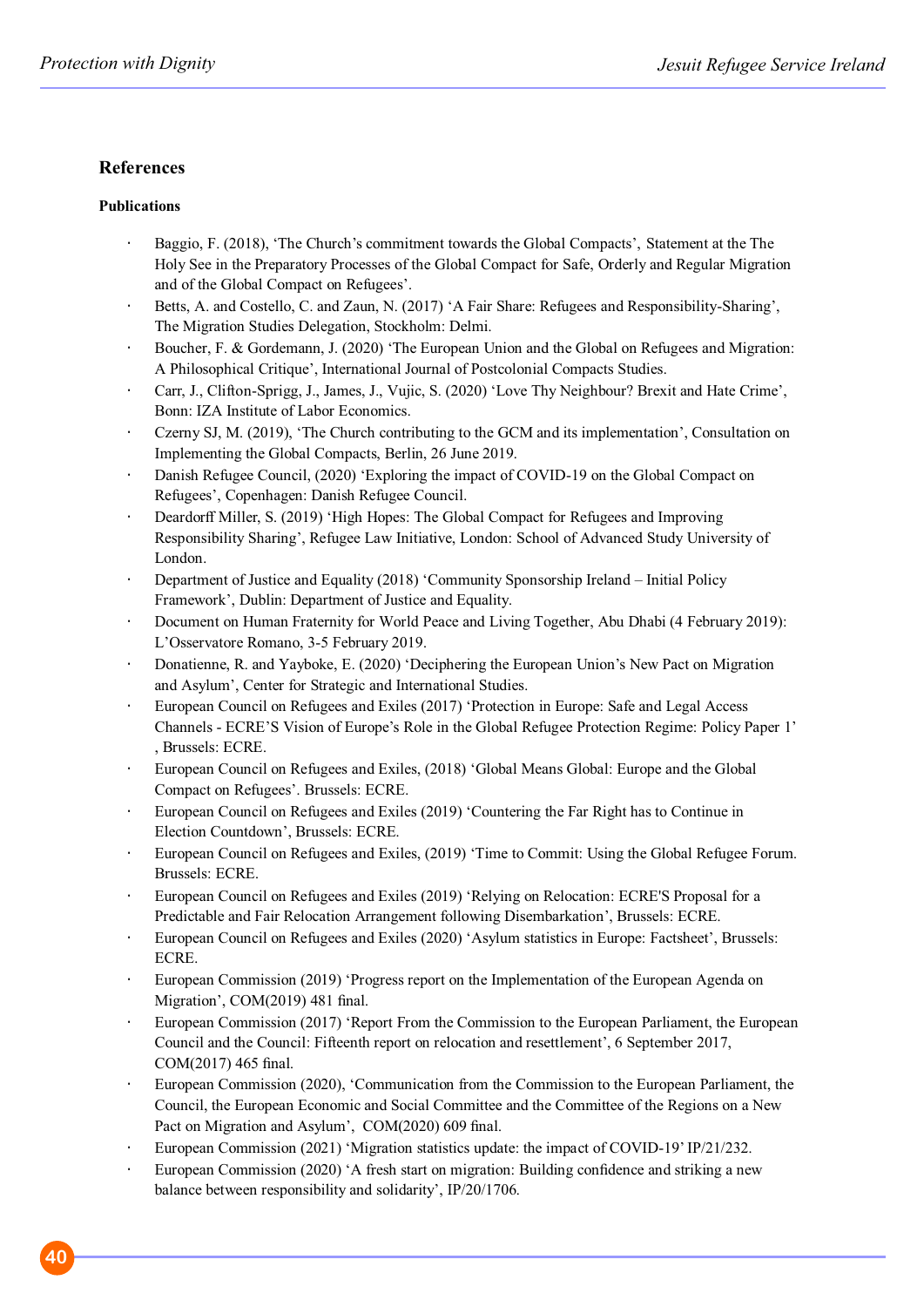- European Parliamentary Research Service (2021) 'Search and Rescue in the Mediterranean', European Union.
- European Union: Council of the European Union, EU-Turkey statement, 18 March 2016.
- Francis, (2020) 'Fratelli Tutti', Dicastero per la Comunicazione Libreria Editrice Vaticana.
- Government of Ireland (2019) 'A Better World Ireland's Policy for International Development'.
- Government of Ireland (2021) 'Report of the Advisory Group on the Provision of Support including Accommodation to Persons in the International Protection Process'.
- Grandi, F. (2019) 'The Global Compact on Refugees: A Historic Achievement', International Migration vol. 57, IOM.
- Groarke, S. and Brazil, P. (2020) 'National Statuses Granted for Protection Reasons in Ireland', Dublin: The Economic and Social Research Institute.
- Hathaway, J. (2018) 'The Global Cop-Out on Refugees', International Journal of Refugee Law, 2018, Vol 30, No 4.
- Hinds, R. (2018), '"A family belongs together" Refugees' experiences of family reunification in Ireland', Irish Refugee Council, Nasc and Oxfam.
- Irish Refugee and Migrant Coalition (2017) 'Pathways to Protection and Inclusion Ireland's Role in Global Refugee Protection and Migration Movements', Dublin: IRMC.
- Jesuit Refugee Service Europe, (2017) 'The CEAS reform package: the death of asylum by a thousand cuts?', Brussels: JRS Europe.
- Jesuit Refugee Service Europe (2021) 'From Bad to Worse: Covid-19 Aggravates Existing Gaps in the Reception of Asylum Seekers', Brussels: JRS Europe.
- Jesuit Refugee Service Europe (2021) 'Covid-19 and Immigration Detention: Lessons Not Learned', Brussels: JRS Europe.
- Jesuit Refugee Service (JRS) Ireland (2018) 'Sharing Responsibility, Saving Lives: Reframing Ireland's Response to the EU Refugee Crisis and Beyond', Dublin: JRS Ireland.
- Jesuit Refugee Service, (2006) 'JRS Position on Migration and Development for the High Level Dialogue on Migration Development at the United Nations 14-16 September, 2006'.
- Jesuit Refugee Service Europe (2018) ''Forgotten at the Gates of Europe: Ongoing protection concerns at the EU's external border, Brussels: JRS Europe.
- Kirişci, K. and Erdoğan, M. and Eminoğlu, N. (2020) 'The EU's "New Pact on Migration and Asylum" is missing a true foundation', Order from Chaos, The Brookings Institute.
- Migrants and Refugees Section, (2017) 'Responding to Refugees and Migrants: Twenty Action Points the Global Compacts', Vatican City: Integral Human Development.
- Maiani, F. (2020) 'A "Fresh Start" or One More Clunker? Dublin and Solidarity in the New Pact', EU Immigration and Asylum Law and Policy, Odysseus Network.
- Migrant and Refugees Section (2018) 'Adoption of the Global Compact on Migration', Prot. N.: MR¬0307/2018.
- Messing, V. and Ságvári, B. (2019) 'Still Divided but More Open Mapping European attitudes towards migration before and after the migration crisis', Budapest: Friedrich-Ebert-Stiftung.
- Ní Raghallaigh, M. and Smith, K. and Scholtz, J. (2019) 'Safe Haven The Needs of Refugee Children Arriving in Ireland through the Irish Refugee Protection Programme: An Exploratory Study', Dublin: Children's Rights Alliance.
- OECD (2014) 'OECD Development Co-operation Peer Reviews: Ireland 2014', OECD Publishing.
- OECD (2020) 'OECD Development Co-operation Peer Reviews: Ireland 2020', OECD Publishing.
- Ombudsman for Children's Office (2019) 'Annual Report 2019', Dublin: Ombudsman for Children's Office.
- Office of the Ombudsman (2018) 'The Ombudsman and Direct Provision The Story So Far', Dublin: Office of the Ombudsman.
- Pijnenburg, A. (2019) 'The Global Compact on Refugees and International Law: A Missed Opportunity?', Refugee Law Initiative, London: School of Advanced Study University of London.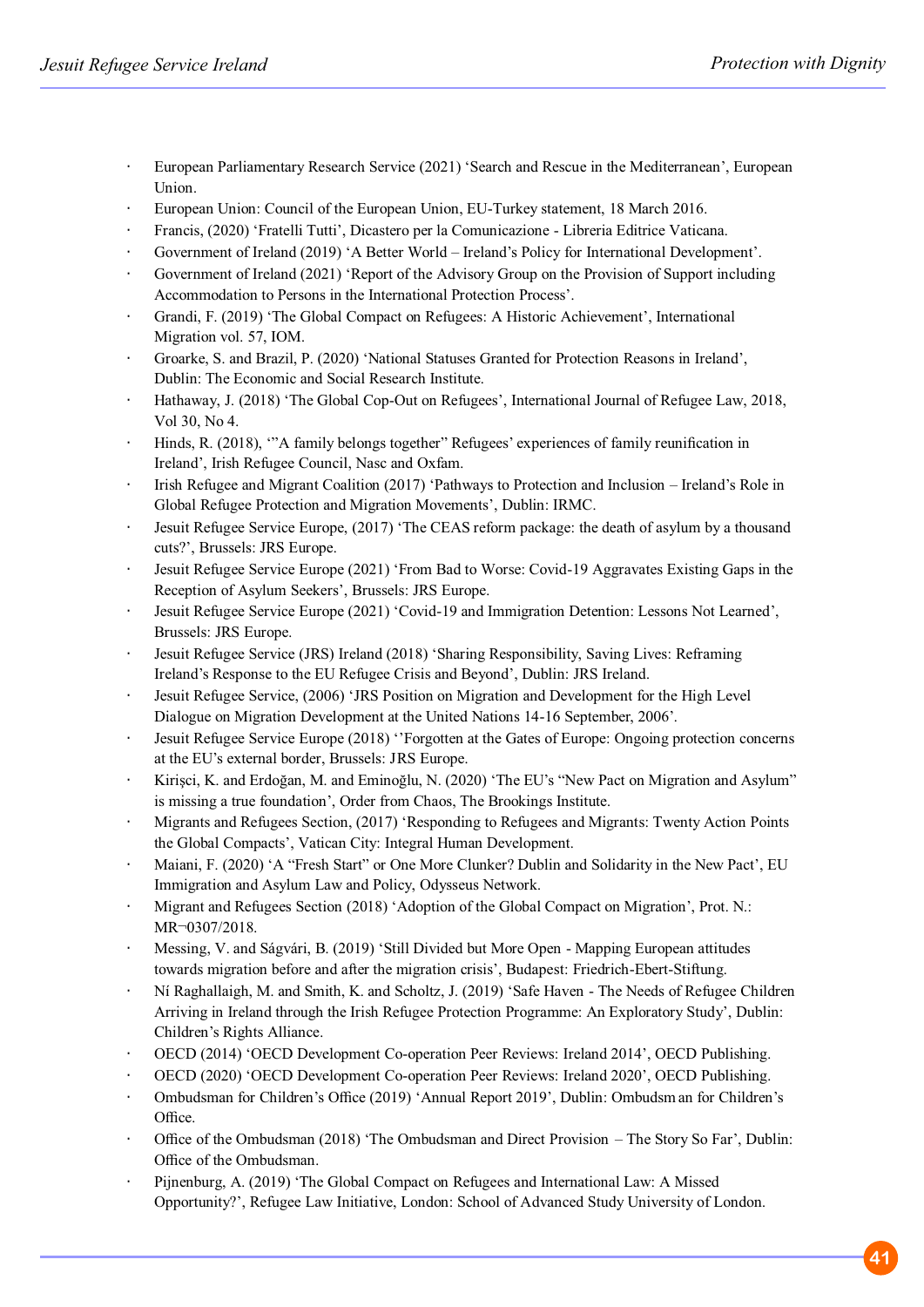- Platform for International Cooperation on Undocumented Migrants (2020) 'More detention, fewer safeguards: How the new EU Pact on Migration and Asylum creates new loopholes to ignore human rights obligations', Brussels: PICUM.
- Rea, A., Martiniello, M., Mazzola, A., Meuleman, B. (2019) 'The Refugee Reception Crisis in Europe. Polarized Opinions and Mobilizations', Brussels: Éditions de l'Université de Bruxelles.
- Save the Children (2021), 'Refugee education one year on from the Global Refugee Forum and the impact of COVID-19', London: Save the Children.
- Statement by Commissioner for Home Affairs, Ylva Johansson at launch of new Pact on Migration and Asylum.
- The Catholic Church in the European Union (2020) 'Statement by the COMECE Working Group on Migration and Asylum on the EU Pact on Migration and Asylum Proposed by the European Commission', Brussels: COMECE.
- Turk, V. (2019) 'The Promise and Potential of the Global Compact on Refugees', International Journal of Refugee Law, Volume 30, Issue 4, Oxford University Press.
- United Nations, 'Global Compact on Refugees', A/73/12 (Part II).
- UNHCR (Editions 2015 2020), 'Global Trends', Geneva: UNHCR.
- UNHCR (Editions 2018 2021), 'Projected Global Resettlement Needs', Geneva: UNHCR.
- UNHCR, (2018) 'Media Fact Sheet: Global Compact on Refugees', Geneva: UNHCR.
- UNHCR (2019), 'The Three-Year Strategy (2019-2021) on Resettlement and Complementary Pathways', Geneva: UNHCR.
- UNHCR (2021) 'Update on UNHCR's operations in Europe', Executive Committee of the High Commissioner's Programme, Standing Committee 80th Meeting.
- UN General Assembly, Convention Relating to the Status of Refugees, 28 July 1951, United Nations, Treaty Series, vol. 189.
- UNHCR (2020) 'Refugee and Migrant Arrivals to Europe Jan to Dec 2019 Factsheet'.
- Vella, D., (2020) 'Dying to Live: Stories from Refugees on the Road to Freedom', Rowman & Littlefield.
- Vella, D., (2016) 'Journeys of Hope', Brussels: Jesuit Refugee Service (JRS) Europe
- Zetter, R., (2015) 'Protection in Crisis: Forced Migration and Protection in a Global Era', Washington, DC: Migration Policy Institute

#### **Online Sources**

- BBC (2019) 'Europe and right-wing nationalism: A country-by-country guide', available at https://www.bbc.com/news/world-europe-36130006.
- Caritas Europa (2020) 'Caritas Europa first take on the new EU Pact on Migration and Asylum', available at https://www.caritas.eu/wordpress/wp-content/uploads/2020/09/Caritas-Europa-statementon-EU-Pact-for-Asylum-and-Migration.pdf.
- Christian Group (2021) 'Comments on the EU new Pact on Migration and Asylum', available at https://jrseurope.org/wp-content/uploads/sites/19/2021/04/2021-04-ChristianGroup\_EU\_Pact\_General-Comments.pdf
- Christian Group (2021) 'Comments on Return Policies, Readmissions and Cooperation with Third Countries within the framework of the New Pact on Migration and Asylum', available at https://jrseurope.org/wp-content/uploads/sites/19/2021/04/2021-04- ChristianGroup\_EUPact\_Returns\_Readmission.pdf.
- Department of Foreign Affairs (2020) 'Ministers welcome increased allocation for Overseas Aid', available at https://www.dfa.ie/news-and-media/press-releases/press-releasearchive/2020/october/ministers-welcome-increased-allocation-foroverseasaid.php#:~:text=1%20%2D%20The%20allocation%20to%20overseas,of%200.31%25%20GN I%20this%20year.
- Department of Foreign Affairs (2020) 'Statement by Minister for European Affairs Byrne on the EU Commission's New Pact on Migration', https://www.dfa.ie/news-and-media/press-releases/press-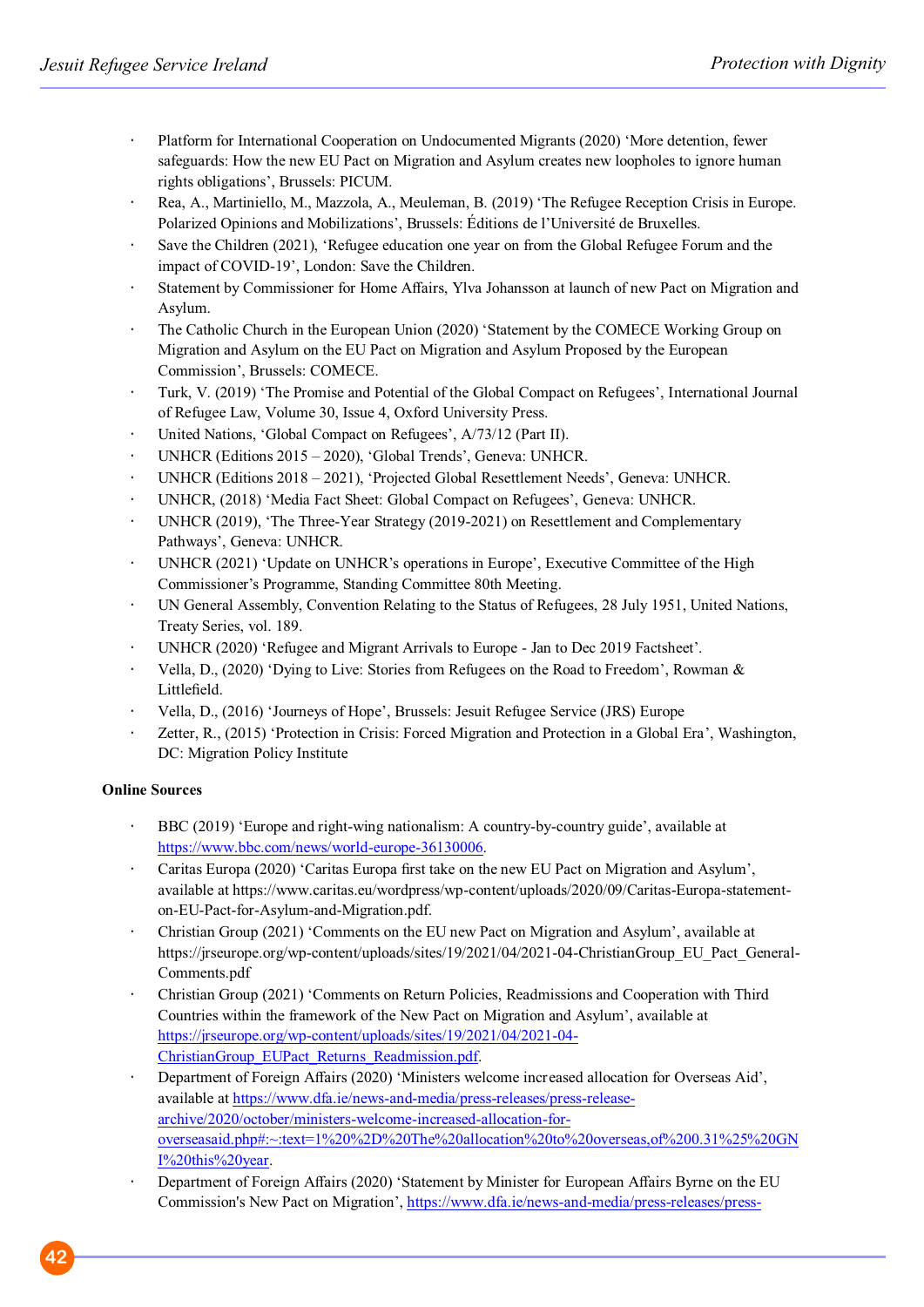release-archive/2020/september/statement-by-minister-for-european-affairs-byrne-on-the-eucommissions-new-pact-on-migration.php.

- Department of Justice (2020) 'Minister McEntee launches Call for Applications for funding under the Asylum, Migration and Integration Fund 2014-2020', available at http://www.justice.ie/en/JELR/Pages/Irish\_Refugee\_Protection\_Programme\_(IRPP).
- Department of Justice (2018) 'Minister Flanagan agrees to invite up to 36 unaccompanied minors to Ireland from Greece', available at http://www.justice.ie/en/JELR/Pages/PR18000 390.
- Department of Justice, (2019) 'Ireland commits to a new Refugee Protection Programme', available at https://www.gov.ie/en/press-release/d4389b-ireland-commits-to-a-new-refugee-protectionprogramme/.
- Department of Justice (2020) 'Minister McEntee attends the virtual informal meeting of Justice and Home Affairs Ministers hosted by the German Presidency', available at https://www.gov.ie/en/pressrelease/f111b-minister-mcentee-attends-the-virtual-informal-meeting-of-justice-and-home-affairsministers-hosted-by-the-german-presidency/.
- European Council on Refugees and Exiles (2020) 'The Pact on Migration and Asylum: it's never enough, never, never', available at https://www.ecre.org/the-pact-on-migration-and-asylum-its-neverenough-never-never/.
- European Council on Refugees and Exiles (2020), 'Joint Statement: The Pact on Migration and Asylum: to provide a fresh start and avoid past mistakes, risky elements need to be addressed and positive aspects need to be expanded', available at https://www.ecre.org/the-pact-on-migration-andasylum-to-provide-a-fresh-start-and-avoid-past-mistakes-risky-elements-need-to-be-addressed-andpositive-aspects-need-to-be-expanded/.
- European External Action Service, (2018) 'European Union remarks at UNHCR briefing in New York on the Global Compact on Refugees', available at https://eeas.europa.eu/headquarters/headquartershomepage/44572/eu-remarks-%E2%80%93-united-nations-unhcr-briefing-global-compactrefugees\_en.
- Guild, E. & Allinson, K. 'The impact of the Global Compact on Refugees on the legal protection of refugee rights: What now for the 1951 Refugee Convention?', available at https://protectproject.w.uib.no/what-now-for-the-1951-refugee-convention.
- International Catholic Migration Commission, (2018) 'The Global Compacts and the Role of the Church', available at https://www.icmc.net/2018/03/06/the-global-compacts-and-the-role-of-thechurch/.
- Jesuit Refugee Service Europe (2021) 'Shipwreck in the Mediterranean', available at https://jrseurope.org/en/news/shipwreck-in-the-mediterranean/.
- Kassam, A. (2021) 'Spanish aid volunteer abused online for hugging Senegalese migrant', available at https://www.theguardian.com/world/2021/may/20/spanish-aid-volunteer-luna-reyes-abused-online-forhugging-african-migrant.
- NGO Joint Statement (2020) 'EU: Time to review and remedy cooperation policies facilitating abuse of refugees and migrants in Libya', available at https://www.hrw.org/sites/default/files/supporting\_resources/joint\_statement\_eu\_financial\_responsibili ty.pdf.
- Oxfam Ireland (2020) '18 Irish NGOs sign open letter requesting urgent relocation of young refugees displaced by Moira fire', available at https://www.oxfamireland.org/blog/ngos-request-urgentrelocation-young-refugees.
- Sant'Egidio, Jesuit Refugee Service and the Scalabrinian Sisters (2020) "Joint statement for Lesbos: may never go back to the way it was", available at https://jrs.net/en/news/joint-statement-for-lesbosmay-it-never-go-back-to-the-way-it-was/.
- Statement of H.E. Archbishop Ivan Jurkovič, Permanent Observer of the Holy See to the United Nations (2019), available at https://migrants-refugees.va/wp-content/uploads/2019/12/Statement-Ivan-Jurkovi%C4%8D-Permanent-Observer.pdf [accessed 28 April 2021].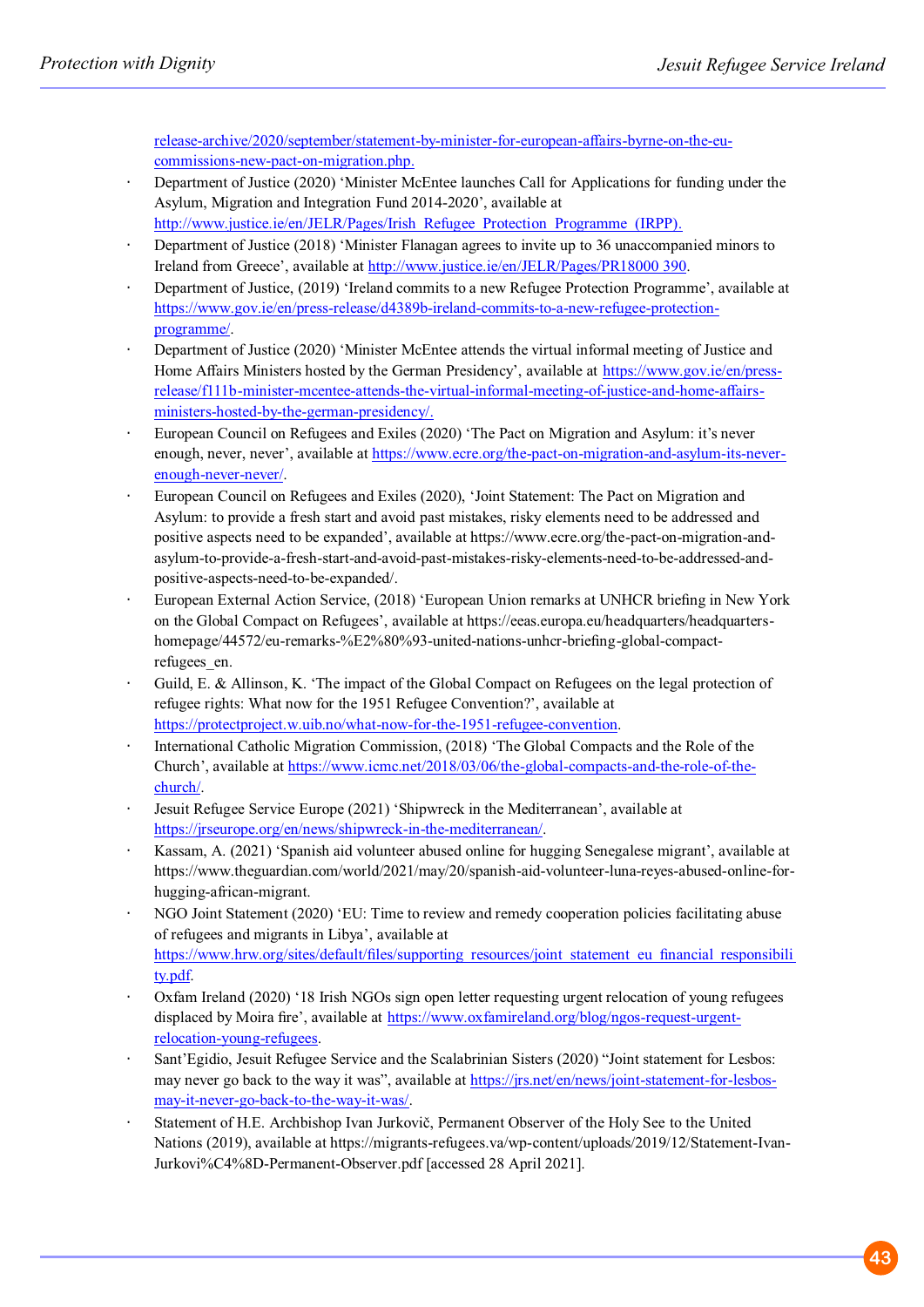- Townsend, M. (2020) 'UK races to deport asylum seekers ahead of Brexit',, available at https://www.theguardian.com/uk-news/2020/dec/06/uk-races-to-deport-asylum-seekers-ahead-ofbrexit?CMP=Share\_iOSApp\_Other.
- UNHCR (2021) 'With refugee resettlement at a record low in 2020, UNHCR calls on States to offer places and save lives', available at https://www.unhcr.org/en-ie/news/press/2021/1/600e79ea4/refugeeresettlement-record-low-following 2020-unhcr-calls-states-offer-places-save.html.
- UNHCR, 'Towards a Global Compact on Refugees', available at http://www.unhcr.org/towards-aglobal-compact-on-refugees.html.
- UNHCR Ireland, (2019) 'Ireland pledges support for refugees at Global Refugee Forum', available at https://www.unhcr.org/en-ie/news/latest/2019/12/5dfa3c8d4/ireland-pledges-support-for-refugees-atglobal-refugee-forum.html.
- UNHCR 'Pledges & Contributions Dashboard', available at https://globalcompactrefugees.org/channel/pledges-contributions.
- UNHCR, 'Operations Portal Mediterranean Situation', available at https://data2.unhcr.org/en/situations/mediterranean.

#### **Other Sources**

- Written answers to Parliamentary Question (PQ17594/18) by Niall Collins T.D., Thursday, 24 April  $\overline{a}$ 2018, Dáil Éireann Debates.
- Joint Committee on Justice and Equality (2019) 'International Protection (Family Reunification) (Amendment) Bill 2017: Discussion', Dáil Debates Wednesday 6 February 2019.
- Seanad Éireann (2020) 'Unaccompanied Minors and Separated Children', Seanad Éireann Debates, Vol. 271 No. 4.
- Written answers to Parliamentary Question (PQ 21963/19) by Seán Crowe T.D., Tuesday, 21 May 2019, Dáil Éireann Debates.
- Written answers to Parliamentary Question (PQ19592/20) by Duncan Smith T.D., Thursday, 30 July 2020, Dáil Éireann Debates.
- Written answer to Parliamentary Question (PQ 32868/20) by Duncan Smith T.D., Thursday, 3rd November, Dáil Éireann Debates.
- Written answers to Parliamentary Question (PQ 29746/20) by Pádraig O'Sullivan T.D., Tuesday, 20 October 2020, Dáil Éireann Debates.